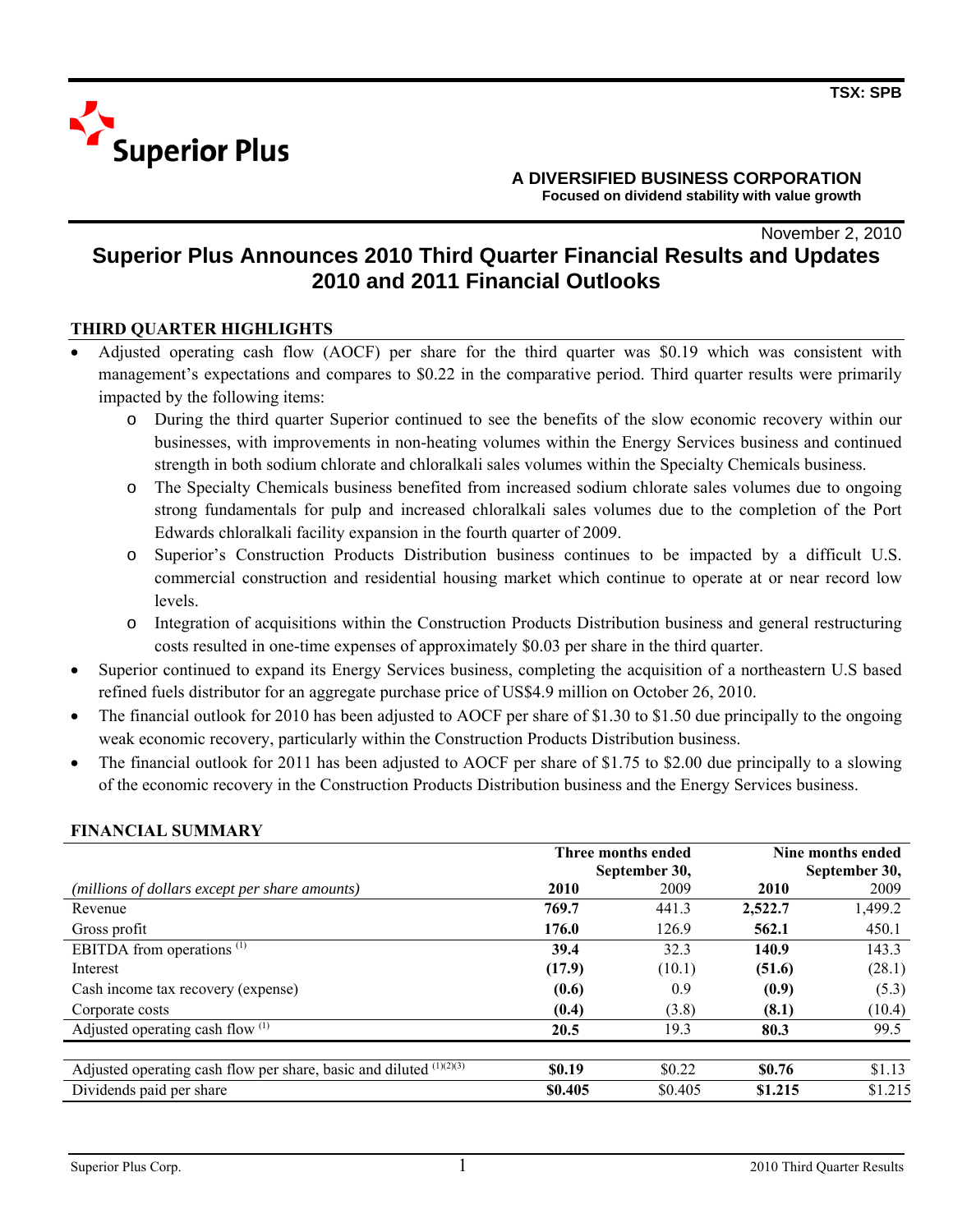- <sup>(1)</sup> EBITDA from operations and adjusted operating cash flow are key performance measures used by management to evaluate the performance of Superior. These measures are defined under "Non-GAAP Financial Measures" in Superior's 2010 Third Quarter Management's Discussion and Analysis.
- <sup>(2)</sup> The weighted average number of shares outstanding for the three months ended September 30, 2010 is 106.6 million (2009 88.7 million) and for the nine months ended September 30, 2010 is 104.9 million (2009 – 88.4 million).
- $^{(3)}$  For the three and nine months ended September 30, 2010 and 2009, there were no dilutive instruments.

|                                           | Three months ended September 30, |      | Nine months ended September 30, |       |  |
|-------------------------------------------|----------------------------------|------|---------------------------------|-------|--|
| (millions of dollars)                     | 2010                             | 2009 | 2010                            | 2009  |  |
| <b>EBITDA</b> from operations:            |                                  |      |                                 |       |  |
| <b>Energy Services</b>                    | 4.9                              | 3.1  | 51.8                            | 57.0  |  |
| <b>Specialty Chemicals</b>                | 26.9                             | 22.1 | 71.8                            | 74.4  |  |
| <b>Construction Products Distribution</b> | 7.6                              | 7.1  | 17.3                            | 11.9  |  |
|                                           | 39.4                             | 32.3 | 140.9                           | 143.3 |  |

### **SEGMENTED INFORMATION**

## **Energy Services**

- EBITDA from operations for the third quarter was \$4.9 million compared to \$3.1 million in the prior year quarter and was consistent with management's expectations as improved gross profits within the supply portfolio management business offset the impact of the seasonality of the U.S. refined fuels business.
- Canadian propane distribution sales volumes were 4% higher than the prior year quarter due to an increase in lower margin industrial volumes as a result of a modest improvement in the economic environment within the industrial sector and improved agricultural volumes due to crop drying conditions compared to the prior year quarter. These increases were partially offset by modest reductions in residential, commercial and automotive sales volumes. Sales and marketing efforts continue to provide positive results within the commercial segment, offsetting the impact of the ongoing general economic weakness within this sector.
- Canadian propane average sales margins were 18.5 cents per litre in the third quarter compared to 20.0 cents per litre in the prior year quarter. The decrease in average margins was due to a higher proportion of lower margin industrial volumes combined with ongoing general customer competitive pressures.
- The U.S. refined fuels business, excluding service gross profits, generated gross profits of \$19.8 million in the third quarter, below Superior's acquisition assumptions due in part to continued economic weakness in the U.S., combined with ongoing competitive pressures. The integration within Superior's U.S. refined fuels business is substantially complete, which will provide operational efficiencies throughout the upcoming heating season.
- The fixed-price energy services business generated gross profits of \$6.9 million compared to \$7.9 million in the prior year quarter as a result of reduced sales volumes due principally to the low system price of natural gas, in addition to increased charges associated with load balancing due to the impact of warmer weather during the first nine months of 2010.
- The supply portfolio management business generated gross profits of \$2.5 million in the third quarter compared to \$0.3 million in the comparative period, due principally to the timing of the recognition of profits relative to the prior period and market conditions in the current period relative to the prior period. Due to the nature of this business, the timing of the recognition of profits and the impact of seasonality can vary significantly quarter-over-quarter.
- Although Superior has seen improved non-heating volumes over the last two quarters in the Canadian propane business, the pressure on prices from customers and competitors within the Energy Services business has not diminished. As a result, Superior is revising its Energy Services 2010 outlook of EBITDA from operations to be between \$100 to \$115 million and for 2011 to be between \$120 to \$140 million. The outlook for both periods assumes normalized weather and normalized heating related volumes, and continuing competitive pressures on margins, which is anticipated to improve as a result of general improvements in the economy.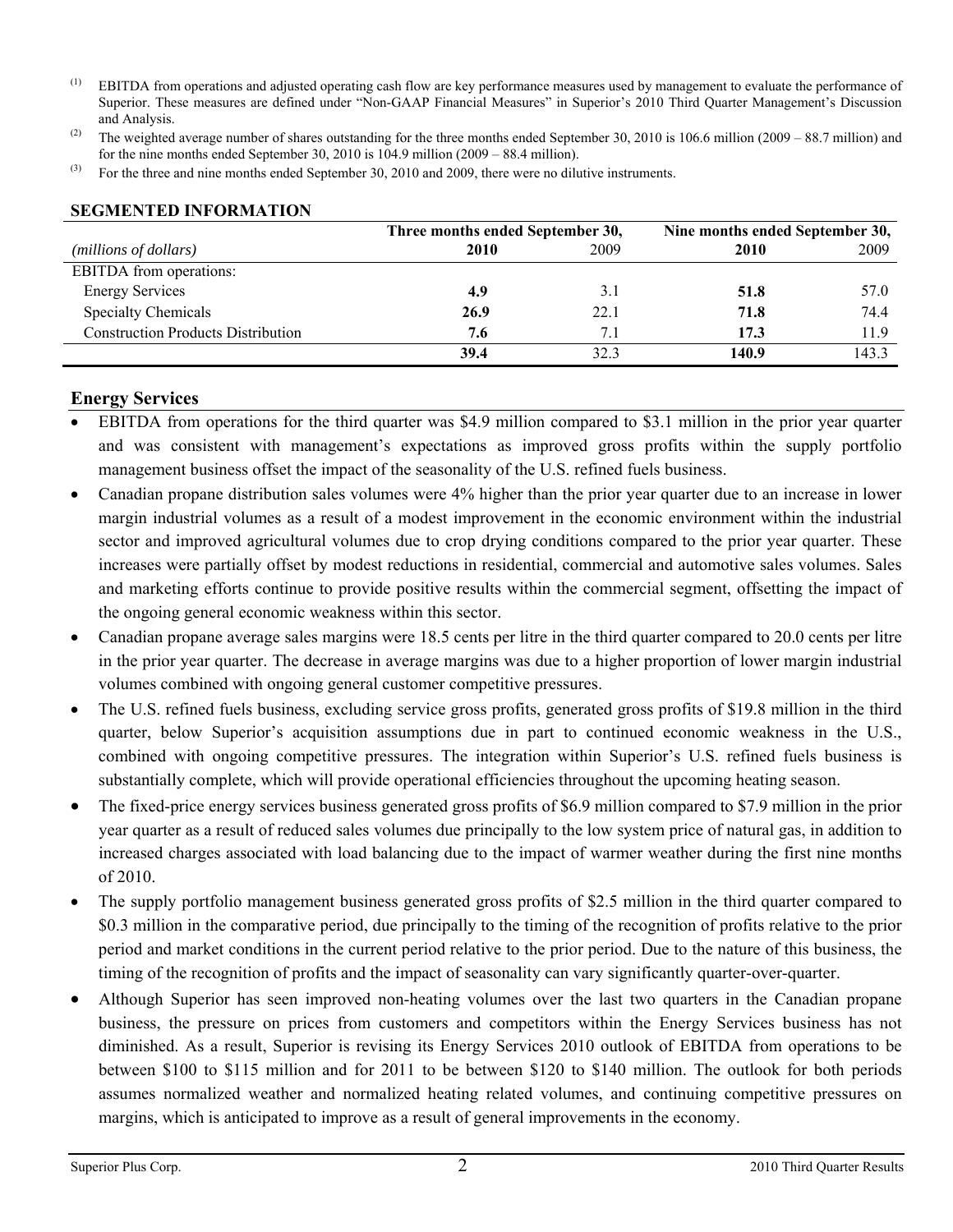## **Specialty Chemicals**

- EBITDA from operations for the third quarter was \$26.9 million compared to \$22.1 million in the prior year quarter due to improved chloralkali sales volumes and average realized selling prices and improved sodium chlorate sales volumes.
- Chloralkali sales volumes benefited from the completion of the Port Edwards chloralkali facility expansion in the fourth quarter of 2009, the facility was operating at higher operating rates throughout the third quarter compared to the prior year period. Additionally, average realized selling prices were higher than the prior year period due to improvements in general economic conditions throughout North America.
- Sodium chlorate gross profits were higher than the prior year quarter as increased sales volumes due to improved North American demand, more than offset a modest decrease in the average selling price as a result of the appreciation of the Canadian dollar on US-denominated sales and competitive pressures. Sodium chlorate demand and sales volumes for the third quarter benefited from a strong pulp market.
- During the third quarter a number of capital growth projects were undertaken, including the initial phase of the replacement and upgrade of electrical equipment at the Hargrave, Manitoba and North Vancouver, BC sodium chlorate facilities
- Superior's expects EBITDA from operations for its Specialty Chemicals business for 2010 to be between \$95 to \$105 million and for 2011 to be between \$100 to \$115 million, consistent with the outlook provided in the second quarter except that the low end of the range for 2011 has been reduced by \$5 million. Superior continues to see a stable market for sodium chlorate as a result of strong pulp market fundamentals and continued improvement in chloralkali sales volumes and pricing due to improved North American chemical demand and the full year impact of the expanded Port Edwards facility.

## **Construction Products Distribution**

- EBITDA from operations for the third quarter was \$7.6 million compared to \$7.1 million in the prior year quarter. The increase in EBITDA from operations is principally due to the acquisition of SPI on September 24, 2009.
- Excluding the acquisition of SPI, operating results continue to be impacted by ongoing weakness in the residential and commercial construction markets which has significantly increased competitive pressures resulting in lower percentage sales margins. Drywall sales volumes were modestly higher than the prior year quarter due principally to improvements in new home residential housing starts, particularly in Ontario and the Prairies, offset by weakness in British Columbia and the U.S.
- SPI's results were impacted by the weak U.S. commercial construction market and a slow down in select insulation markets.
- Superior continues to focus on integrating the operations of Winroc, SPI and the recently acquired western Canadian commercial and industrial insulation business to generate operational efficiencies, incurring \$3.2 million of one-time costs in the third quarter and \$4.2 million in costs for the nine months ended September 30, 2010.
- The western Canadian commercial and industrial insulation acquisition completed late in the second quarter of 2010 is important to expanding SPI's insulation business into western Canada, particularly related to the oil sands and other projects located in northern Alberta.
- The outlook for Canadian residential and commercial markets is for stable to modestly lower levels. In the U.S., the recovery in the residential housing markets appears to have stalled and it is currently unclear when a sustained recovery will begin. U.S. commercial activity remains weak while the insulation markets are stable to modestly improving. Superior is revising its outlook for its Construction Products Distribution business of EBITDA from operations for 2010 to \$18 to \$25 million and \$25 to \$40 million for 2011. Significant restructuring took place in 2010 which will support the growth throughout 2011 as the Construction Products Distribution business is better positioned to capture future market opportunities.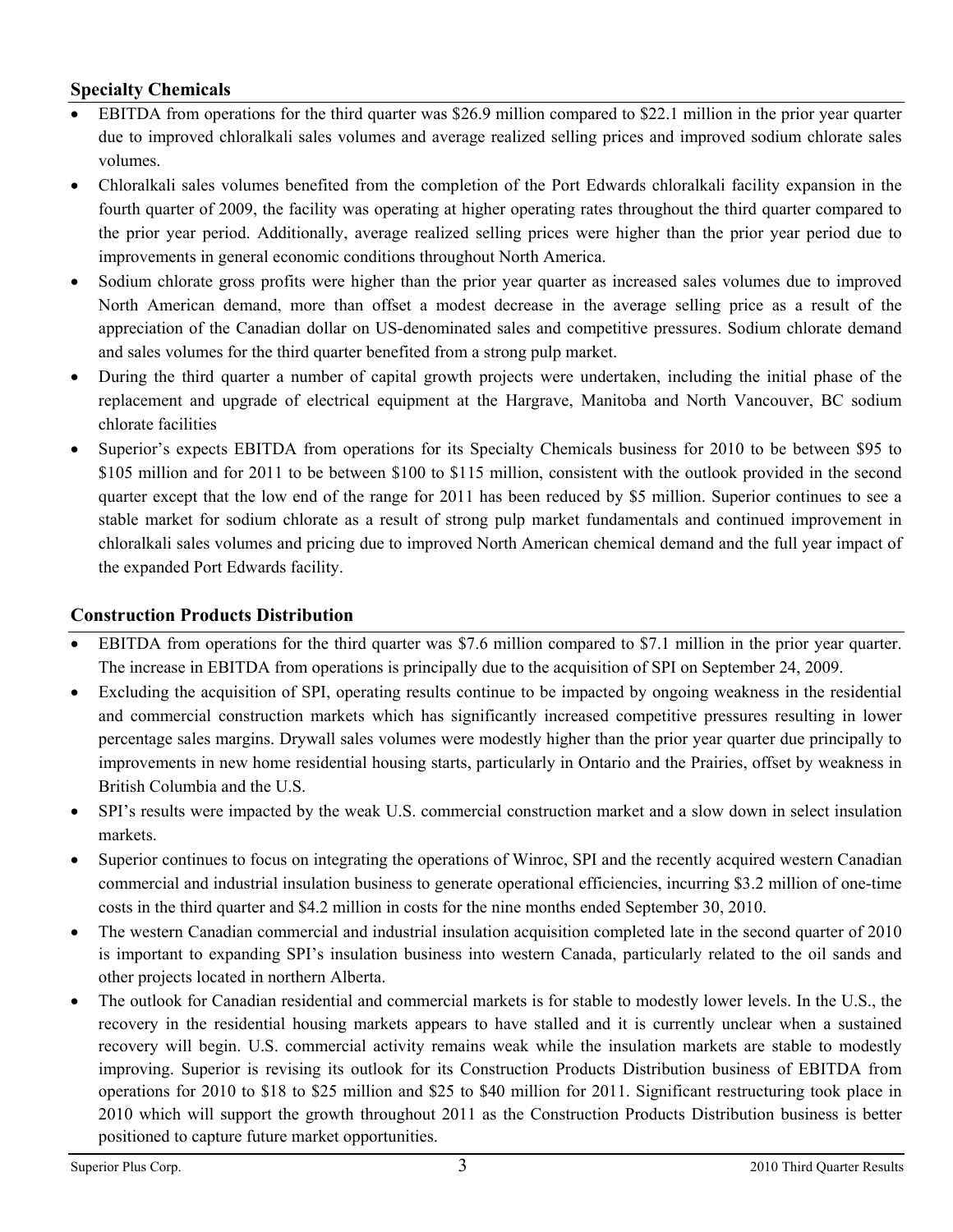## **Corporate Related**

- Total interest expense for the third quarter was \$17.9 million compared to \$10.1 million in the prior year quarter. Interest expense increased due to higher average debt levels as a result of the financing of acquisitions completed during the first quarter of 2010 and the second half of 2009, offset in part, by the appreciation of the Canadian dollar on US-denominated interest costs.
- Cash income taxes were \$0.6 million in the third quarter compared to a recovery of \$0.9 million in the prior year quarter. Cash income taxes in the prior year quarter were impacted by additional U.S. tax basis associated with the successful start-up of the Port Edwards facility during 2009.
- Superior restarted its dividend re-investment program (DRIP) during the second quarter, commencing with the payment of the May 2010 dividend, resulting in proceeds of \$6.9 million in the third quarter. Proceeds from the DRIP will be used to reduce existing debt levels and fund existing and future accretive growth opportunities. The DRIP provides Superior's shareholders with the opportunity to reinvest their cash dividends in the future growth of the business at a 5% discount to the market price of Superior's common shares.
- Four quarter trailing compliance EBITDA was \$225.4 million resulting in a Consolidated Secured Debt to compliance EBITDA ratio of 2.4x and a Consolidated Debt (excluding convertible debentures) to compliance EBITDA ratio of 3.0x as at September 30, 2010. Compliance EBITDA includes the impact of acquisitions completed during 2009 and 2010.
- On September 9, 2010, DBRS confirmed Superior LP's senior secured long-term debt credit rating at BBB(low) and its senior unsecured rating at BB(high), but changed the trend of both from stable to negative.

## **Financial Outlook**

The economic recovery is providing positive momentum within each of Superior's businesses. However, throughout the third quarter, the North American economy began to slow considerably and the outlook is now for slow to moderate growth moving forward. Superior's current financial outlooks have been revised to reflect this new economic outlook.

Superior's annual dividend rate is currently \$1.62 per share which exceeds the projected AOCF per share for 2010. Superior expects that the restructuring activities undertaken in 2010 have positioned its businesses for improved results throughout 2011. The impact of the restructuring activities along with normal weather is expected to improve AOCF; however, Superior will continue to carefully monitor the results of our businesses to ensure that our dividend is consistent with the outlook for sustainable cash flow generated by our businesses considering the financial strength of our balance sheet and capital requirements.

|                                                | 2010 Outlook<br>Current $(1)$ | 2010 Outlook<br><b>Prior</b> | 2011 Outlook<br>Current <sup>(1)</sup> | 2011 Outlook<br>Prior |
|------------------------------------------------|-------------------------------|------------------------------|----------------------------------------|-----------------------|
| (millions of dollars except per share amounts) |                               |                              |                                        |                       |
| <b>EBITDA</b> from operations:                 |                               |                              |                                        |                       |
| <b>Energy Services</b>                         | 100-115                       | 110-120                      | 120-140                                | 140-155               |
| <b>Specialty Chemicals</b>                     | 95-105                        | 95-105                       | 100-115                                | 105-115               |
| <b>Construction Products Distribution</b>      | $18 - 25$                     | $25 - 35$                    | $25 - 40$                              | $30 - 40$             |
| Adjusted operating cash flow per share         | \$1.30-\$1.50                 | $$1.50-S1.65$                | $$1.75 - $2.00$                        | $$1.85 - $2.05$       |

(1) The assumptions, definitions, risk factors and explanation of the changes to the 2010 and 2011 Financial Outlook are discussed in Superior's 2010 Third Quarter Management's Discussion and Analysis.

## **2010 Third Quarter Results**

Superior's 2010 Third Quarter Management's Discussion and Analysis is attached and is also available on Superior's website at: www.superiorplus.com under the investor information section.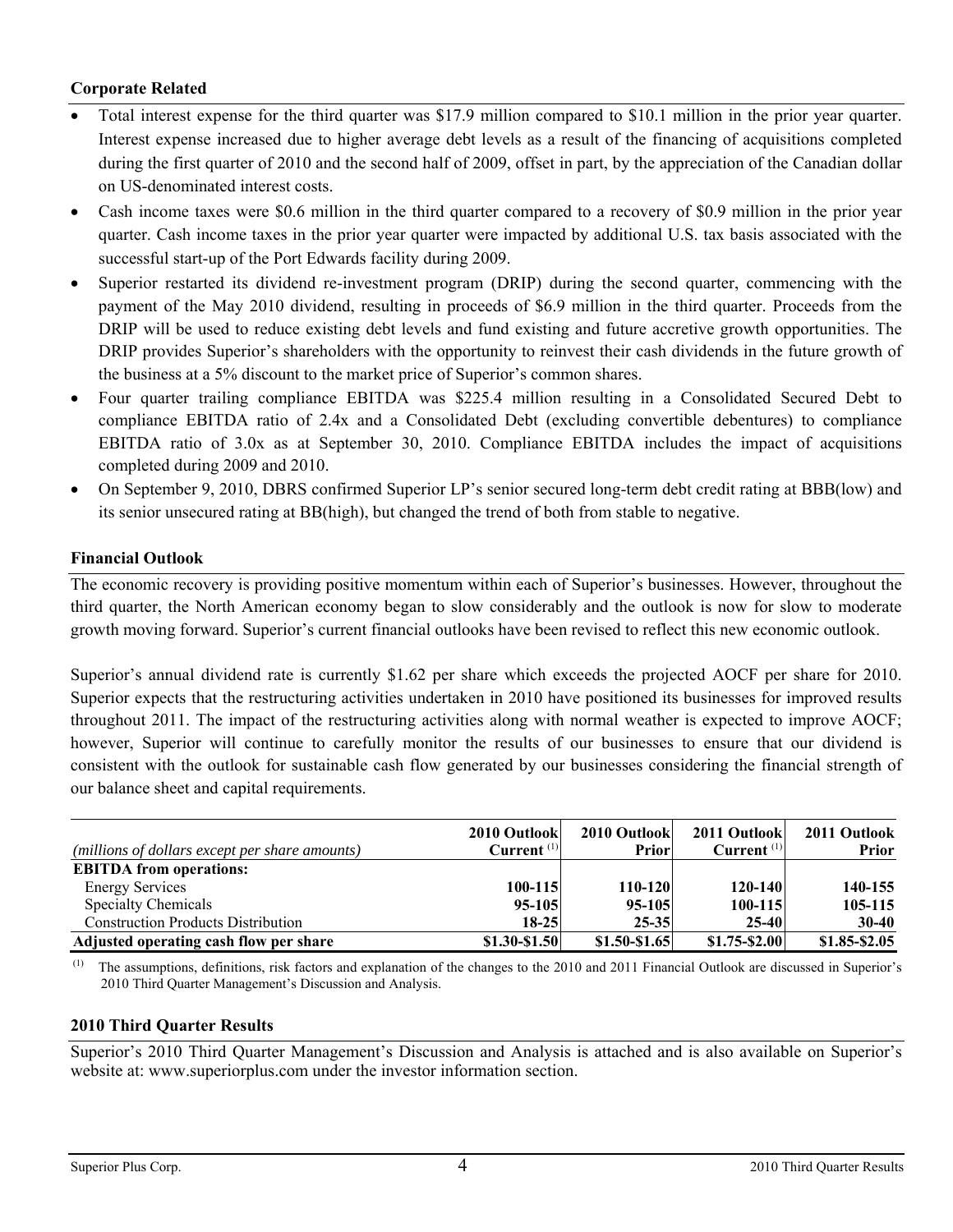## **Conference Call**

Superior will be conducting a conference call and webcast for investors, analysts, brokers and media representatives to discuss the 2010 Third Quarter Results at 8:30 a.m. MST on Wednesday, November 3, 2010. To participate in the call, dial: 1-866-226-1792. An archived recording of the call will be available for replay until midnight, Friday, December 3, 2010. To access the recording, dial: 1-800-408-3053 and enter pass code 4371361 followed by the # key. Internet users can listen to the call live, or as an archived call, on Superior's website at: www.superiorplus.com.

### **2010 Investor Day**

Superior is pleased to announce its upcoming Annual Investor Day on Thursday, November 18, 2010, at the Fairmont Royal York in Toronto. A detailed update on Superior's current operations, short and long-term growth opportunities and financial position will be presented. Members of the professional investment community are invited to attend. Future details of the annual event can be found on Superior's website at www.superiorplus.com.

### **Forward Looking Information**

Certain information included herein is forward-looking, within the meaning of applicable Canadian securities laws. Forward looking information can be identified by looking for words such as "believe", "expects", "expected", "will", "intends", "projects", "anticipates", "estimates", "continues" or similar words. Forward-looking information in this press release, including the attached 2010 Third Quarter Management's Discussion and Analysis, includes but is not limited to, consolidated and business segment outlooks, expected EBITDA from operations, expected adjusted operating cash flow, expected adjusted operating cash flow per share, future capital expenditures, business strategy and objectives, dividend strategy, future cash flows, anticipated taxes, expected results from acquisitions, expected life of facilities and statements regarding the future financial position of Superior and Superior Plus LP. Superior believes the expectations reflected in such forward-looking information are reasonable but no assurance can be given that these expectations will prove to be correct and such forward-looking statements should not be unduly relied upon.

Forward-looking information is based on various assumptions. Those assumptions are based on information currently available to Superior, including information obtained from third party industry analysts and other third party sources and include, the historic performance of Superior's businesses, current business and economic trends, availability and utilization of tax basis, foreign currency, exchange and interest rates, trading data, cost estimates and the other assumptions set forth under the "Outlook" sections contained in the attached 2010 Third Quarter Management's Discussion and Analysis. Readers are cautioned that the preceding list of assumptions is not exhaustive.

Forward-looking information is not a guarantee of future performance and involves a number of risks and uncertainties some of which are described herein and in the attached 2010 Third Quarter Management's Discussion and Analysis. Such forward-looking information necessarily involves known and unknown risks and uncertainties, which may cause Superior's or Superior LP's actual performance and financial results in future periods to differ materially from any projections of future performance or results expressed or implied by such forward-looking information. These risks and uncertainties include but are not limited to the risks referred to under the section entitled "Risk Factors to Superior", in the attached 2010 Third Quarter Management's Discussion and Analysis, the risks associated with the availability and amount of the tax basis and the risks identified in Superior's 2009 Annual Information Form under the heading "Risk Factors". Any forwardlooking information is made as of the date hereof and, except as required by law, Superior does not undertake any obligation to publicly update or revise such information to reflect new information, subsequent or otherwise. For more information about Superior, visit our website at **www.superiorplus.com** or contact:

| <b>Wayne Bingham</b> | <b>Executive Vice-President and Chief Financial Officer</b> |
|----------------------|-------------------------------------------------------------|
|                      | E-mail: whingham@superiorplus.com                           |
|                      | Phone: (403) 218-2951 / Fax: (403) 218-2973                 |
| <b>Jay Bachman</b>   | Vice-President, Investor Relations and Treasurer            |
|                      | E-mail: jbachman@superiorplus.com                           |
|                      | Phone: (403) 218-2957 / Fax: (403) 218-2973                 |
|                      | Toll Free: 1-866-490-PLUS (7587)                            |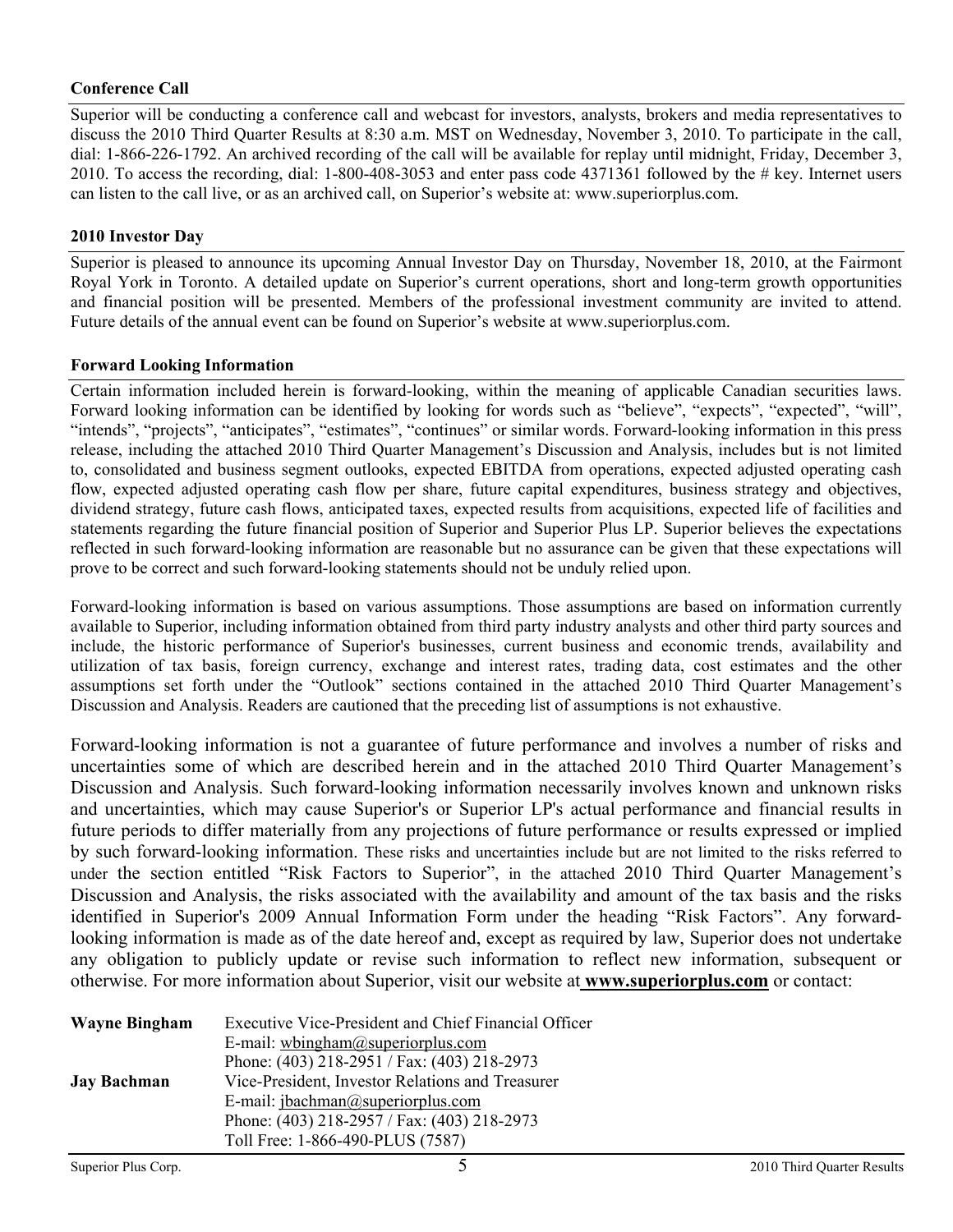## **Management's Discussion and Analysis of 2010 Third Quarter Results November 2, 2010**

The following Management's Discussion and Analysis (MD&A) is a review of the financial performance and position of Superior Plus Corp. (Superior) for the three and nine months ended September 30, 2010 and 2009. The information in this MD&A is current to November 2, 2010. This MD&A should be read in conjunction with Superior's audited consolidated financial statements and notes to those statements as at and for the year ended December 31, 2009, its December 31, 2009 MD&A and its unaudited consolidated interim financial statements as at and for the three and nine months ended September 30, 2010.

The accompanying unaudited consolidated interim financial statements of Superior have been prepared by and are the responsibility of Superior's management. Superior's unaudited consolidated interim financial statements have been prepared in accordance with Canadian generally accepted accounting principles (GAAP). Dollar amounts in this MD&A are expressed in Canadian dollars and millions except where otherwise noted.

## **Overview of Superior**

Superior is a diversified business corporation. Superior holds 100% of Superior Plus LP (Superior LP), a limited partnership formed between Superior General Partner Inc., as general partner and Superior as limited partner. Superior owns 100% of the shares of Superior General Partner Inc. The cash flow of Superior is solely dependent on the results of Superior LP and is derived from the allocation of Superior LP's income to Superior by means of partnership allocations. Superior, through its ownership of Superior LP has three operating segments: the Energy Services segment which includes a Canadian propane distribution business, a U.S. refined fuels distribution business, a fixed-price energy services business and a supply portfolio management business; the Specialty Chemicals segment; and the Construction Products Distribution segment.

# **Third Quarter Results**

## **Summary of Adjusted Operating Cash Flow**

|                                                                                                         | Three months ended<br>September 30, |        |               | Nine months ended<br>September 30, |  |  |
|---------------------------------------------------------------------------------------------------------|-------------------------------------|--------|---------------|------------------------------------|--|--|
| (millions of dollars except per share amounts)                                                          | 2010                                | 2009   | 2010          | 2009                               |  |  |
| EBITDA from operations: $(1)$                                                                           |                                     |        |               |                                    |  |  |
| <b>Energy Services</b>                                                                                  | 4.9                                 | 3.1    | 51.8          | 57.0                               |  |  |
| <b>Specialty Chemicals</b>                                                                              | 26.9                                | 22.1   | 71.8          | 74.4                               |  |  |
| <b>Construction Products Distribution</b>                                                               | 7.6                                 | 7.1    | 17.3          | 11.9                               |  |  |
|                                                                                                         | 39.4                                | 32.3   | 140.9         | 143.3                              |  |  |
| Interest                                                                                                | (17.9)                              | (10.1) | (51.6)        | (28.1)                             |  |  |
| Cash income tax (expense) recovery                                                                      | (0.6)                               | 0.9    | (0.9)         | (5.3)                              |  |  |
| Corporate costs                                                                                         | (0.4)                               | (3.8)  | (8.1)         | (10.4)                             |  |  |
| Adjusted operating cash flow $^{(1)}$                                                                   | 20.5                                | 19.3   | 80.3          | 99.5                               |  |  |
| Adjusted operating cash flow per share <sup>(1)</sup> , basic <sup>(2)</sup> and diluted <sup>(3)</sup> | \$0.19                              | \$0.22 | <b>\$0.76</b> | \$1.13                             |  |  |

(1) EBITDA from operations and adjusted operating cash flow are not GAAP measures. See "Non-GAAP Financial Measures"

<sup>(2)</sup> The weighted average number of shares outstanding for the three months ended September 30, 2010, is 106.6 million (2009 – 88.7 million) and for the nine months ended September 30, 2010, is 104.9 million (2009 – 88.4 million).

 $^{(3)}$  For the three and nine months ended September 30, 2010 and 2009, there were no dilutive instruments.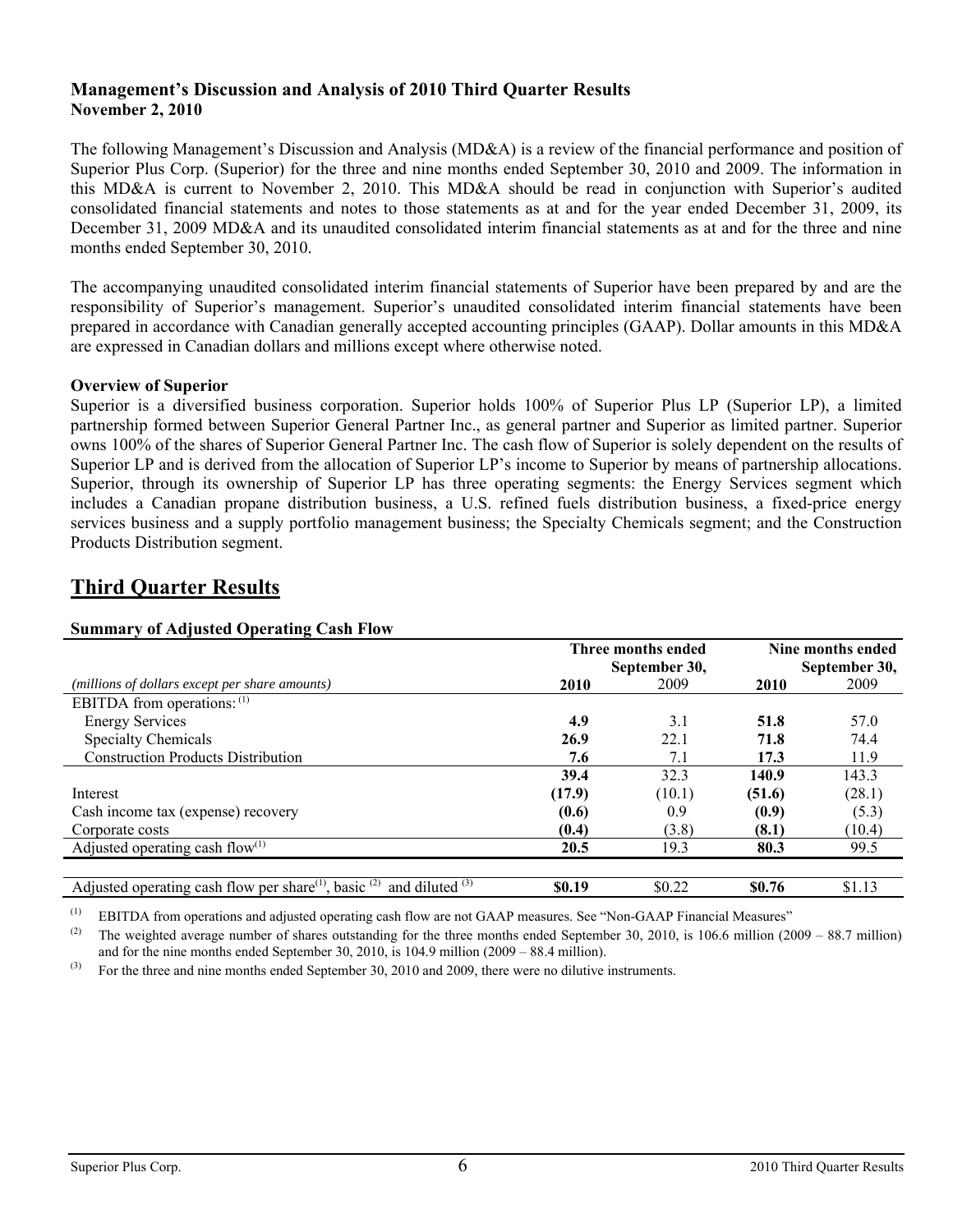|                                | Trafasted Operating Cash Flow Reconcilea to Cash Flow Holli Operating Trenvitres |                    |                   |               |        |  |
|--------------------------------|----------------------------------------------------------------------------------|--------------------|-------------------|---------------|--------|--|
|                                |                                                                                  | Three months ended | Nine months ended |               |        |  |
|                                |                                                                                  |                    | September 30,     | September 30, |        |  |
| ( <i>millions of dollars</i> ) |                                                                                  | 2010               | 2009              | 2010          | 2009   |  |
|                                | Cash flows (outflows) from operating activities                                  | (4.1)              | 30.0              | 77.7          | 188.7  |  |
| Add:                           | Customer contract related costs capitalized                                      | 0.6                | 0.9               | 2.0           | 3.0    |  |
|                                | Increase (decrease) in non-cash working capital                                  | 25.7               | (9.9)             | 5.5           | (87.1) |  |
| Less:                          | Amortization of customer contract related costs                                  | (1.7)              | (1.7)             | (4.9)         | (5.1)  |  |
|                                | <b>Adjusted operating cash flow</b>                                              | 20.5               | 19.3              | 80.3          | 99.5   |  |

### **Adjusted Operating Cash Flow Reconciled to Cash Flow from Operating Activities** (1)

 (1) See the unaudited Interim Consolidated Financial Statements for cash flows from operating activities, customer contract related costs and changes in non-cash working capital.

Third quarter adjusted operating cash flow was \$20.5 million, an increase of \$1.2 million or 6% compared to the prior year quarter. The increase in adjusted operating cash flow was due to improved EBITDA from operations at all operating segments and lower corporate costs offset in part by higher interest costs. The increase in EBITDA of Energy Services was primarily related to improved results at Canadian propane distribution and Supply portfolio management offset in part by the seasonality impact of the U.S. Refined Fuels business. The increase in EBITDA of Specialty Chemicals was due to improved sales volumes of both chlorate and chloralkali/potassium products. The increase in Construction Products Distribution EBITDA from operations was due to the contribution from the acquisition of Specialty Products and Insulation Co. (SPI) on September 24, 2009 offset in part by restructuring costs incurred in order to adjust the segment to current market conditions. Interest costs increased by \$7.8 million due primarily to increased debt levels incurred to finance acquisitions made during the last twelve months as well as higher interest rates on debentures. The decrease in corporate costs was due to the settlement of forward foreign exchange contracts for gains of approximately \$2.8 million. Adjusted operating cash flow per share was \$0.19 per share in the third quarter, a decrease of 14% from \$0.22 per share in the prior year quarter due to a 20% increase in the weighted average numbers of shares outstanding offset in part by the 6% increase in operating cash flow noted above. The increase in the weighted average number of shares outstanding as compared to the prior year quarter was due to the issuance of common shares to partially finance the acquisition of certain assets that comprise a U.S. heating oil and propane distribution business from Sunoco Inc. (Sunoco U.S. refined fuels assets) on September 30, 2009, the acquisition of certain assets that comprise a retail heating oil, propane and motor fuels distribution business from Griffith Energy Services Inc. (Griffith CH U.S. refined fuels assets) on December 11, 2009 (the Sunoco U.S. refined fuels assets and the Griffith CH U.S. refined fuels assets, collectively referred to as the "U.S. refined fuels asset"), the acquisition of Griffith Holdings Inc. (Griffith) on January 20, 2010, the acquisition of Burnaby Assets by Construction Products Distribution on June 28, 2010 and the reinstatement of the dividend reinvestment plan effective for the payment of the May 2010 dividend. A comprehensive review of EBITDA from operations for all of Superior's businesses is contained in this management's discussion and analysis.

Net loss for the third quarter was \$4.0 million, compared to net earnings of \$33.0 million in the prior year quarter. The net loss was impacted by \$1.2 million in unrealized losses on derivative financial instruments in the current quarter, compared to unrealized gains of \$33.9 million in prior year quarter. The change in the unrealized gains and losses on derivative financial instruments was due principally to higher losses in the current quarter on Superior's foreign currency financial derivatives compared to the prior year as a result of fluctuations in foreign currency spot and forward prices. Revenues of \$767.0 million were \$325.7 million higher than the prior year quarter due principally to higher Energy Services revenue from the acquisition of U.S. refined fuels assets and Griffith along with higher Construction Products Distribution revenue due to the acquisition of SPI and Burnaby Assets. Gross profit of \$176.0 million was \$49.1 million higher than the prior year quarter due principally to contributions of the acquisitions completed in 2009 and 2010 noted above. Total income tax for the third quarter was a recovery of \$0.9 million compared to an income tax expense of \$5.0 million in the prior year quarter. Income taxes in the third quarter were impacted by the additional U.S. tax basis associated with commissioning the Port Edwards facility in the fourth quarter of 2009, increased U.S. based taxable income and the change in unrealized losses on derivative financial instruments in the third quarter as discussed above.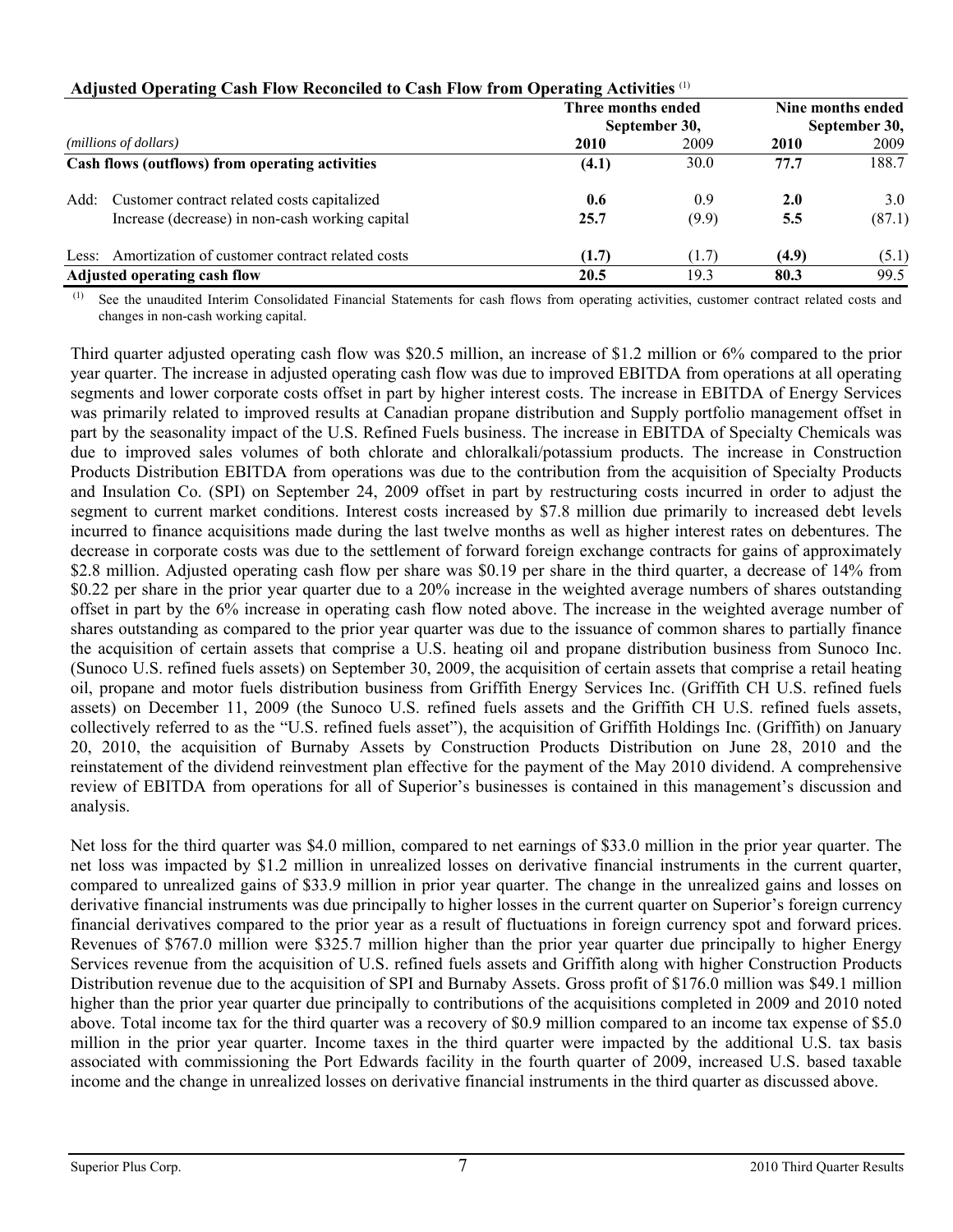## **Energy Services**

Energy Services' condensed operating results for the three and nine months ended September 30, 2010 and 2009 are provided in the following table.

|                                                       | Three months ended September 30, |         |           | Nine months ended September 30, |
|-------------------------------------------------------|----------------------------------|---------|-----------|---------------------------------|
| (millions of dollars)                                 | 2010                             | 2009    | 2010      | 2009                            |
| Revenue <sup>(1)</sup>                                | 454.5                            | 225.4   | 1,636.9   | 846.0                           |
| Cost of sales <sup><math>(1)</math></sup>             | (373.4)                          | (167.9) | (1,334.0) | (618.0)                         |
| Gross profit                                          | 81.1                             | 57.5    | 302.9     | 228.0                           |
| Less: Cash operating and administration $costs^{(1)}$ | (76.2)                           | (54.4)  | (251.1)   | (171.0)                         |
| <b>EBITDA</b> from operations                         | 4.9                              |         | 51.8      | 57.0                            |

(1) In order to better reflect the results of its operations, Superior has reclassified certain amounts for purposes of this management's discussion analysis to present its results as if it had accounted for various transactions as accounting hedges. See Reconciliation of Divisional Segmented Revenue and Cost of Sales to EBITDA for detailed amounts.

Revenues for the third quarter of 2010 were \$454.5 million, an increase of \$229.1 million from revenues of \$225.4 million in 2009. The increase in revenues was primarily due to the contribution from the acquisition of the Sunoco U.S. refined fuels assets on September 30, 2009 and acquisition of the Griffith CH U.S. refined fuels assets on December 11, 2009 (the Sunoco U.S. refined fuels assets and the Griffith CH U.S. refined fuels assets, collectively referred to as the "U.S. refined fuels assets"), and the acquisition of Griffith Holdings Inc. (Griffith) on January 20, 2010, offset in part by lower Canadian propane distribution revenue. Total gross profit for the third quarter of 2010 was \$81.1 million, an increase of \$23.6 million or 41% over the prior year quarter. The increase in gross profit was primarily due to the contribution from the acquisition of U.S. refined fuels assets and Griffith offset in part by lower Canadian propane distribution and fixed-price energy services gross profit. A summary and detailed review of gross profit is provided below.

### **Gross Profit Detail**

|                                 | Three months ended September 30, |                          | Nine months ended September 30, |       |
|---------------------------------|----------------------------------|--------------------------|---------------------------------|-------|
| (millions of dollars)           | <b>2010</b>                      | 2009                     | 2010                            | 2009  |
| Canadian propane distribution   | 43.3                             | 44.7                     | 153.0                           | 174.2 |
| U.S. refined fuels distribution | 18.2                             | $\overline{\phantom{a}}$ | 89.0                            |       |
| Other services                  | 10.2                             | 4.6                      | 31.2                            | 15.2  |
| Supply portfolio management     | 2.5                              | 0.3                      | 8.5                             | 15.4  |
| Fixed-price energy services     | 6.9                              | 7.9                      | 21.2                            | 23.2  |
| Total gross profit              | 81.1                             |                          | 302.9                           | 228.0 |

## *Canadian Propane Distribution*

Canadian propane distribution gross profit for the third quarter was \$43.3 million, a decrease of \$1.4 million or 3% from the prior year quarter, due primarily to lower average sales margins offset in part by increased sales volumes of 4% as compared to the prior year quarter. Residential and commercial volumes decreased by 2.0 million litres or 3% and were negatively impacted by competitive pressures, warmer weather in eastern Canada and slow economic recovery throughout most of Canada. On going marketing efforts have been successful in acquiring new commercial customers, partially offsetting the impact of reduced volumes due to the slow economic recovery. Average weather across Canada as measured by degree days, for the third quarter was 22% colder than the prior year and 14% colder than the five-year average, specifically 10% warmer in the east and 45% colder in the west compared to the prior year. Average weather does not typically have a material impact on volumes in the second and third quarters due to the seasonality of heating related volumes, however the warmer than average weather in eastern Canada did negatively impact higher margin heating related volumes. Agricultural volumes increased by 3 million litres or 38%, due principally to an early start to the crop drying season. Industrial volumes increased by 12 million litres or 9%, due principally to the impact of higher oilfield volumes as some industrial segments are continuing to show signs of recovery as compared to the prior year quarter. Automotive propane volumes declined by 3 million litres or 10%, which was slightly below the historical decline trend in this end-use market due to a favourable pricing differential between propane and retail gasoline.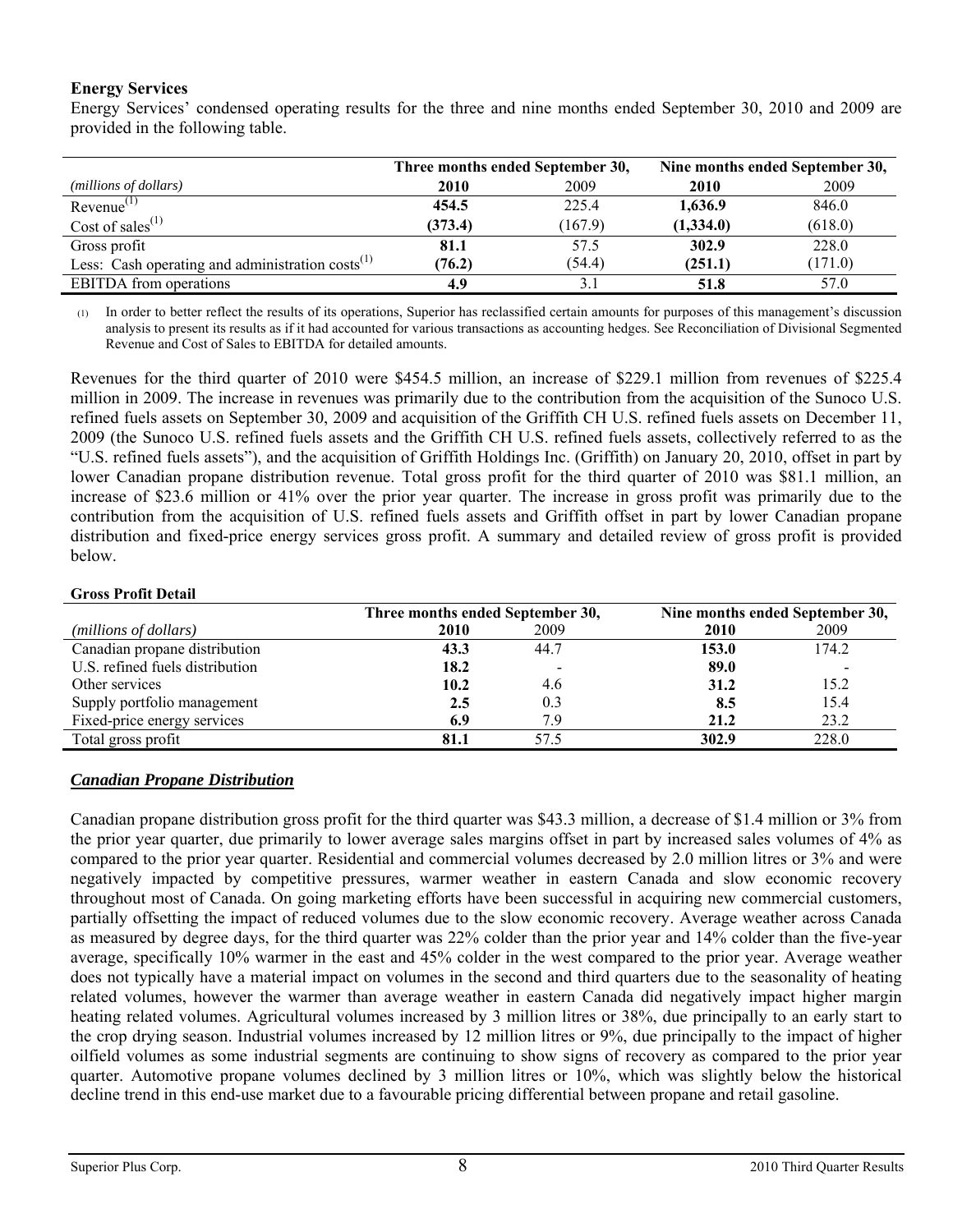| Volumes by End-Use Application $(1)$          |                                  |      | Volumes by Region <sup>(2)</sup>      |                                  |      |
|-----------------------------------------------|----------------------------------|------|---------------------------------------|----------------------------------|------|
|                                               | Three months ended September 30, |      |                                       | Three months ended September 30, |      |
| ( <i>millions of litres</i> )                 | 2010                             | 2009 |                                       | 2010                             | 2009 |
| Residential                                   | 17                               | 18   | Western Canada                        | 131                              | 115  |
| Commercial                                    | 39                               | 40   | Eastern Canada                        | 85                               | 90   |
| Agricultural                                  | 11                               | 8    | Atlantic Canada                       | 18                               | 19   |
| Industrial                                    | 139                              | 127  |                                       |                                  |      |
| Automotive                                    | 28                               | 31   |                                       |                                  |      |
|                                               | 234                              | 224  |                                       | 234                              | 224  |
| Volumes by End-Use Application <sup>(1)</sup> |                                  |      |                                       |                                  |      |
|                                               |                                  |      | Volumes by Region $\overline{^{(2)}}$ |                                  |      |
|                                               | Nine months ended September 30,  |      |                                       | Nine months ended September 30,  |      |
| ( <i>millions of litres</i> )                 | 2010                             | 2009 |                                       | 2010                             | 2009 |
| Residential                                   | 87                               | 103  | Western Canada                        | 470                              | 494  |
| Commercial                                    | 178                              | 203  | Eastern Canada                        | 323                              | 338  |
| Agricultural                                  | 38                               | 39   | Atlantic Canada                       | 70                               | 72   |
| Industrial                                    | 486                              | 478  |                                       |                                  |      |
| Automotive                                    | 74                               | 81   |                                       |                                  |      |

### **Canadian Propane Distribution Sales Volumes**

(1) **Volume**: Volume of propane sold (millions of litres).

(2) **Regions**: Western Canada region consists of British Columbia, Alberta, Saskatchewan, Manitoba, Northwest Ontario, Yukon and Northwest Territories; Eastern Canada region consists of Ontario (except for Northwest Ontario) and Quebec; and Atlantic Canada consists of New Brunswick, Newfoundland & Labrador, Nova Scotia and Prince Edward Island.

Average Canadian propane distribution sales margin for the third quarter was 18.5 cents per litre, a decrease of 1.5 cents per litre or 8% as compared to the prior year quarter. Average margins compared to the prior year quarter were negatively impacted by a higher proportion of lower margin non-heating volumes, competitive market pressures and lower delivery and hazmat fees.

### *U.S. Refined Fuels Distribution*

U.S. refined fuels distribution gross profit for the third quarter was \$18.2 million and represents the contribution from the previously announced acquisitions of the U.S. refined fuels assets and Griffith. The gross profit was generated by the sale of heating oil, propane and other refined fuels throughout the northeast United States. Volume contribution for the third quarter from the U.S. refined fuels business was 331 million litres and average U.S. refined fuels sales margin was 5.5 cents per litre. Heating related volumes during the quarter were impacted by warmer than expected weather which also contributed to lower than expected margins due to customer mix. U.S. refined fuels also offers a broad range of services including heating, ventilation and air conditioning repair, and other related services which contributed \$4.6 million in gross profits included within the other services segment.

| сля понном г исп ртвитрицоп запосточнико<br>Volumes by End-Use Application $(1)$ |                                  |      | Volumes by Region <sup>(2)</sup> |                                 |      |
|----------------------------------------------------------------------------------|----------------------------------|------|----------------------------------|---------------------------------|------|
|                                                                                  | Three months ended September 30, |      | Three months ended September 30, |                                 |      |
| ( <i>millions of litres</i> )                                                    | 2010                             | 2009 |                                  | 2010                            | 2009 |
| Residential                                                                      |                                  |      | Northeast United States          | 331                             |      |
| Commercial                                                                       | 221                              |      |                                  |                                 |      |
| Automotive                                                                       | 101                              |      |                                  |                                 |      |
|                                                                                  | 331                              |      |                                  | 331                             |      |
| Volumes by End-Use Application $(1)$                                             |                                  |      | Volumes by Region <sup>(2)</sup> |                                 |      |
|                                                                                  | Nine months ended September 30,  |      |                                  | Nine months ended September 30, |      |
| ( <i>millions of litres</i> )                                                    | 2010                             | 2009 |                                  | 2010                            | 2009 |
| Residential                                                                      | 247                              |      | Northeast United States          | 1,203                           |      |
| Commercial                                                                       | 617                              |      |                                  |                                 |      |
| Automotive                                                                       | 339                              |      |                                  |                                 |      |
|                                                                                  | 1,203                            |      |                                  | 1,203                           |      |

## **U.S. Refined Fuels Distribution Sales Volumes**

<sup>(1)</sup> **Volume**: Volume of heating oil, propane, diesel and gasoline sold (millions of litres).

(2) **Regions**: Northeast United States region consists of Pennsylvania, Connecticut, New York, and Rhode Island.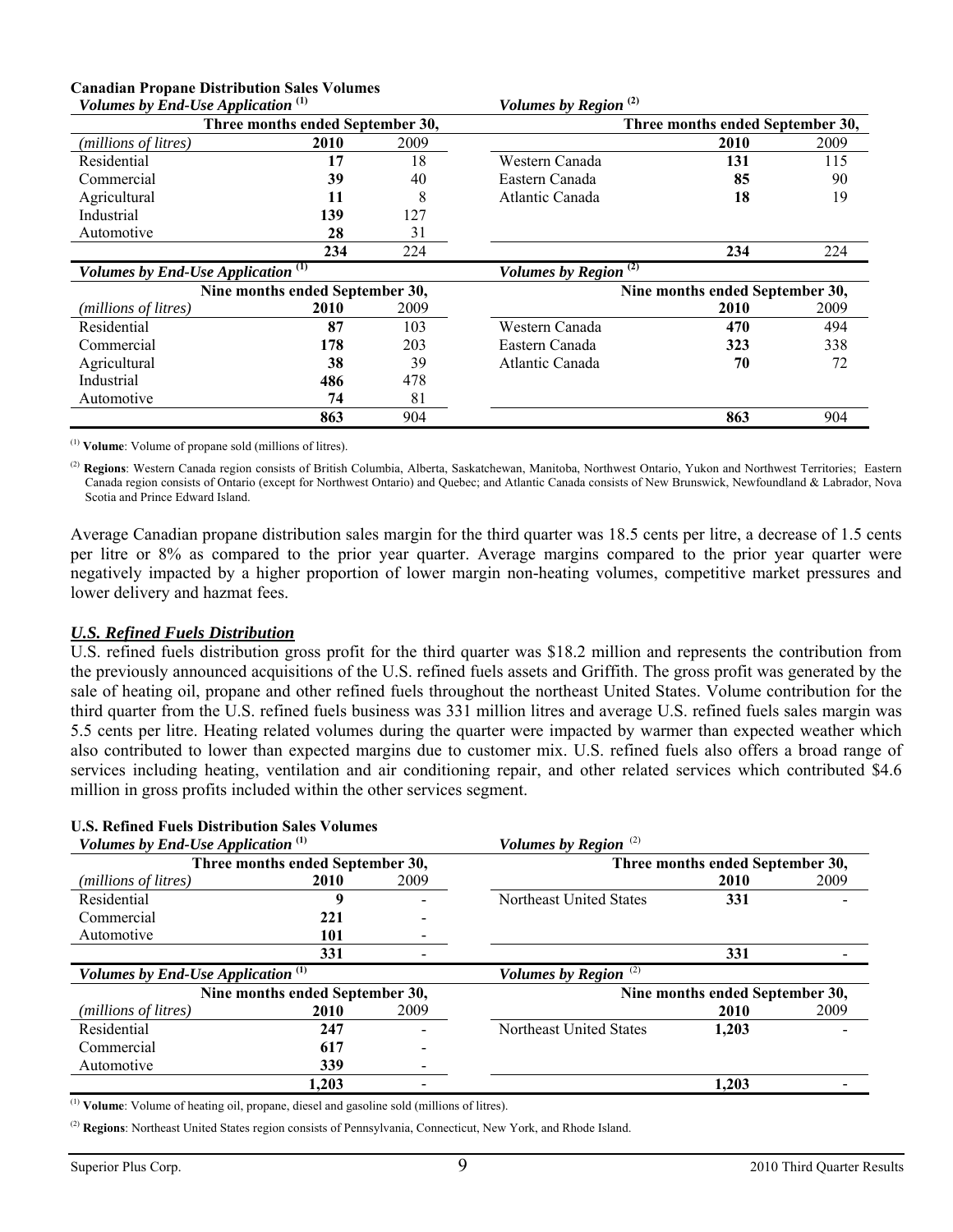### *Other Services*

Other services gross profit was \$10.2 million in the third quarter, an increase of \$5.6 million over the prior year quarter due primarily to the contribution from the acquisitions completed by the U.S. refined fuels business. Excluding the contribution from the U.S. refined fuels business, other services gross profit was consistent with the prior year.

### *Supply Portfolio Management*

Supply portfolio management related gross profits were \$2.5 million in the third quarter, an increase of \$2.2 million compared to the prior year quarter. The increase in gross profits is related to stronger trading conditions during the quarter as compared to the prior year and increased volumes related to higher customer demand.

### *Fixed-Price Energy Services*

| <b>Fixed-Price Energy Services Gross Profit</b> |  |  |
|-------------------------------------------------|--|--|
|                                                 |  |  |

| $- v$                                           | Three months ended September 30, 2010 |                                      |                  | Three months ended September 30, 2009 |                                      |                                      |
|-------------------------------------------------|---------------------------------------|--------------------------------------|------------------|---------------------------------------|--------------------------------------|--------------------------------------|
| (millions of dollars except volume and per unit | Gross                                 |                                      |                  | Gross                                 |                                      |                                      |
| <i>amounts</i> )                                | Profit                                | Volume                               | Per Unit         | Profit                                | Volume                               | Per Unit                             |
| Natural Gas <sup>(1)</sup>                      | 5.89                                  | 6.9 GJ                               | 85.0 $\ell$ /GJ  | 7.27                                  | 8.4 GJ                               | $86.5 \text{ }\mathcal{C}/\text{GJ}$ |
| Electricity <sup>(2)</sup>                      | 0.96                                  | 86.2 KWh                             | 1.11 $\ell$ /KWh | 0.63                                  | 56.1 KWh                             | $1.12 \text{ }\mathcal{C}/KWh$       |
| Total                                           | 6.85                                  |                                      |                  | 7.90                                  |                                      |                                      |
|                                                 |                                       | Nine months ended September 30, 2010 |                  |                                       | Nine months ended September 30, 2009 |                                      |
| (millions of dollars except volume and per unit | Gross                                 |                                      |                  | Gross                                 |                                      |                                      |
| <i>amounts</i> )                                | Profit                                | Volume                               | Per Unit         | Profit                                | Volume                               | Per Unit                             |
| Natural Gas <sup>(1)</sup>                      | 18.49                                 | 21.1 GJ                              | 87.6 $\ell$ /GJ  | 22.05                                 | 24.8 GJ                              | 88.9 $\ell$ /GJ                      |
| Electricity <sup><math>(2)</math></sup>         | 2.71                                  | 233.4 KWh                            | 1.16 $\ell$ /KWh | 1.15                                  | 125.0 KWh                            | $0.92 \frac{e}{KWh}$                 |
| Total                                           | 21.20                                 |                                      |                  | 23.20                                 |                                      |                                      |

 $<sup>(1)</sup>$  Natural gas volumes and per unit amounts are expressed in millions of gigajoules (GJ).</sup>

 $^{(2)}$  Electricity volumes and per unit amounts are expressed in millions of kilowatt hours (KWh).

Fixed-price energy services gross profit was \$6.9 million in the third quarter, a decrease of \$1.0 million compared to the prior year quarter. Gross profit from natural gas was \$5.9 million in the third quarter, a decrease of \$1.4 million or 19% compared to the prior year quarter, as natural gas volumes sold decreased by 18% and gross profit per gigajoule (GJ) of 85.0 cents was slightly lower than the prior year quarter. Natural gas sales volumes decreased due to lower customer aggregation as unfavourable spreads between utility prices and term gas prices negatively impacted marketing efforts. Natural gas gross profit per cents per millions of GJ's was slightly lower than the prior year quarter due to higher charges associated with load balancing related to higher than normal temperatures. Electricity gross profit in the third quarter of 2010 was \$1.0 million, \$0.4 million higher than the prior year quarter due to the aggregation of additional commercial customers over the past twelve months. Electricity volumes increased by 30.1 KWh or 54% due primarily to successful customer aggregation efforts.

## *Operating costs*

Cash operating and administrative costs of \$76.2 million increased by \$21.8 million or 40% from the prior year quarter. The increase in expenses was due primarily to the contribution from the acquisition of the U.S. refined fuels assets and Griffith, offset in part by lower wages and benefits related to expense management initiatives in response to fluctuations in volumes.

## **Acquisition of Griffith Holdings Inc.**

On January 20, 2010, Superior completed its acquisition of the shares of Griffith Holdings, Inc. (Griffith) for consideration of approximately \$147.4 million (US\$140.7 million), inclusive of working capital adjustments and transaction costs. Griffith is a retail and wholesale distributor of retail propane, heating oil and motor fuels in upstate New York.

## **Outlook**

Energy Services' expects EBITDA from operations for 2010 to be between \$100 million and \$115 million. Energy Services' previous outlook as provided in the 2010 second quarter Management's Discussion and Analysis was \$110 million to \$120 million. The decrease in the 2010 outlook is primarily related to weaker than expected year to date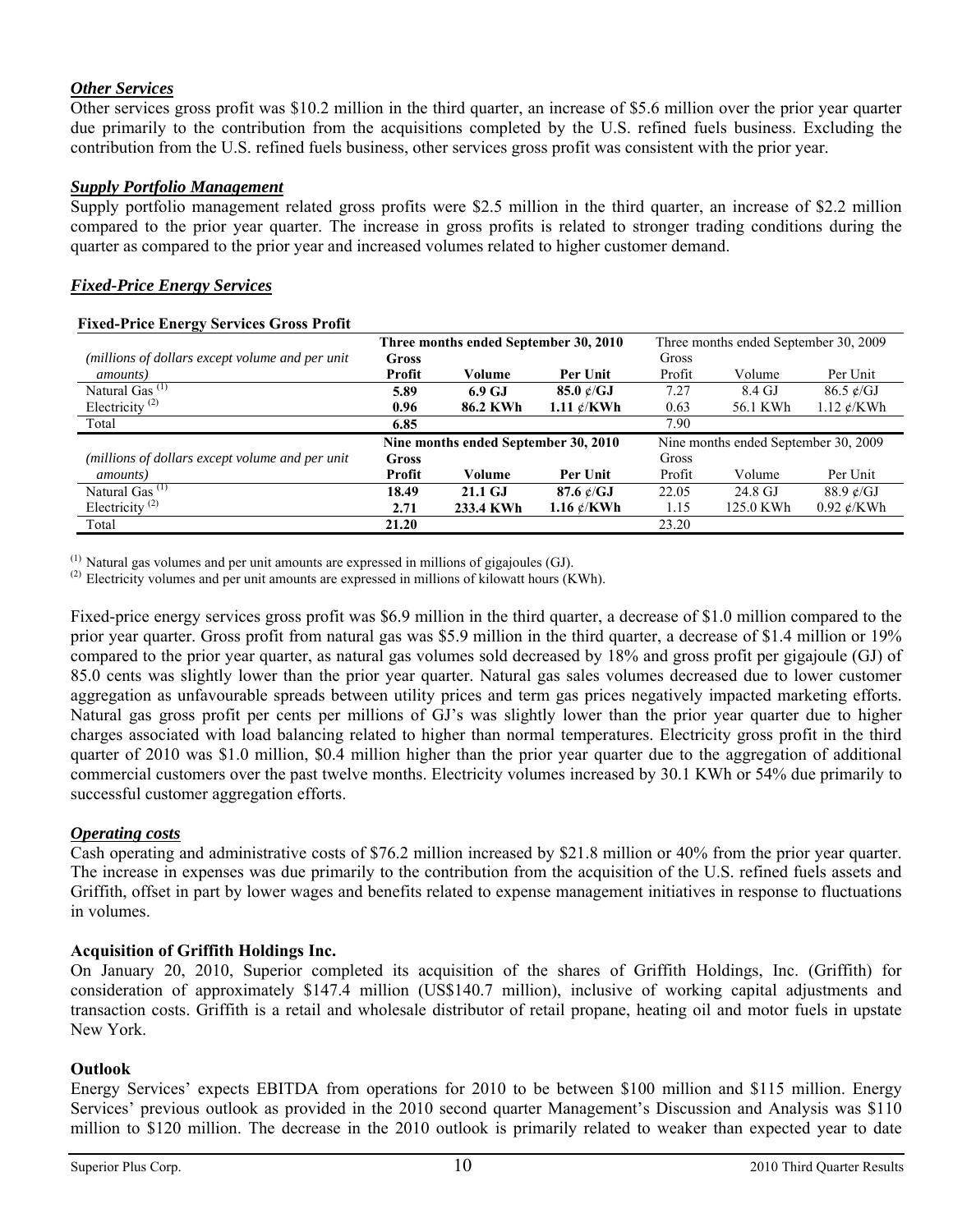results due to warmer than expected weather, customer mix and ongoing competitive pressures. The EBITDA from operations outlook for 2011 is expected to be between \$120 million and \$140 million, it has been reduced from previous guidance provided in the 2010 second quarter Management's Discussion and Analysis of \$140 million to \$155 million, due to ongoing competitive pressures and slower than expected economic recovery. Significant assumptions underlying its current outlook are:

- Average temperatures across Canada are expected to return to the most recent five-year average for 2010 and 2011. Average temperatures in the northeast United States are expected to be consistent with the most recent five-year average for the remainder of 2010 and 2011;
- Total propane and U.S. refined fuels related sales volumes in 2010 compared to 2009 are anticipated to decrease due to the continued slow economic recovery, competitive pressures and the year to date shortfall in volumes. Sales volumes are expected to begin to grow in 2011 as market conditions and the economy continue to improve;
- Wholesale propane, and U.S. refined fuels related prices will not significantly impact demand for propane, refined fuels and related services;
- Supply portfolio management gross profits will be lower than 2009 as reduced volatility in the wholesale cost of propane will result in fewer trading opportunities throughout the remainder of the year. Supply portfolio management gross profit are expected to return to historic levels beginning in 2011;
- Fixed price energy services will be able to access sales channel agents on acceptable contract terms and expects gross profit to modestly decrease in 2010 and increase in 2011 due to entering the retail electricity and natural gas markets in northeastern U.S. offset in part by reduced customer aggregation estimates due to the exit of the B.C. residential natural gas market in 2010; and
- The commercial electricity market in Ontario is also expected to provide growth opportunities for the remainder of 2010 and into 2011.

In addition to the significant assumptions detailed above, refer to the section "Risk Factors to Superior" for a detailed review of significant business risks affecting Energy Services' businesses.

## **Specialty Chemicals**

Specialty Chemicals' condensed operating results for the three and nine months ended September 30, 2010 and 2009 are provided in the following table.

| (millions of dollars except)             | Three months ended September 30, |           |        |           | Nine months ended September 30, |                 |         |           |
|------------------------------------------|----------------------------------|-----------|--------|-----------|---------------------------------|-----------------|---------|-----------|
| per metric tonne (MT) amounts)           | 2010                             |           | 2009   |           | 2010                            |                 | 2009    |           |
|                                          |                                  | \$ per MT |        | \$ per MT |                                 | <b>S</b> per MT |         | \$ per MT |
| Chemical Revenue <sup>(1)(2)</sup>       | 125.9                            | 666       | 114.4  | 702       | 352.4                           | 650             | 350.2   | 740       |
| Chemical Cost of Sales $(1)(2)$          | (69.7)                           | (369)     | (64.4) | (395)     | (191.9)                         | (354)           | (186.5) | (394)     |
| <b>Chemical Gross Profit</b>             | 56.2                             | 297       | 50.0   | 307       | 160.5                           | 296             | 163.7   | 346       |
| Less: Cash operating and administrative  | (29.3)                           | (155)     | (27.9) | (171)     | (88.7)                          | (164)           | (89.3)  | (189)     |
| $costs^{(1)}$                            |                                  |           |        |           |                                 |                 |         |           |
| EBITDA from operations                   | 26.9                             | 142       | 22.1   | 136       | 71.8                            | 132             | 74.4    | 157       |
| Chemical volumes sold (thousands of MTs) | 189                              |           |        | 163       |                                 | 542             | 473     |           |

(1) In order to better reflect the results of its operations, Superior has reclassified certain amounts for purposes of this management's discussion analysis related to derivative financial instruments, non-cash amortization and foreign currency translation losses/gains related to U.S. denominated working capital. See Reconciliation of Divisional Segmented Revenue and Cost of Sales to EBITDA for detailed amounts.

(2) Certain reclassifications of prior period amounts have been made to conform to current year presentation. Specifically, for the three and nine months ended September 30, 2009 \$1.6 million and \$6.8 million have been reclassified to chemical revenue from technology revenue to provide comparative presentation of Specialty Chemicals revenue. Also for the three and nine months ended September 30, 2009 \$0.4 million and \$2.6 million have been reclassified to chemical cost of sales from technology cost of sales to provide comparative presentation of Specialty Chemicals cost of sales.

Chemical revenue for the third quarter of \$125.9 million was \$11.5 million or 10% higher than the prior year quarter primarily as a result of increased sodium chlorate and chloralkali/potassium sales volumes. Third quarter gross profit of \$56.2 million was \$6.2 million higher than the prior year quarter due principally to higher chloralkali/potassium gross profits offset in part by reduced sodium chlorate gross profits. Chloralkali/potassium gross profits were higher than the prior year quarter as a result of increased volumes due primarily to higher production capacity resulting from the Port Edwards expansion completed in the forth quarter of 2009. Chloralkali/potassium sales volumes increased by 18,000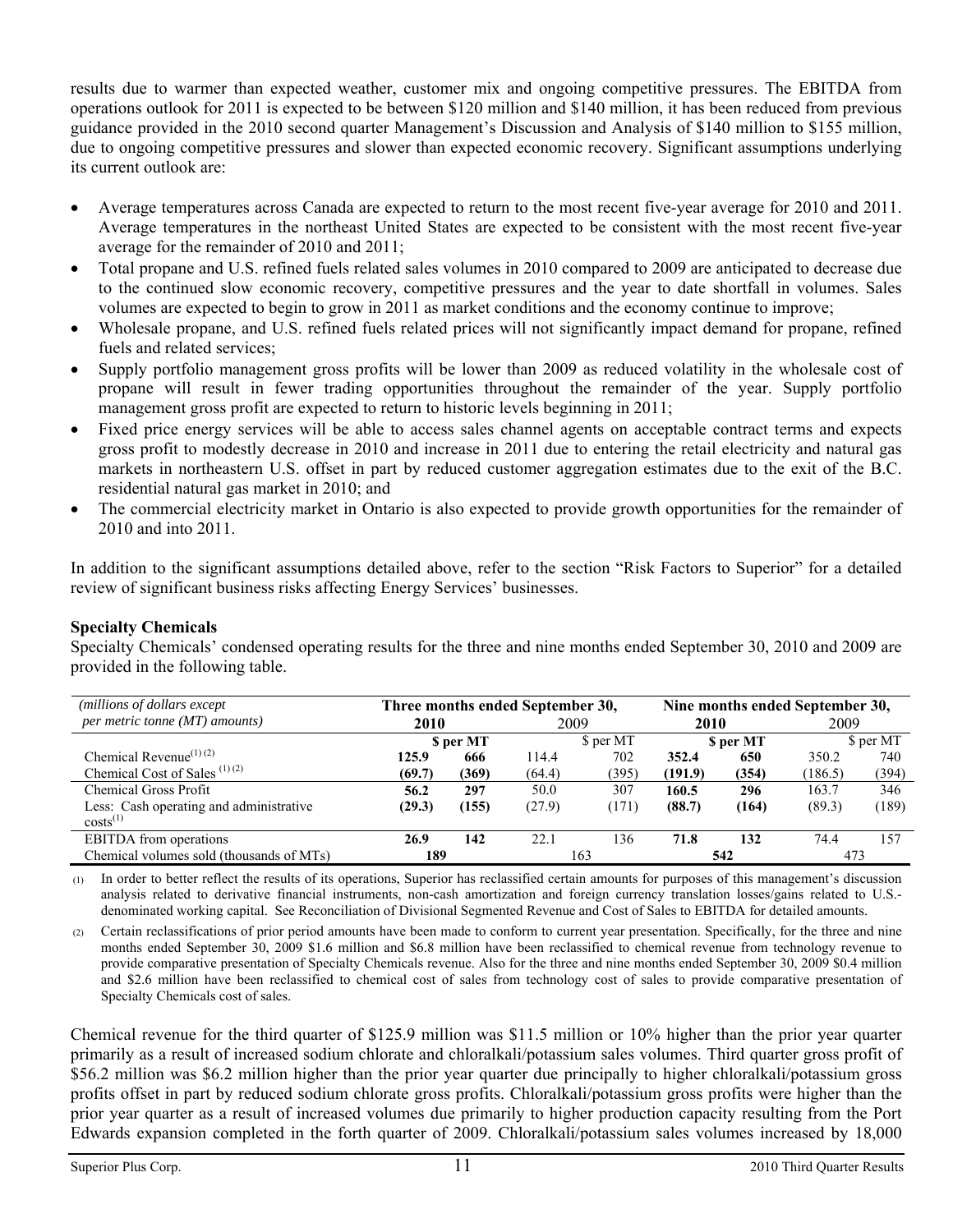tonnes or 36% compared to the prior year quarter. Sales prices for chloralkali/potassium based products for the third quarter of 2010 decreased as compared to the prior year quarter which reflected higher pricing levels for potassium hydroxide in connection with higher potash raw material prices, the primary input cost in the production of potassium products. Sodium chlorate gross profits were lower than the prior year as increased sales volumes was more than offset by the depreciation of the U.S. dollar relative to the Canadian dollar on US-denominated sales and higher average electricity costs. Sodium chlorate sales volumes increased by 9,000 tonnes or 8% compared to the prior year quarter due principally to increased sales volumes in North America and Chile as result of increased market demand for pulp.

Cash operating and administrative costs of \$29.3 million were \$1.4 million or 5% higher than the prior year quarter due to higher plant operating costs as the prior year quarter benefited from reduced labour costs due to temporary production curtailments at ERCO's Valdosta, Georgia facility.

## **Outlook**

Superior expects 2010 EBITDA from operations from its Specialty Chemicals business to be between \$95 million and \$105 million, consistent with the previous outlook provided in the second quarter Management's Discussion and Analysis. The 2011 EBITDA from operations outlook is expected to be between \$100 million and \$115 million, consistent with the previous outlook as provided in the second quarter Management's Discussion and Analysis except that the low end of the range for 2011 has been reduced by \$5 million. Significant assumptions underlying the current outlook are:

- Supply and demand fundamentals for sodium chlorate will be stronger than in 2009, resulting in increased sales volumes during 2010 and 2011. Pricing is expected to increase from current levels into 2011;
- Chloralkali revenues in 2010 are expected to be consistent with 2009 as the increase in production from the expansion of the Port Edwards project in the fourth quarter of 2009 is offset by weaker chloralkali pricing and the continued slow economic recovery. Chloralkali pricing and sales volumes are expected to strengthen in 2011 as market conditions continue to improve; and
- Average plant utilization will approximate 90% to 95% in 2010 and exceed 95% in 2011 reflecting improved utilization of the additional Port Edwards' capacity.

In addition to the significant assumptions detailed above, refer to the section "Risk Factors to Superior" for a detailed review of the significant business risks affecting Superior's Specialty Chemicals' segment.

## **Construction Products Distribution**

Construction Products Distribution's condensed operating results for the three and nine months ended September 30, 2010 and 2009 are provided in the following table.

|                                               | Three months ended September 30, |        | Nine months ended September 30, |         |  |
|-----------------------------------------------|----------------------------------|--------|---------------------------------|---------|--|
| ( <i>millions of dollars</i> )                | 2010                             | 2009   | 2010                            | 2009    |  |
| Distribution and direct sales revenue $(1)$   | 190.2                            | 100.5  | 536.8                           | 292.8   |  |
| Distribution and direct sales cost of sales   | (142.4)                          | (73.6) | (408.4)                         | (217.2) |  |
| Distribution and direct sales gross profit    | 47.8                             | 26.9   | 128.4                           | 75.6    |  |
| Less: Cash operating and administrative costs | (40.2)                           | (19.8) | (111.1)                         | (63.7)  |  |
| <b>EBITDA</b> from operations                 | 7.6                              |        | 17.3                            | 11.9    |  |

(1) In order to better reflect the results of its operations, Superior has reclassified certain amounts for purposes of this management's discussion analysis to present its results as if it had accounted for various transactions as accounting hedges. See Reconciliation of Divisional Segmented Revenue and Cost of Sales to EBITDA for detailed amounts.

Distribution and direct sales revenues of \$190.2 million for the third quarter of 2010 was \$89.7 million or 89% higher than the prior year quarter due primarily to the contribution from the acquisition of SPI and Burnaby Assets offset in part by lower selling prices. Distribution and direct sales gross profit of \$47.8 million in the third quarter was \$20.9 million or 77% higher than the prior year quarter, due principally to the contribution of the acquisition of SPI and Burnaby Assets, offset in part by lower percentage sales margins. Distribution drywall sales volumes, an indicator of overall distribution sales volumes, was consistent with the prior year quarter as market conditions remained challenging and new home residential housing starts have remained at historically low levels. Sales volumes in the commercial construction segment continue to be challenged by a difficult operating environment primarily in the U.S. which is currently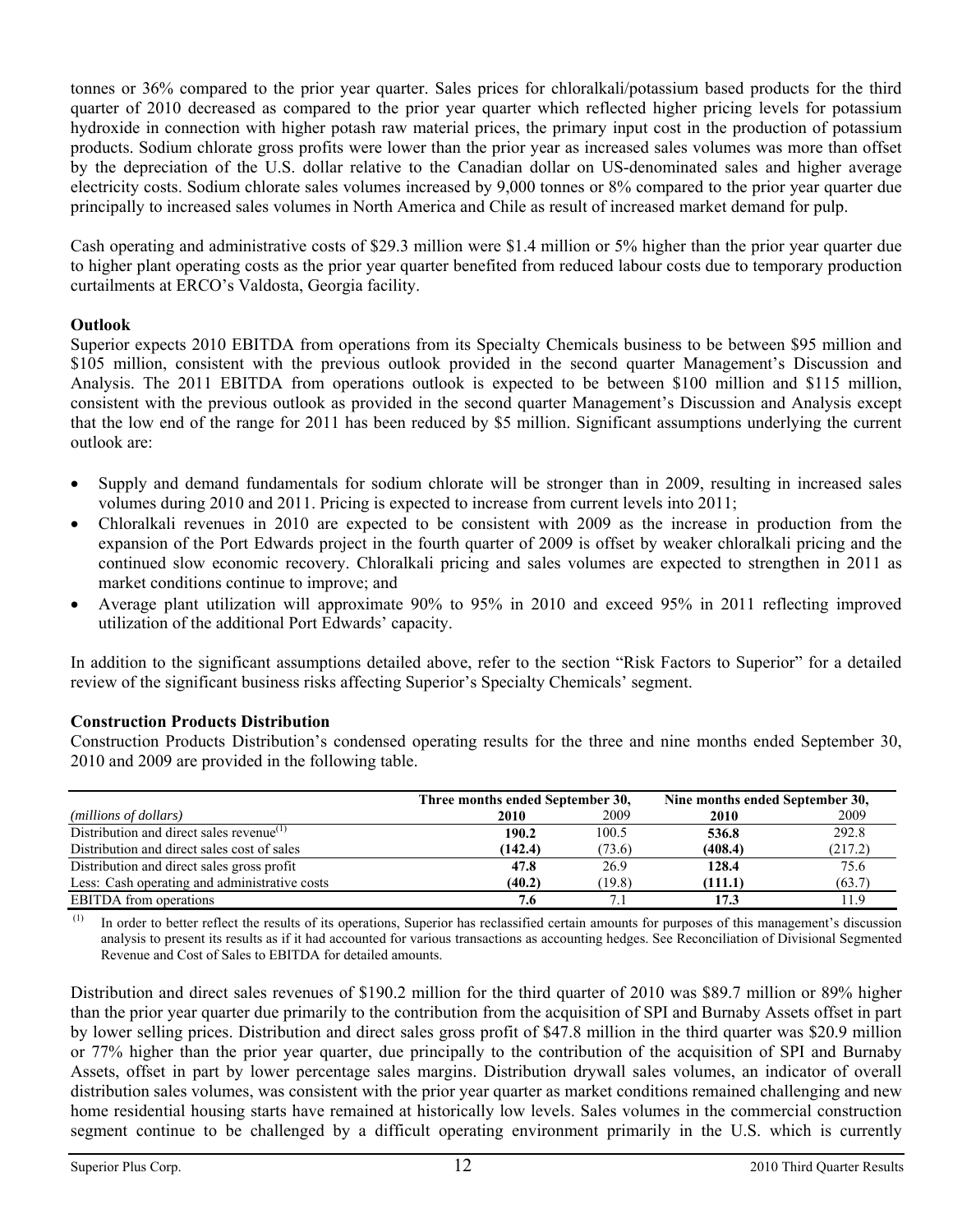operating at or near record low levels. Percentage sales margins were lower than the prior year quarter as a result of competitive pressures and lower margin sales contribution from SPI. Cash operating and administrative costs of \$40.2 million were \$20.4 million or 103% higher than the prior year quarter due to the contribution of SPI, one time restructuring and integration costs of \$3.2 million offset in part by the impact of cost reduction programs and lower warehouse wages and fleet costs due to reduced sales volumes.

On June 28, 2010 Construction Products Distribution completed the acquisition of certain assets of a Western Canadian commercial and industrial insulation distributor (Burnaby Assets) for an aggregate purchase price of \$18.3 million including transaction related costs. The assets acquired consist of three operating branches in Alberta and British Columbia and allows Construction Products Distribution to expand its commercial and industrial distribution business in Canada.

## **Outlook**

Superior expects Construction Products Distribution's EBITDA from operations for 2010 to be between \$18 million and \$25 million, increasing in 2011 to between \$25 million and \$40 million. Construction Products Distribution's previous outlook as provided in the second quarter Management's Discussion and Analysis was between \$25 million to \$35 million for 2010 and between \$30 million to \$40 million for 2011. The reduction in Construction Products Distribution's 2010 and 2011 outlooks is due to restructuring costs incurred to date, continued weak commercial market and slower than anticipated recovery in residential markets. Significant assumptions underlying its current outlook are:

- Sales volumes compared to 2009 are expected to be consistent in 2010 and start to grow in 2011 as suggested by positive leading indicators in new home residential activity in Canada. In the U.S., the recovery in the residential housing markets appears stalled and it is unclear when a sustained recovery will begin;
- Sales margins compared to 2009 are expected to decrease slightly due to on going competitive pressures and impact of the slower than expected economic recovery; and
- Sales volumes for industrial insulation and commercial products in 2010 will be lower due to reduced commercial and industrial activity compared to the prior year. Sales volumes for both industrial insulation and commercial products are expected to modestly increase in 2011 as these markets begin to recover.

In addition to the Construction Products Distribution segment's significant assumptions detailed above, refer to the section "Risk Factors to Superior" for a detailed review of the significant business risks affecting Superior's Construction Products Distribution segment.

|                                                    | Three months ended |               | Nine months ended |       |  |
|----------------------------------------------------|--------------------|---------------|-------------------|-------|--|
|                                                    |                    | September 30, | September 30,     |       |  |
| (millions of dollars)                              | 2010               | 2009          | 2010              | 2009  |  |
| Efficiency, process improvement and growth related | 1.1                | 5.0           | 13.2              | 17.9  |  |
| Other capital                                      | 4.2                | 2.6           | 8.8               | 5.9   |  |
| Port Edwards conversion project                    |                    | 31.1          |                   | 87.3  |  |
|                                                    | 5.3                | 38.7          | 22.0              | 111.1 |  |
| Acquisition of Griffith                            | 0.1                |               | 147.4             |       |  |
| <b>Acquisition of Burnaby Assets</b>               |                    |               | 18.3              |       |  |
| Acquisition of $SPI^{(1)}$                         |                    | 141.8         |                   | 141.8 |  |
| Acquisition of Heating oil assets                  |                    | 96.1          |                   | 96.1  |  |
| Other acquisitions                                 |                    | 0.7           | 0.3               | 0.7   |  |
| Earn-out payment on prior acquisition              |                    |               |                   | 0.6   |  |
| Proceeds on disposition of capital                 | (0.7)              | (1.0)         | (2.5)             | (3.9) |  |
| Total net capital expenditures                     | 4.7                | 276.3         | 185.5             | 346.4 |  |

### **Consolidated Capital Expenditure Summary**

 $(1)$  Includes the issuance of \$32.6 million of common shares that were issued by way of private placement.

Efficiency, process improvement and growth related expenditures were \$1.1 million in the third quarter compared to \$5.0 million in the prior year quarter. Efficiency, process improvement and growth related expenditures were incurred primarily in relation to Specialty Chemicals' various efficiency projects, and Construction Products Distributions' system conversion. Other capital expenditures were \$4.2 million in the third quarter compared to \$2.6 million in the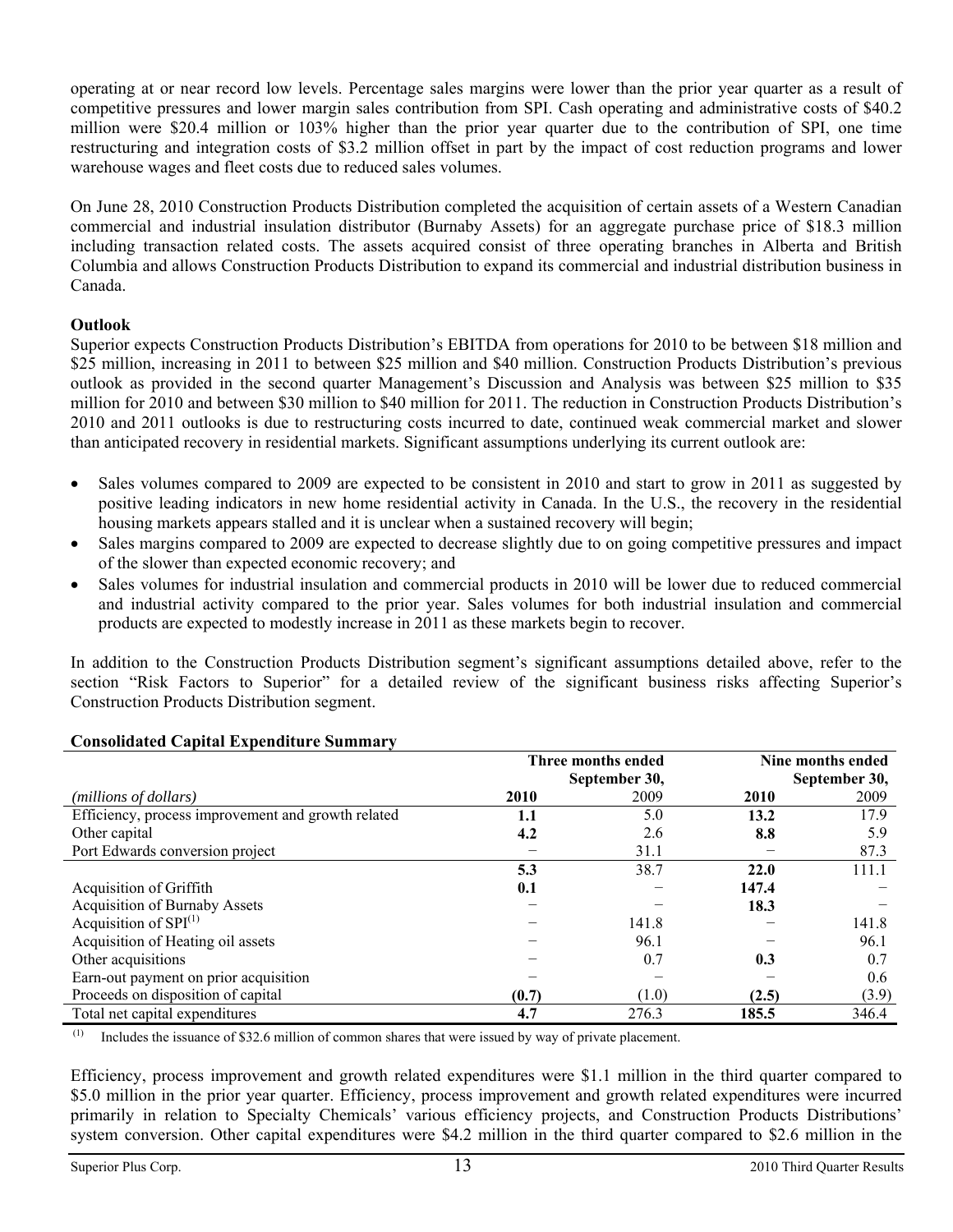prior year quarter, consisting primarily of required maintenance and general capital across all of Superior's segments. Proceeds on the disposal of capital were \$0.7 million in the third quarter and consisted of Superior's disposition of surplus tanks and cylinders.

## **Corporate and Interest Costs**

Corporate costs for the third quarter were \$0.4 million (net of \$2.8 million in realized gains on foreign exchange contracts) compared to \$3.8 million in the prior year quarter. Corporate costs were impacted by reduced employee incentive compensation and professional and consulting costs. During the third quarter Superior settlement of foreign currency forward contracts for realized gains of \$2.8 million which also reduced corporate costs.

Interest expense on revolving term bank credits and term loans for the third quarter was \$10.3 million, an increase of \$4.4 million from the prior year quarter. The increase in interest costs was primarily due to the impact of higher average debt levels associated with the acquisition of Griffith and other acquisitions completed in 2009, higher net working capital, modestly higher interest rates and the higher interest costs associated with the issuance of 8.25% senior unsecured debentures on October 27, 2009. The increase in interest costs was partially offset by depreciation of the US dollar relative to the Canadian dollar on US-denominated interest. See "Liquidity and Capital Resources" discussion for further details on the change in average debt levels.

Interest on Superior's convertible unsecured subordinated debentures ("Debentures" which includes all series of convertible unsecured subordinated debentures) was \$7.6 million for the third quarter of 2010, \$3.4 million higher than the prior year quarter of \$4.2 million. The increase in debenture interest is primarily due to the issuance of \$69.0 million, 7.50% convertible debentures on August 28, 2009, issued in part to partially finance the acquisition of SPI and the U.S. refined fuels assets. The issuance of \$172.5 million, 5.75% convertible debentures on March 25, 2010 also contributed to higher debenture interest costs as compared to the prior year quarter.

## **Taxation**

Total income tax recovery for the third quarter was \$0.9 million, and consists of \$0.6 million in cash income tax expense and \$1.5 million in future income tax recovery, compared to a total income tax expense of \$5.0 million in the prior year quarter, which consisted of \$0.9 million in cash income tax recovery and a \$5.9 million future income tax expense.

Cash income and withholding taxes for the third quarter was \$0.6 million and consisted of capital taxes of \$0.1 million and income tax expense in the U.S. of \$0.5 million (2009 Q3 - \$1.3 million of U.S. cash tax recovery and capital taxes and withholding taxes of \$0.4 million). The increase in U.S. cash income taxes was primarily due to an increase in U.S. based taxable income due to the acquisitions completed in 2009 and 2010. Future income tax recovery for the third quarter was \$1.5 million (2009 Q3 - \$5.9 million future income tax expense), resulting in a corresponding net future income tax asset of \$175.3 million and a net deferred credit of \$254.6 million as at September 30, 2010. Future income taxes for the third quarter were impacted by the tax basis benefit associated with the start-up of the Port Edwards facility in the prior year, the impact of unrealized losses on derivative financial instruments and the excess of accounting claims over the utilization of tax pools.

## **Consolidated Outlook**

Superior expects adjusted cash flow from operations for 2010 to be between \$1.30 and \$1.50 per share and for 2011 to be between \$1.75 and \$2.00 per share. Superior's previous outlook as provided in the 2010 second quarter Management's Discussion and Analysis for 2010 was between \$1.50 and \$1.65 per share and for 2011 was between \$1.85 and \$2.05 per share. The reduction in adjusted cash flow per share for 2010 is primarily related to lower than expected year to date results due to warm weather, competitive pressures, restructuring costs and a slower than expected economic recovery forecast for the remainder of the year. The reduction in the 2011 outlook is primarily related to continued weakness in commercial activity in the U.S. which has reduced the outlook for the Construction Products Distribution segment and a slower than anticipated economic recovery. Superior's consolidated adjusted operating cash flow outlook is predominantly dependent on the operating results of its three operating segments. See the discussion of operating results by segment for additional details on Superior's 2010 and 2011 guidance. In addition to the operating results of Superior's three operating segments, significant assumptions underlying Superior's current 2010 and 2011 outlook are: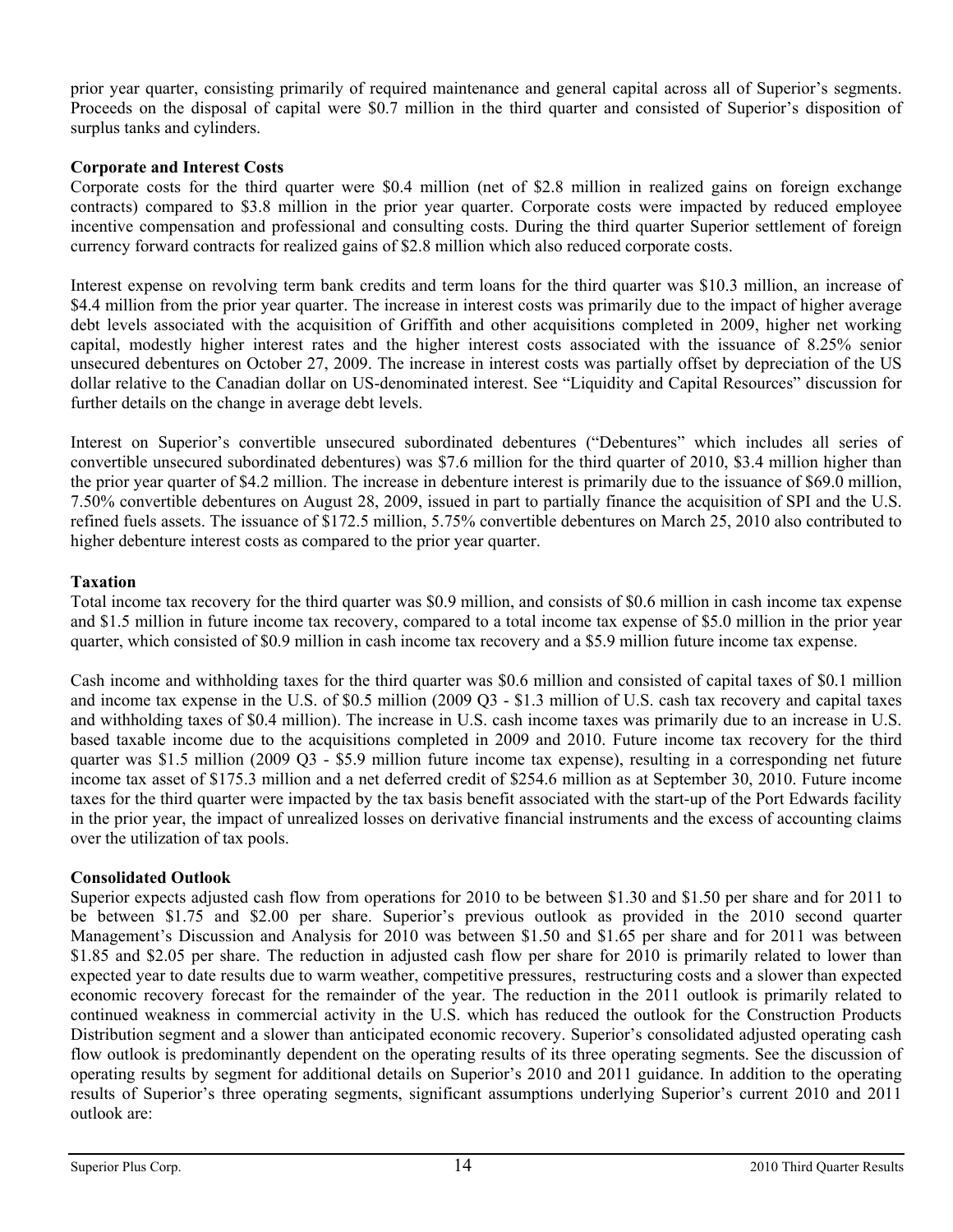- The slow economic recovery in Canada and the United States is expected to continue in 2010 and 2011;
- Superior continues to attract capital and obtain financing on acceptable terms;
- The foreign currency exchange rate between the Canadian and US dollar is expected to average par in 2010 and 2011 on all unhedged foreign currency transactions;
- Financial and physical counterparties continue to fulfill their obligations to Superior;
- Regulatory authorities do not impose any new regulations impacting Superior;
- Superior's average interest rate on floating-rate is expected to increase modestly throughout 2010 and 2011;
- The per share outlooks for 2010 and 2011 include the impact of Superior's dividend reinvestment program (DRIP) which was restarted effective the payment of the May 2010 dividend; and
- U.S. based cash taxes are expected to be minimal in 2010 as a result of the tax basis associated with the completion of the Port Edwards conversion and begin to increase in 2011 due to improved U.S. based results and lower tax basis. U.S. based cash taxes have been forecasted based on existing statutory income tax rates.

In addition to Superior's significant assumptions detailed above, refer to the section "Risk Factors to Superior" for a detailed review of Superior's significant business risks.

## **Liquidity and Capital Resources**

Superior's revolving term bank credit (Credit Facility) and term loans before deferred financing fees, including \$82.6 million related to Superior's accounts receivable securitization program totaled \$683.6 million as at September 30, 2010, a decrease of \$54.5 million from December 31, 2009. The decrease in revolving term bank credits and terms loans is predominately due to the issuance of \$172.5 million in convertible debentures, the issuance of equity during the first and second quarters, offset in part by the acquisition of Griffith and Burnaby Assets along with higher net working capital requirements. The increase in net working capital levels is primarily due to lower payables associated with the Port Edwards conversion and higher than normal accounts receivables within the Canadian propane distribution business due to delayed invoicing associated with a system conversion. On June 25, 2010, Superior completed an extension of its Credit Facility with ten lenders and reduced the facility from \$600 million to \$450 million. The Credit Facility matures on June 28, 2013 and can be expanded up to \$750 million. See "Summary of Cash Flows" for a complete summary of Superior's sources and uses of cash.

As at September 30, 2010, Debentures before deferred issue costs issued by Superior totaled \$489.5 million, which is \$172.8 million higher than the balance as at December 31, 2009. The increase in Debentures is due to the issuance of \$172.5 million in 5.75% convertible unsecured subordinated debentures during the first quarter. The 5.75% debentures mature June 30, 2017. See Note 8 to the unaudited Interim Consolidated Financial Statements for additional details on Superior's Debentures.

As at September 30, 2010, approximately \$135.9 million was available under the Credit Facility and accounts receivable securitization program, which Superior considers sufficient to meet its net working capital funding requirements and expected capital expenditures.

Consolidated net working capital was \$210.6 million as at September 30, 2010, an increase of \$26.8 million from net working capital of \$183.8 million as at December 31, 2009. The increase in net working capital was primarily due to the working capital associated with the acquisition of Griffith and delayed invoicing associated with a system conversion within the Canadian propane distribution business offset in part by the seasonal reduction in working capital levels within the Energy Services segment. Higher net working capital levels at Specialty Chemicals were impacted by lower payables associated with the Port Edwards conversion when compared to the prior year quarter. Superior's net working capital requirements are financed from revolving term bank credit facilities and by proceeds raised from a trade accounts receivable sales program.

In May 2010, Superior reestablished its Dividend Reinvestment Program and Optional Share Purchase Plan (DRIP), commencing with the payment of the May 2010 dividend. The DRIP provides Shareholders with the opportunity to reinvest their cash dividends at a 5% discount to the market price of Superior's shares. Proceeds received from the DRIP were \$6.9 million for the three months ended September 30, 2010 and \$8.4 million for the nine months ended September 30, 2010.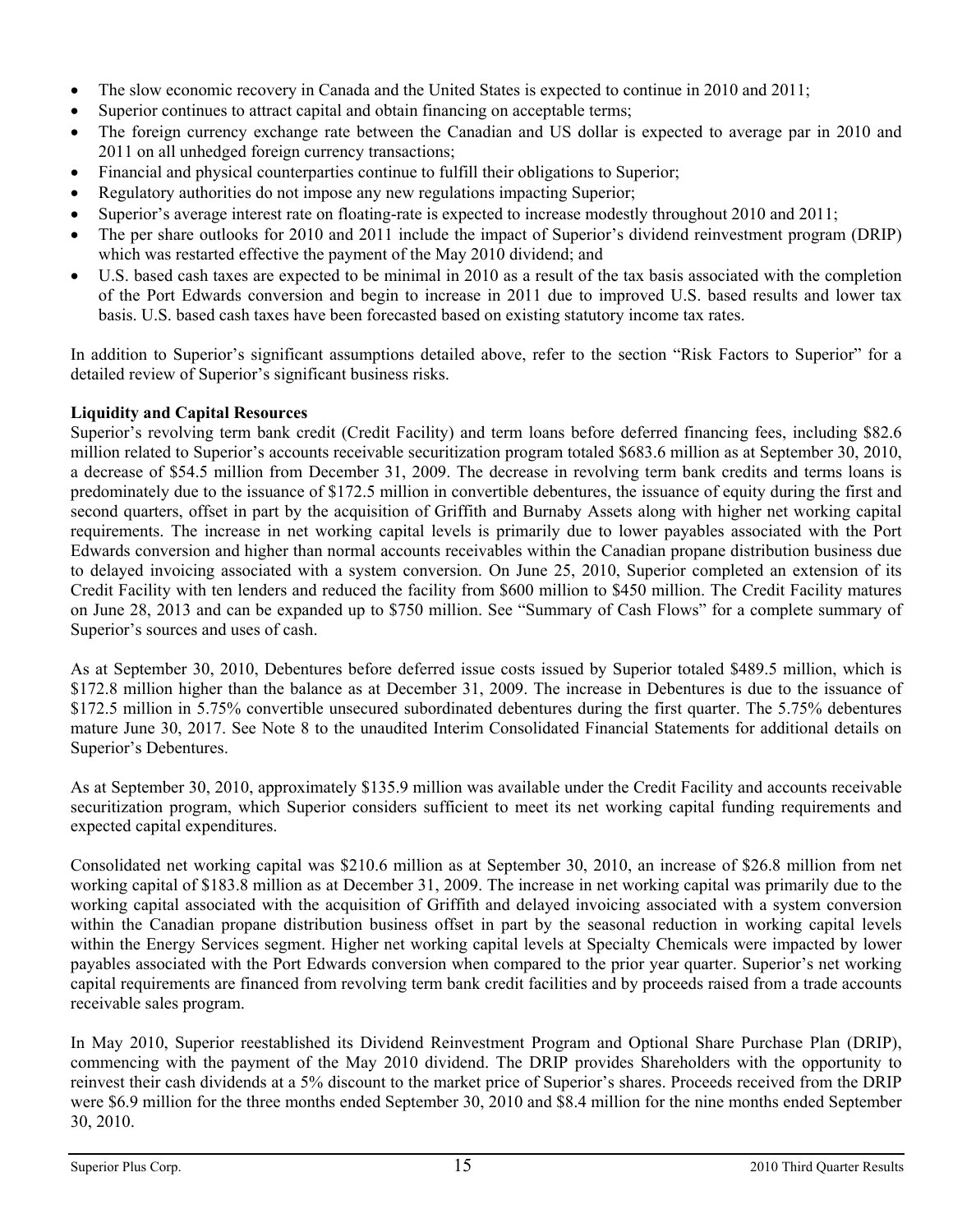On January 27, 2010, Superior and its subsidiaries, Superior LP and Superior Plus U.S. Holdings Inc., completed an expansion of the Credit Facility from \$570 million to \$600 million. The Credit Facility was subsequently reduced to \$450 million on June 25, 2010, as noted above. In addition, certain debt definitions used in the calculation of Superior's financial covenant ratios in the Credit Facility have been amended, together with corresponding amendments to the related financial covenant ratios. The previous consolidated senior debt coverage ratio requirement has been replaced with a Consolidated Secured Debt (as defined in the Credit Facility) coverage ratio requirement. The new definition of Consolidated Secured Debt under the Credit Facility excludes the \$150 million of senior unsecured debentures of Superior Plus LP issued on October 27, 2009, which are included in the calculation of Consolidated Debt for the purposes of the Consolidated Debt coverage ratio requirement. As a result of the new definition of Consolidated Secured Debt, Superior must maintain a Consolidated Secured Debt to compliance EBITDA ratio of not more than 3.0 to 1.0 compared to the previous senior debt to compliance EBITDA ratio which was 3.5 to 1.0. Superior's Consolidated Debt, excluding convertible unsecured subordinated debentures, to compliance EBITDA coverage ratio requirement for compliance purposes is unchanged at not more than 5.0 to 1.0. Effective March 25, 2010, Superior and Superior LP, amended certain financial covenant ratios in its U.S. Note Purchase Agreement dated October 29, 2003 (Note Agreement) to make them consistent with the financial covenant ratios under its existing Credit Facility other than the exclusion of any borrowings from the accounts receivable securitization program from the calculation of Consolidated Secured Debt for purposes of the Consolidated Secured Debt to compliance EBITDA ratio calculation.

At September 30, 2010, the Consolidated Secured Debt to compliance EBITDA ratio when calculated in accordance with Superior's Credit Facility was 2.4 times to 1.0 (December 31, 2009 – 2.2 times) and the Consolidated Debt to compliance EBITDA ratio when calculated in accordance with Superior's Credit Facility was 3.0 times to 1.0 (December 31, 2009 – 2.8 times). As noted above the Consolidated Debt to compliance EBITDA for purposes of Superior's covenants does not include the Debentures. These ratios are within the requirements contained in Superior's debt covenants, which restrict its ability to pay dividends. In accordance with Superior's Credit Facility, Superior must maintain a Consolidated Secured Debt to compliance EBITDA ratio of not more than 3.0 to 1.0 and not more than 3.5 to 1.0 as a result of acquisitions. In addition, Superior must maintain a Consolidated Debt to compliance EBITDA ratio of not more than 5.0 to 1.0, excluding convertible unsecured subordinated debentures. Distributions (including payments to Debenture holders) cannot exceed compliance EBITDA less cash income taxes, plus \$35.0 million on a trailing twelve month rolling basis.

Superior has entered into an agreement to sell, with limited recourse, certain accounts receivable on a 30-day revolving basis to an entity sponsored by a Canadian chartered bank to finance a portion of its working capital requirements, which represents an off-balance sheet obligation. The receivables are sold at a discount to face value based on prevailing money market rates. As at September 30, 2010, proceeds of \$82.6 million (December 31, 2009 – \$92.7 million) had been raised from this program and were used to repay revolving term bank credits. (See Note 5 to the unaudited Interim Consolidated Financial Statements). Superior is able to adjust the size of the sales program on a seasonal basis in order to match the fluctuations of its accounts receivable funding requirements. This program requires Superior to maintain a minimum secured credit rating of BB. Also Superior is required to maintain certain collection performance standards and due to accounts receivable collection issues associated with a system conversion at Energy Services those performance standards were not met as at September 30, 2010. Superior has received a waiver related to collection performance standards from the accounts receivable securitization lenders and expects the issue to be resolved in due course. Superior's liquidity is not expected to be impacted by the collections issue and credit capacity is considered sufficient to meet net working capital and expected capital expenditure funding requirements. Effective July 2, 2010, Superior extended the maturity of its accounts receivable securitization program until June 29, 2011.

On January 20, 2010, DBRS confirmed Superior LP's senior secured notes and senior unsecured debenture ratings at BBB(low) and BB(high), respectively, both with stable trends. On July 29, 2010, Standard and Poor's confirmed Superior LP's senior secured long-term debt credit rating at BBB- and its senior unsecured rating at BB-, Superior's corporate credit rating was revised to BB (stable) from BB+(negative watch). On September 9, 2010, DBRS confirmed Superior LP's senior secured long-term debt credit rating at BBB(low) and its senior unsecured rating at BB(high), but changed the trend of both from stable to negative.

At September 30, 2010, Superior had an estimated defined benefit pension solvency deficiency of approximately \$27 million and going concern solvency deficiency of approximately \$16 million. Funding requirements required by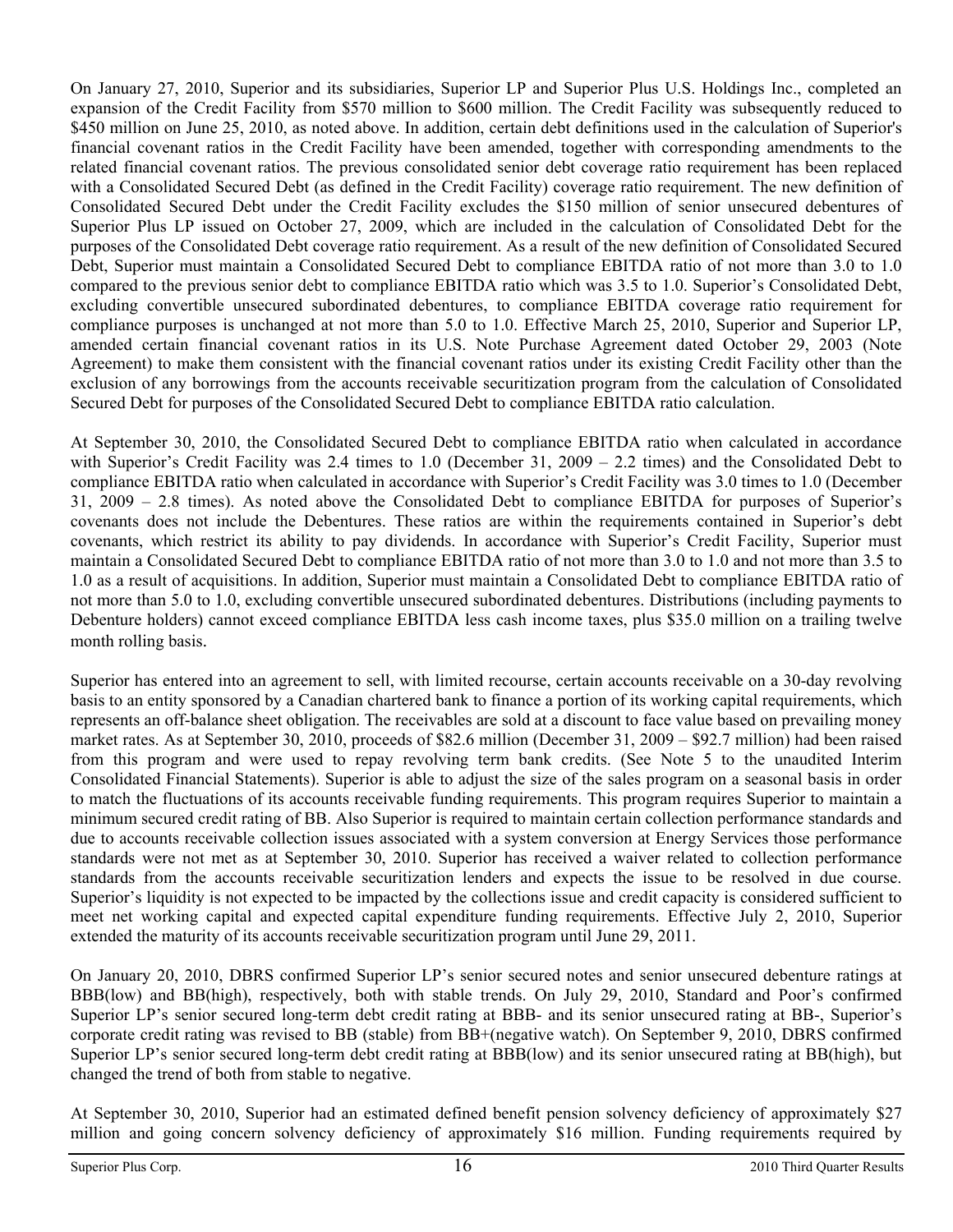applicable pension legislation are based upon going concern and solvency actuarial assumptions. These assumptions differ from the going concern actuarial assumptions used in Superior's financial statements. Superior has sufficient liquidity through existing revolving term bank credits and anticipated future operating cash flow to fund this deficiency over the prescribed funding period.

In the normal course of business, Superior is subject to lawsuits and claims. Superior believes the resolution of these matters will not have a material adverse effect, individually or in the aggregate, on Superior's liquidity, consolidated financial position or results of operations. Superior records costs as they are incurred or when they become determinable.

### **Shareholders' Capital**

The weighted average number of shares outstanding during the third quarter was 106.6 million shares, an increase of 17.9 million shares compared to the prior year quarter due to the issuance of 11,695,502 common shares over the past twelve months and the weighted average number of shares outstanding impact. The following table provides a detailed breakdown of the common shares issued over the last twelve months:

|                                                                |                         |                | Issued Number of |
|----------------------------------------------------------------|-------------------------|----------------|------------------|
|                                                                | Closing                 | Issuance Price | Common Shares    |
|                                                                | Date                    | per Share      | (Millions)       |
| As at September 30, 2009                                       |                         |                | 95.2             |
| Issuance of common shares upon closing of the over-allotment   |                         |                |                  |
| option associated with the September 23, 2009 offering         | October 8, 2009         | \$11.35        | 0.6              |
| Issuance of common shares to partially finance the acquisition |                         |                |                  |
| of Griffith CH U.S. refined fuels assets                       | November 26, 2009       | \$12.00        | 4.1              |
| Issuance of common shares to partially finance the acquisition |                         |                |                  |
| of Griffith Holdings Inc.                                      | February 10, 2010       | \$13.85        | 5.0              |
| Issuance of common shares to partially finance the acquisition |                         |                |                  |
| of Burnaby Assets                                              | June 28, 2010           | \$13.27        | 1.2              |
| Issuance of common shares under Superior's dividend            | June $15, 2010$ through |                |                  |
| reinvestment plan                                              | September 15, 2010      | \$12.05        | 0.7              |
| As at September 30, 2010                                       |                         |                | 106.8            |

As at November 2, 2010, September 30, 2010, and December 31, 2009, the following shares and securities convertible into shares were outstanding:

|                                                                | <b>November 2, 2010</b> |               | <b>September 30, 2010</b> |               | December 31, 2009 |               |
|----------------------------------------------------------------|-------------------------|---------------|---------------------------|---------------|-------------------|---------------|
|                                                                | Convertible             |               | Convertible               |               | Convertible       |               |
| (millions)                                                     | <b>Securities</b>       | <b>Shares</b> | <b>Securities</b>         | <b>Shares</b> | Securities        | <b>Shares</b> |
| Common shares outstanding                                      |                         | 107.1         |                           | 106.8         |                   | 99.9          |
| 5.75% Debentures (convertible at \$36.00 per share)            | \$174.9                 | 4.9           | \$174.9                   | 4.9           | \$174.9           | 4.9           |
| 5.85% Debentures (convertible at \$31.25 per share)            | \$75.0                  | 2.4           | \$75.0                    | 2.4           | \$75.0            | 2.4           |
| 7.50% Debentures (convertible at \$13.10 per share)            | \$69.0                  | 5.3           | \$69.0                    | 5.3           | \$69.0            | 5.3           |
| 5.75% Debentures (convertible at \$19.00 per share)            | \$172.5                 | 9.1           | \$172.5                   | 9.1           |                   |               |
| Shares outstanding, and issuable upon conversion of debentures |                         | 128.8         |                           | 128.5         |                   | 112.5         |

### **Dividends Paid to Shareholders**

Superior's dividends to its shareholders are dependent on its cash flow from operating activities with consideration for changes in working capital requirements, investing activities and financing activities of Superior. See "Summary of Adjusted Operating Cash Flow" on page 6 and "Summary of Cash Flows" on page 18 for additional details on the sources and uses of Superior's cash flow.

Dividends declared to shareholders in the third quarter were \$43.1 million (before DRIP proceeds of \$6.9 million) or \$0.405 per share, an increase of \$6.4 million as compared to the third quarter of 2009 due to the issuance of common shares over the last twelve months. Superior's current monthly dividend is \$0.135 per share (\$1.62 on an annualized basis). Dividends to shareholders are declared at the discretion of Superior.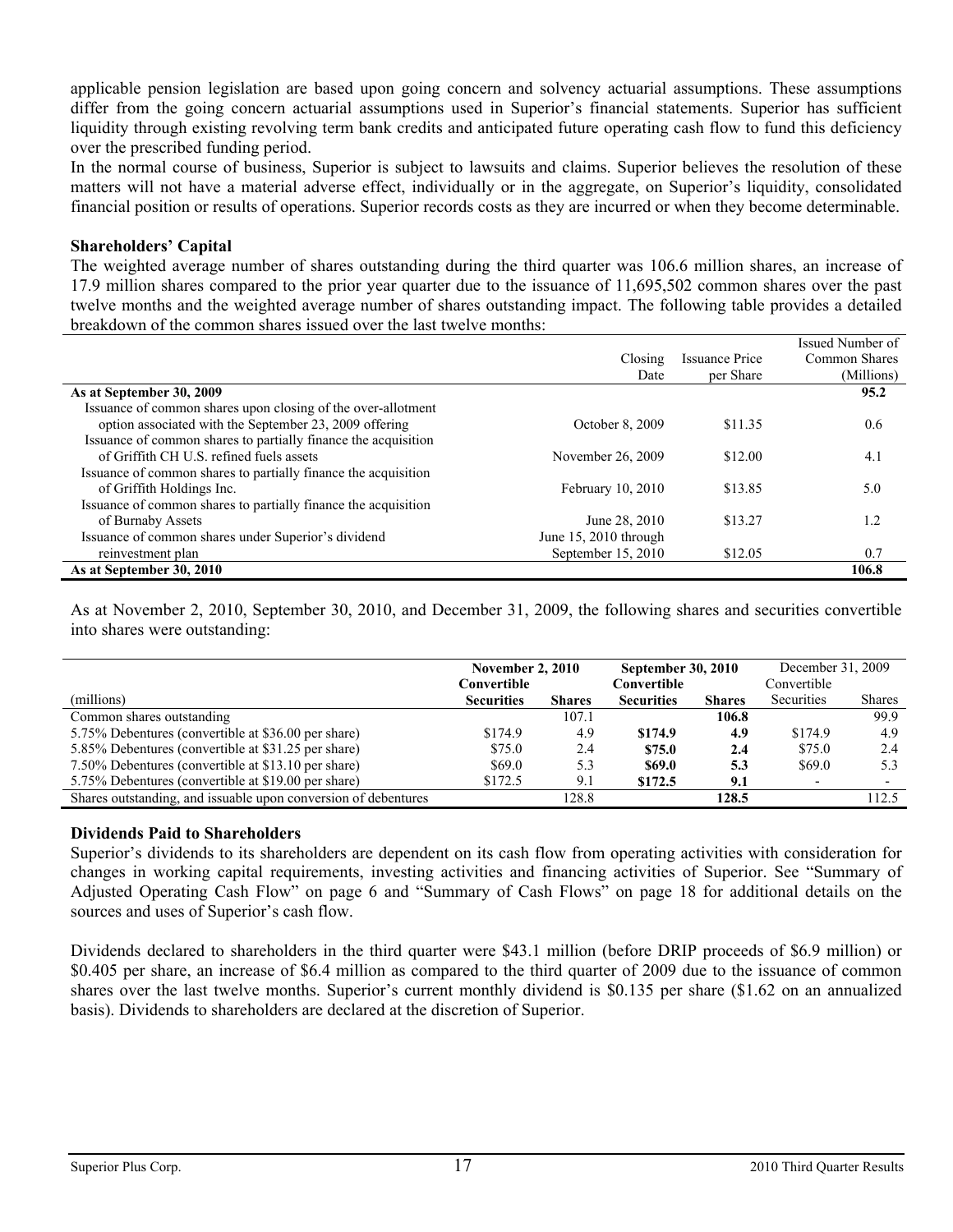Superior's primary sources and uses of cash have been detailed in the table below:

### **Summary of Cash Flows** (1)

|                                                          |        |         | Three months ended September 30, Nine months ended September 30, |         |  |
|----------------------------------------------------------|--------|---------|------------------------------------------------------------------|---------|--|
| (millions of dollars)                                    | 2010   | 2009    | 2010                                                             | 2009    |  |
| Cash flows (outflows) from operating activities          | (4.1)  | 30.0    | 77.7                                                             | 188.7   |  |
| Investing activities:                                    |        |         |                                                                  |         |  |
| Purchase of property, plant and equipment <sup>(2)</sup> | (5.3)  | (38.7)  | (22.0)                                                           | (111.1) |  |
| Proceeds on disposal of property, plant and              |        |         |                                                                  |         |  |
| equipment                                                | 0.7    | 1.0     | 2.5                                                              | 3.9     |  |
| Acquisition of Griffith                                  | (0.1)  |         | (147.4)                                                          |         |  |
| Acquisition of $SPI^{(1)}$                               |        | (109.2) |                                                                  | (109.2) |  |
| Acquisition of Heating Oil assets                        |        | (96.1)  |                                                                  | (96.1)  |  |
| Other acquisitions                                       |        | (0.7)   | (18.6)                                                           | (0.7)   |  |
| Earn-out payment on prior acquisition                    |        |         |                                                                  | (0.6)   |  |
| Cash flows used in investing activities                  | (4.7)  | (243.7) | (185.5)                                                          | (313.8) |  |
| Financing activities:                                    |        |         |                                                                  |         |  |
| Dividends paid to shareholders                           | (43.1) | (36.7)  | (127.7)                                                          | (108.3) |  |
| Proceeds from distribution reinvestment program          | 6.9    |         | 8.4                                                              |         |  |
| Revolving term bank credits and term loans               | 33.0   | 160.4   | (40.6)                                                           | 137.4   |  |
| Issuance of 5.75% convertible debentures                 |        |         | 165.6                                                            |         |  |
| Issuance of 7.50% convertible debentures                 |        | 65.8    |                                                                  | 65.8    |  |
| Issuance of common shares                                |        | 43.0    | 82.5                                                             | 43.0    |  |
| Realized gain on derivative financial instruments        |        | 1.4     |                                                                  | 7.7     |  |
| Net proceeds of accounts receivable securitization       |        |         |                                                                  |         |  |
| program                                                  | (2.8)  | (19.1)  | (10.1)                                                           | (33.2)  |  |
| Other                                                    | 7.6    | 4.9     | 8.5                                                              | 16.9    |  |
| Cash flows from (used in) financing activities           | 1.6    | 219.7   | 86.6                                                             | 129.3   |  |
| Effect of translation of foreign denominated cash        |        |         |                                                                  |         |  |
| and cash equivalents                                     | (0.2)  | (0.7)   | 0.1                                                              | (1.0)   |  |
|                                                          |        |         |                                                                  |         |  |
| Net increase (decrease) in cash                          | (7.4)  | 5.3     | (21.1)                                                           | 3.2     |  |
| Cash beginning of period                                 | 10.6   | 14.0    | 24.3                                                             | 16.1    |  |
| Cash end of period                                       | 3.2    | 19.3    | 3.2                                                              | 19.3    |  |

 $<sup>(1)</sup>$  See the unaudited Consolidated Statements of Cash Flows for additional details.</sup>

 $^{(2)}$  See "Consolidated Capital Expenditure Summary" for additional details.

### **Financial Instruments – Risk Management**

Derivative and non-financial derivatives are used by Superior to manage its exposure to fluctuations in foreign currency exchange rates, interest rates and commodity prices. Superior assesses the inherent risks of these instruments by grouping derivative and non-financial derivatives related to the exposures these instruments mitigate. Superior's policy is not to use derivative or non-financial derivative instruments for speculative purposes. Superior does not formally designate its derivatives as hedges, as a result, Superior does not apply hedge accounting and is required to designate its derivatives and non-financial derivatives as held for trading.

Effective 2008, Energy Services entered into natural gas financial swaps primarily with Macquarie Cook Energy Canada Ltd. (formerly, Constellation Energy Commodities Group Inc.) for distributor billed natural gas business in Canada to manage its economic exposure of providing fixed-price natural gas to its customers. Additionally, Energy Services maintains its natural gas swap positions with seven additional counterparties. Energy Services monitors its fixed-price natural gas positions on a daily basis to evaluate compliance with established risk management policies. Superior maintains a substantially balanced fixed-price natural gas position in relation to its customer supply commitments.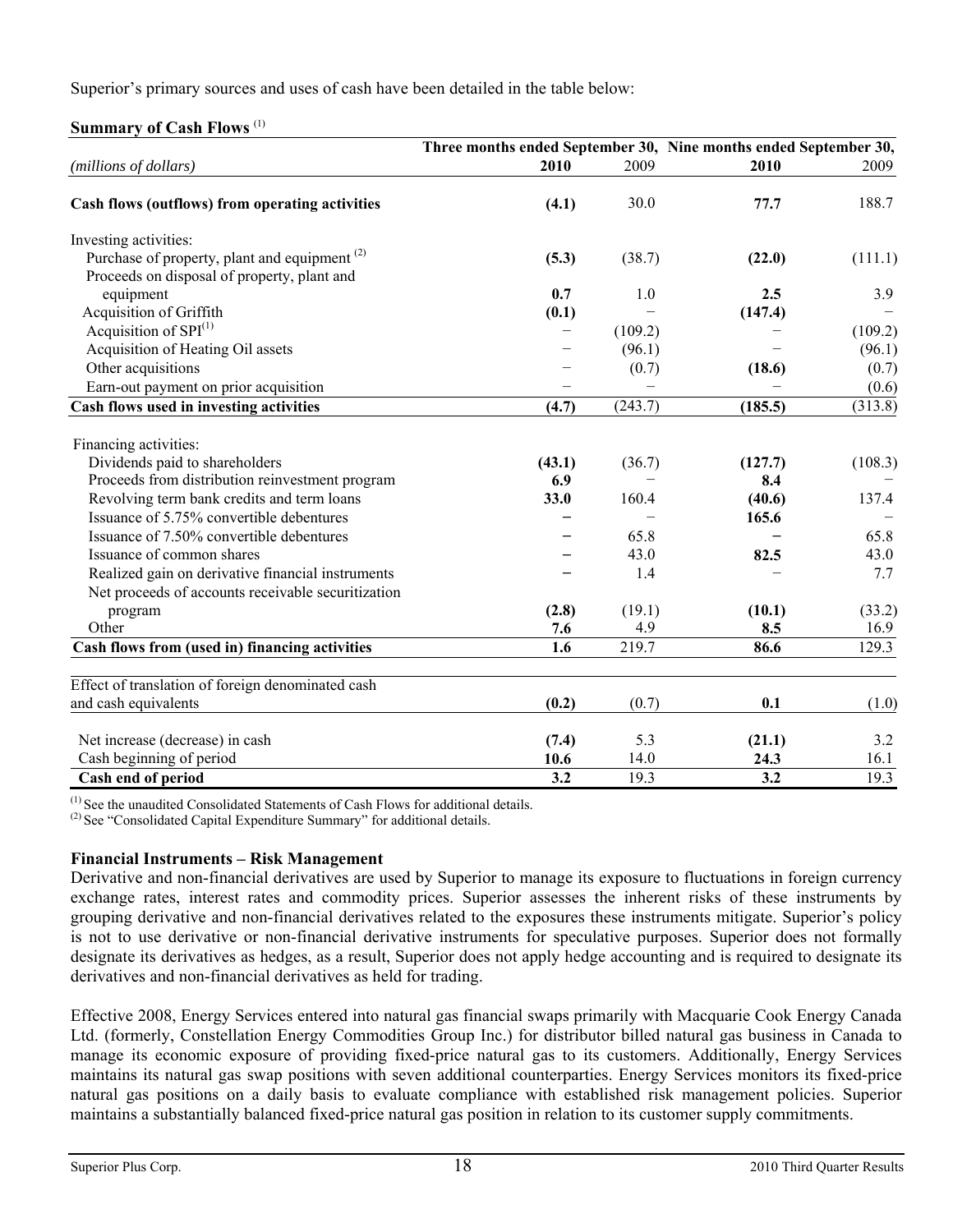Energy Services entered into electricity financial swaps with three counterparties to manage the economic exposure of providing fixed-price electricity to its customers. Energy Services monitors its fixed-price electricity positions on a daily basis to evaluate compliance with established risk management policies. Energy Services maintains a substantially balanced fixed-price electricity position in relation to its customer supply commitments.

Energy Services entered into various propane forward purchase and sale agreements with more than twenty counterparties to manage the economic exposure of its wholesale customer supply contracts. Energy Services monitors its fixed-price propane positions on a daily basis to monitor compliance with established risk management policies. Energy Services maintains a substantially balanced fixed-price propane gas position in relation to its wholesale customer supply commitments.

Specialty Chemicals has entered into fixed-price electricity purchase agreements to manage the economic exposure of certain of its chemical facilities to changes in the market price of electricity, in markets where the price of electricity is not fixed. Substantially all of the fair value with respect to these agreements is with a single counterparty.

Superior, on behalf of its operating divisions, entered into foreign currency forward contracts with twelve counterparties to manage the economic exposure of Superior's operations to movements in foreign currency exchange rates. Energy Services contracts a portion of its fixed-price natural gas, propane and heating oil purchases and sales in US dollars and enters into forward US dollar purchase contracts to create an effective Canadian dollar fixed-price purchase cost. Specialty Chemicals enters into US dollar forward sales contracts on an ongoing basis to mitigate the impact of foreign exchange fluctuations on sales margins on production from its Canadian plants that is sold in US dollars. Interest expense on Superior's US dollar debt is also used to mitigate the impact of foreign exchange fluctuations.

As at September 30, 2010, Energy Services had hedged approximately 81% of its US dollar natural gas and propane purchase (sales) obligations for 2010 and over 100% for 2011 and had hedged approximately 63% and 100% of its estimated US dollar exposure for the remainder of 2010 and 2011. Specialty Chemicals had hedged approximately 77% and 68% of its estimated US dollar exposure for the remainder of 2010 and 2011. Construction Products Distribution had hedged in excess of 89% of its estimated US dollar exposure for the remainder of 2010 and 83% for 2011. The estimated sensitivity on adjusted operating cash flow for Superior, including divisional US exposures and the impact on USdenominated debt with respect to a \$0.01 change in the Canadian to United States exchange rate for 2010 is \$0.1 million and 2011 is \$0.4 million, respectively after giving effect to United States forward contracts for 2010 and 2011, as shown in the table below. Superior's sensitivities and guidance are based on an anticipated Canadian to USD foreign currency exchange rate for 2010 and 2011 of par.

|                                                         |       |       |       |       |                          | $2015$ and               |              |
|---------------------------------------------------------|-------|-------|-------|-------|--------------------------|--------------------------|--------------|
| (US\$ millions)                                         | 2010  | 2011  | 2012  | 2013  | 2014                     | <b>Thereafter</b>        | <b>Total</b> |
| Energy Services – US\$ forward purchases $(1)$          | (8.0) | (5.4) |       |       |                          |                          | (13.4)       |
| Energy Services – US\$ forward sales                    | 9.7   | 44.6  | 44.0  | 44.0  | $\overline{\phantom{0}}$ | $\overline{\phantom{0}}$ | 142.3        |
| Construction Products Distribution – US\$ forward sales | 5.9   | 18.0  | 24.0  | 24.0  |                          |                          | 71.9         |
| Specialty Chemicals – US\$ forward sales                | 30.5  | 100.5 | 80.5  | 72.0  | 48.0                     |                          | 331.5        |
| Net US \$ forward sales                                 | 38.1  | 157.7 | 148.5 | 140.0 | 48.0                     |                          | 532.3        |
|                                                         |       |       |       |       |                          |                          |              |
| Energy Services–Average US\$ forward purchase rate (1)  | 1.12  | 1.11  |       |       |                          |                          | 1.12         |
| Energy Services – Average US\$ forward rate             | 1.06  | 1.05  | 1.06  | 1.06  |                          |                          | 1.06         |
| Construction Products Distribution – Average US\$       |       |       |       |       |                          |                          |              |
| forward sales rate                                      | 1.08  | 1.06  | 1.06  | 1.07  |                          |                          | 1.07         |
| Specialty Chemicals - Average US\$ forward sales rate   | 1.08  | 1.14  | 1.08  | 1.07  | 1.07                     |                          | 1.09         |
| Net average external US\$/Cdn\$ exchange rate           | 1.09  | 1.11  | 1.07  | 1.07  | 1.07                     |                          | 1.09         |
|                                                         |       |       |       |       |                          |                          |              |
| Specialty Chemicals – Euro forward sales                | 1.4   | 0.3   |       |       |                          |                          | 1.7          |
| Specialty Chemicals – Average Euro forward sales rate   | 1.58  | 1.58  |       |       |                          |                          | l.58         |

Energy services is now sourcing its fixed-price natural gas requirements in Canadian dollars, as such, it will no longer be required to use United States dollar forward contracts to fix its Canadian dollar exposure.

Superior has interest rate swaps with four counterparties to manage the interest rate mix of its total debt portfolio and related overall cost of borrowing. Superior manages its overall liquidity risk in relation to its general funding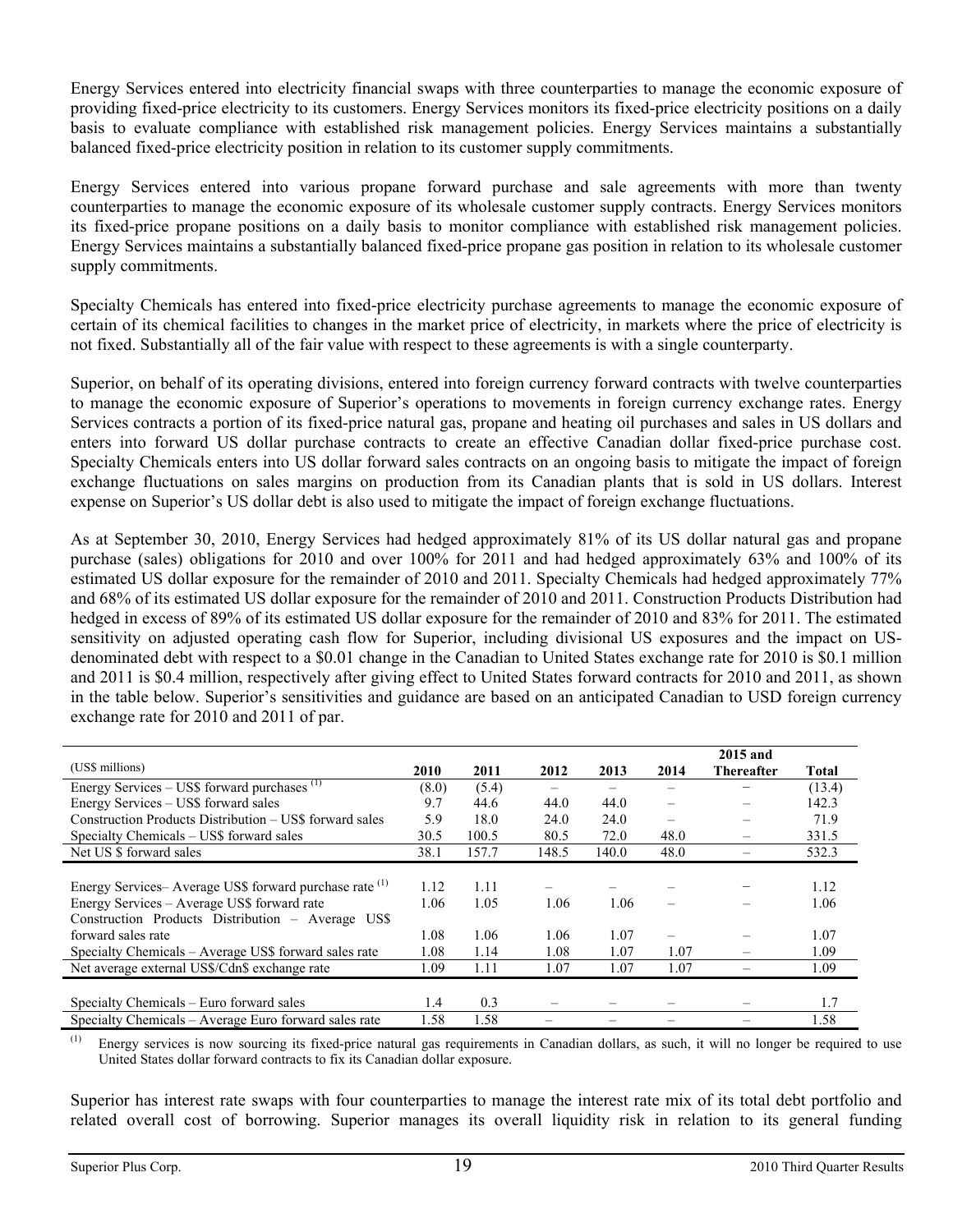requirements by utilizing a mix of short-term and longer-term maturity debt instruments. Superior reviews its mix of short-term and longer-term debt instruments on an on-going basis to ensure it is able to meet its liquidity requirements.

Superior utilizes a variety of counterparties in relation to its derivative and non-financial derivative instruments in order to mitigate its counterparty risk. Superior assesses the credit worthiness of its significant counterparties at the inception and throughout the term of a contract. Superior is also exposed to customer credit risk. Energy Services and Construction Products Distribution deal with a large number of small customers, thereby reducing this risk. Specialty Chemicals, due to the nature of its operations, sells its products to a relatively small number of customers. Specialty Chemicals mitigates its customer credit risk by actively monitoring the overall credit worthiness of its customers. Energy Services fixed-price energy services business has minimal exposure to customer credit risk as local natural gas and electricity distribution utilities have been mandated, for a nominal fee, to provide invoicing, collection and the assumption of bad debts risk for residential and small commercial customers. Fixed-price energy services actively monitor the credit worthiness of its direct bill industrial customers. All of Superior's business segments have credit risk policies in place in order to minimize credit exposures.

For additional details on Superior's financial instruments, including the amount and classification of gains and losses recorded in Superior's third quarter Consolidated Financial Statements, summary of fair values, notional balances, effective rates and terms, and significant assumptions used in the calculation of the fair value of Superior's financial instruments, see Note 11 to the unaudited Interim Consolidated Financial Statements.

### **Subsequent Event**

On October 26, 2010, Superior acquired certain assets which make up a U.S. retail heating oil and propane distribution business (KW heating oil assets) from KW Oil & Propane (KW), for an aggregate purchase price of approximately US\$4.9 million before adjustments for working capital. The KW heating oil assets distribute a broad range of liquid fuels and propane gas and related services, serving markets in Pennsylvania. The acquisition was partially financed by deferred consideration of approximately US\$0.5 million and the remaining acquisition cost has been financed through borrowings from Superior existing revolving term bank credits and term loans.

## **Disclosure Controls and Procedures and Internal Controls Over Financial Reporting**

No changes have been made in Superior's internal controls over financial reporting that have materially affected, or are reasonably likely to materially affect, Superior's internal controls over financial reporting in the quarter ended September 30, 2010.

During the second quarter, Superior's Canadian propane distribution business updated their JD Edwards enterprise system to the most recent version. While management has concluded that the change did not materially affect Superior's internal controls over financial reporting, a number of business issues have since been experienced as a result of the upgrade that has impacted working capital and customer communications. Benefits have been experienced in process efficiency and improved internal controls. The planning and execution of the system transition was overseen by senior management with involvement by the President and VP Finance of the businesses and the certifying officers.

## **Critical Accounting Policies and Estimates**

Superior's unaudited Interim Consolidated Financial Statements have been prepared in accordance with GAAP. The significant accounting policies are described in the audited Consolidated Financial Statements, see Note 2 on pages 59 to 66 of the 2009 annual report. Certain of these accounting policies, as well as estimates made by management in applying such policies, are recognized as critical because they require management to make subjective or complex judgments about matters that are inherently uncertain. Our critical accounting estimates relate to the allowance for doubtful accounts, employee future benefits, future income tax assets and liabilities, the valuation of derivatives and non-financial derivatives and asset impairments and the assessment of potential asset retirement obligations.

## **Future Accounting Changes**

## *International Financial Reporting Standards*

The Accounting Standards Board of Canada (AcSB) has announced plans that will require the convergence of GAAP with International Financial Reporting Standards (IFRS) for publicly accountable enterprises, including Superior Plus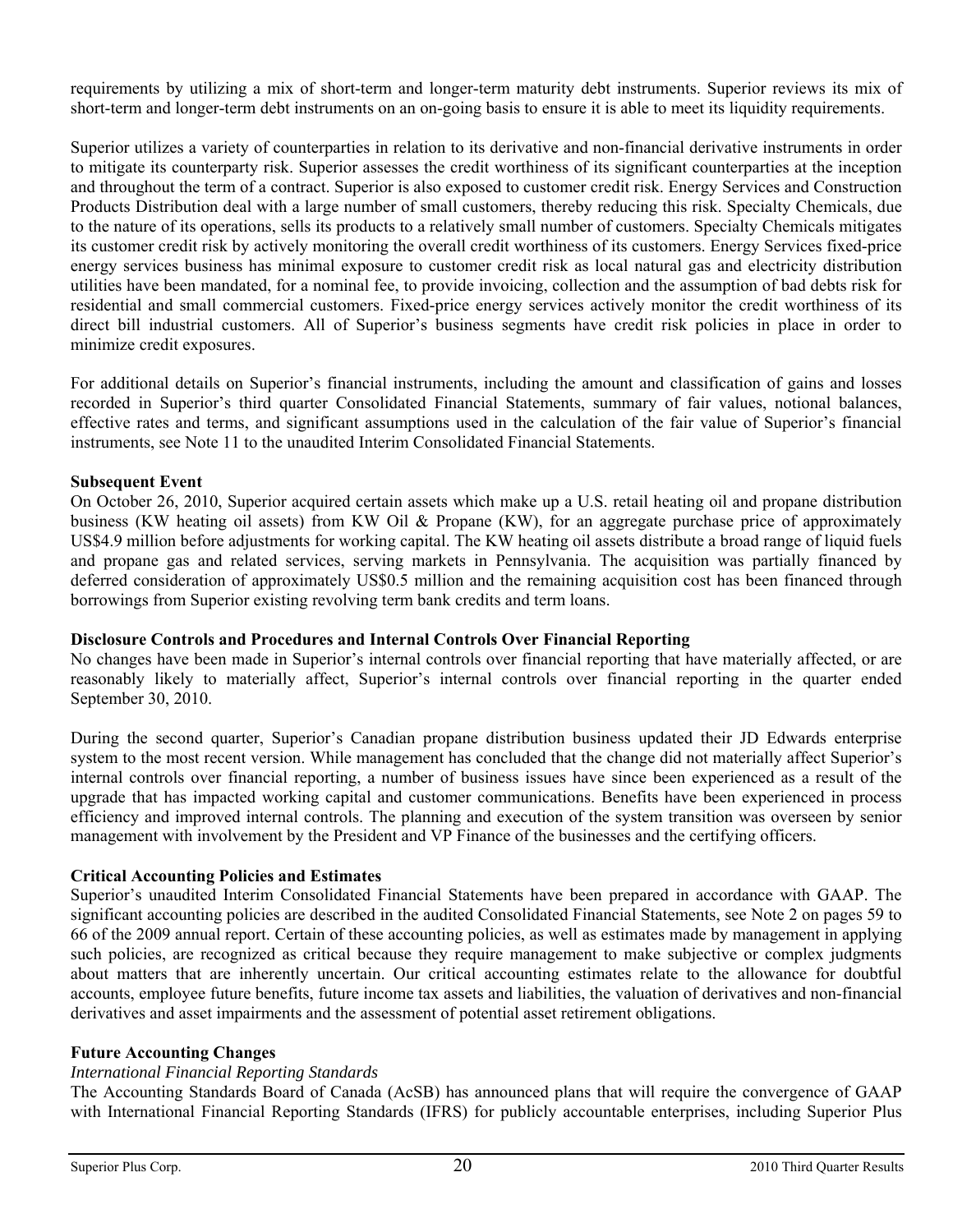Corp. The changeover date from GAAP to IFRS is for annual and interim financial statements relating to fiscal years beginning on or after January 1, 2011.

During 2008, Superior formed an IFRS project team to develop an IFRS transition plan. Superior's approach was to assess and coordinate ongoing training requirements in conjunction with the development of a comprehensive diagnostic/planning document throughout the first, second and third quarters of 2009. Superior's diagnostic plan was substantially completed in the fourth quarter of 2009 and includes the assessment of differences between GAAP and IFRS, options available under IFRS, potential system requirements as a result of the adoption of IFRS, and the impact on internal controls and other business activities. Superior continues to execute its detailed IFRS transition plan which is on schedule.

The initial adoption of IFRS has required Superior to review each of its accounting policies and determine whether or not a change is required or permitted under IFRS and whether any amended policy is required to be applied on a retrospective or prospective basis. This review was performed in accordance with IFRS 1 *First-time Adoption of International Financial Reporting Standards* which provides guidance for initial adoption, policy choice option and exemptions available.

The table below summarizes some of the choices available concerning certain exemptions from retrospective application of IFRS standards at the time of changeover that are provided by IFRS 1. Superior intentions upon transition as at January 1, 2010 are summarized below:

| <b>Optional Exemption</b>                           |                                                                                                                                                                   |
|-----------------------------------------------------|-------------------------------------------------------------------------------------------------------------------------------------------------------------------|
| <b>Business Combinations</b>                        | <b>Exemption and Intention</b><br>Under this exemption, Superior may elect not to apply IFRS 3 Business                                                           |
|                                                     | Combinations retrospectively to prior business combinations. This standard may                                                                                    |
|                                                     | be applied prospectively from the date of the opening IFRS balance sheet.                                                                                         |
|                                                     | Superior intends to use this exemption upon transition to IFRS.                                                                                                   |
|                                                     |                                                                                                                                                                   |
| Fair value or revaluation as deemed cost            | This exemption allows Superior to initially measure an item of property, plant and                                                                                |
|                                                     | equipment upon transition to IFRS at fair value or a previous GAAP valuation<br>method such as historical cost. Superior intends to utilize this exemption to the |
|                                                     |                                                                                                                                                                   |
|                                                     | extent possible upon transition to IFRS.                                                                                                                          |
| <b>Employee Benefits</b>                            | This exemption permits Superior to reset the cumulative actuarial gains and losses                                                                                |
|                                                     | to zero by recognizing the full amount in retained earnings of the opening IFRS                                                                                   |
|                                                     | balance sheet. Superior intends to use this exemption upon transition to IFRS. The                                                                                |
|                                                     | financial statement impact upon transition to IFRS is an estimated decrease in the                                                                                |
|                                                     | accrued pension asset of approximately \$20 million and an increase in opening                                                                                    |
|                                                     | deficit of approximately \$20 million.                                                                                                                            |
| Cumulative translation differences                  | This exemption permits Superior to reset the cumulative translation differences to                                                                                |
|                                                     | zero by recognizing the full amount in retained earnings of the opening IFRS                                                                                      |
|                                                     | balance sheet. Superior intends to use this exemption upon transition to IFRS. The                                                                                |
|                                                     | financial statement impact upon transition to IFRS is an estimated decrease in                                                                                    |
|                                                     | accumulated other comprehensive loss of approximately \$23 million and a                                                                                          |
|                                                     | decrease in opening deficit of approximately \$23 million.                                                                                                        |
| Share-based payment transactions                    | A first time adopter is encouraged, but not required, to apply IFRS 2 to equity                                                                                   |
|                                                     | instruments that were granted after November 7, 2002 and vested before the later                                                                                  |
|                                                     | of the date of transition to IFRS and January 1, 2005. Superior intends to apply                                                                                  |
|                                                     | this exemption upon transition to IFRS and will apply IFRS 2 on a prospective                                                                                     |
|                                                     | basis.                                                                                                                                                            |
| Leases                                              | This exemption permits Superior to comply with IFRIC 4 Determining whether an                                                                                     |
|                                                     | Arrangement contains a Lease on a prospective basis to all outstanding                                                                                            |
|                                                     | arrangements as at the date of transition to IFRS. Superior intends to use this                                                                                   |
|                                                     | exemption upon transition to IFRS and will apply IFRIC 4 on a prospective basis.                                                                                  |
| Decommissioning liabilities included in the cost of | This exemption permits Superior not to comply with IFRIC 1 Changes in Existing                                                                                    |
| property, plant and equipment                       | Decommissioning, Restoration and Similar Liabilities, which requires changes in a                                                                                 |
|                                                     | decommissioning, restoration or similar liability to be applied retrospectively and                                                                               |
|                                                     | to be added to or deducted from the cost of the asset to which it relates. Superior                                                                               |
|                                                     | intends to use this exemption upon transition to IFRS.                                                                                                            |

In addition to the optional exemptions under IFRS 1, Superior's applied the mandatory exceptions to retrospectively applying the following IFRS standards; Derecognizing of financial assets and financial liabilities, Hedge accounting, Estimates and Non-controlling interests.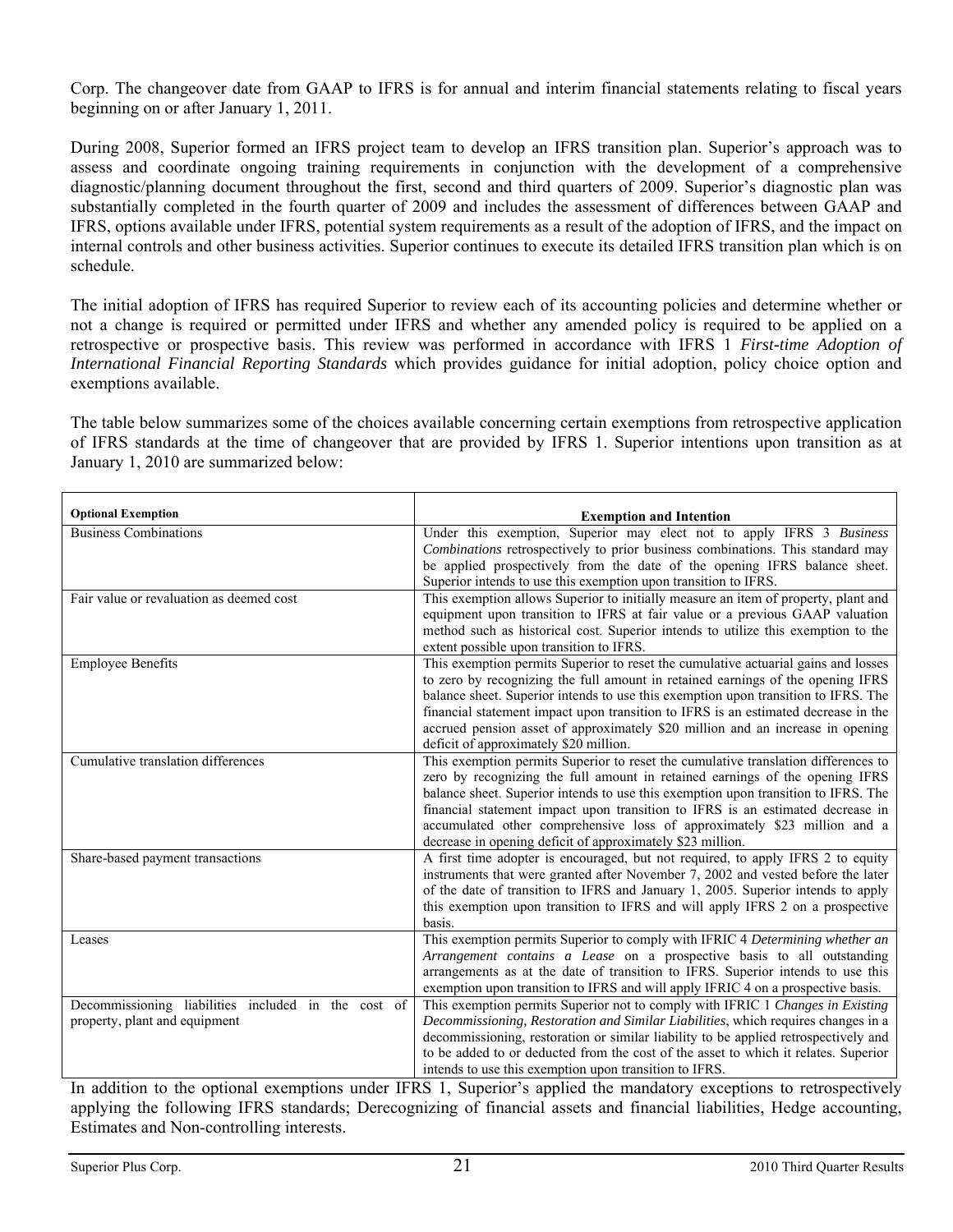At this time, Superior is able to reasonably estimate the impact that the adoption of IFRS may have on its opening January 1, 2010 IFRS balance sheet based on IFRS standards currently effective. Superior's assessments of the areas which are expected to have a significant impact upon adoption of IFRS are summarized in the table below but should not be viewed as an all-encompassing listing at this time.

| Standards                                                                                 | <b>Comparison between IFRS and</b><br><b>GAAP</b>                                                                                                                                                                                                                                                                                                                                                                                                     | <b>Findings</b>                                                                                                                                                                                                                                                                                                                                                                                                   | <b>Estimated financial impact on</b><br>Superior's January 1, 2010 opening<br><b>IFRS</b> balance sheet                                                                                                                                                                                                |
|-------------------------------------------------------------------------------------------|-------------------------------------------------------------------------------------------------------------------------------------------------------------------------------------------------------------------------------------------------------------------------------------------------------------------------------------------------------------------------------------------------------------------------------------------------------|-------------------------------------------------------------------------------------------------------------------------------------------------------------------------------------------------------------------------------------------------------------------------------------------------------------------------------------------------------------------------------------------------------------------|--------------------------------------------------------------------------------------------------------------------------------------------------------------------------------------------------------------------------------------------------------------------------------------------------------|
|                                                                                           |                                                                                                                                                                                                                                                                                                                                                                                                                                                       |                                                                                                                                                                                                                                                                                                                                                                                                                   |                                                                                                                                                                                                                                                                                                        |
| IAS 16 Property, plant and<br>equipment                                                   | Componentization<br>IFRS: Property, plant and equipment<br>have to be recorded and amortized<br>based on material components.<br>GAAP: Component identification<br>rules are less stringent.                                                                                                                                                                                                                                                          | Componentization<br>Superior has identified several<br>new<br>material<br>component<br>categories under IAS 16. This will<br>result in reclassification of some<br>property, plant and equipment into<br>the new categories. This will result<br>in changes to the useful lives of<br>some components of property,<br>plant and equipment.                                                                        | Componentization<br>The expected impact upon transition<br>to IFRS is an estimated decrease in<br>accumulated amortization of various<br>property,<br>plant<br>and<br>equipment<br>components of approximately \$37<br>million and a decrease in opening<br>deficit of approximately \$37 million.     |
|                                                                                           | <b>Major inspections and overhauls</b><br>IFRS: Costs related to major<br>inspections and overhauls required at<br>regular intervals over the life of an<br>item of property, plant and equipment<br>are capitalized if the recognition<br>criteria is met.<br>GAAP: Only costs meeting the<br>criteria to be classified as betterment<br>are capitalized.                                                                                            | <b>Major inspections and overhauls</b><br>Superior has identified some<br>major inspections and overhauls<br>which meet the recognition criteria<br>under IFRS. Superior retroactively<br>applied IAS 16 to previously<br>expensed major inspection and<br>overhauls costs. This will result in<br>the capitalization of previously<br>expensed major inspection and<br>overhauls costs.                          | Major inspections and overhauls<br>The expected impact upon transition<br>to IFRS is an estimated net increase<br>in property, plant and equipment of<br>approximately \$32 million and a<br>decrease in opening deficit of<br>approximately \$32 million.                                             |
| IAS<br>39<br>Derecognizing<br>Financial<br>Assets<br>and<br><b>Financial Liabilities</b>  | IFRS: Various criteria much be met in<br>order for derecognizing financial<br>assets and financial liabilities from<br>the balance sheet.<br>GAAP: Criteria for derecognizing<br>financial<br>assets<br>and<br>financial<br>liabilities from the balance sheet are<br>less stringent than IFRS.                                                                                                                                                       | Based on an analysis of IAS 39,<br>Superiors<br>accounts<br>receivable<br>securitization program would not<br>qualify for derecognition. As such<br>the related accounts receivable<br>balances and obligation would<br>also be recorded on the balance<br>sheet.                                                                                                                                                 | The expected impact upon transition<br>to IFRS is an estimated increase of<br>approximately<br>\$93<br>million<br>to<br>accounts receivable and an increase<br>of approximately \$93 million to<br>revolving term bank credits and term<br>loans.                                                      |
| IAS 17 Leases                                                                             | IFRS: The criteria for determining<br>whether a lease is considered to be a<br>finance (capital) or operating lease<br>are based on a number of indicators<br>however, quantitative thresholds are<br>not offered as an indicator a under<br>GAAP.<br>GAAP: The criteria for determining<br>whether a lease is considered to be a<br>finance (capital) lease or operating<br>lease is based on a number of<br>indicators and quantitative thresholds. | In applying IFRS, Superior has<br>developed internal indicators for<br>assessing the classification of<br>leases under IFRS. As a result of<br>these indicators, Superior will be<br>classifying those leases meeting<br>the criteria set out in IAS 17 as<br>finance (capital) leases under<br>IFRS. This will result in an<br>increase in property, plant and<br>equipment and associated lease<br>obligations. | The expected impact upon transition<br>to IFRS is an estimated increase in<br>property, plant and equipment of<br>between \$70 million and \$75 million.<br>Also an increase in the lease<br>obligations of between \$55 million<br>and \$60 million are expected to be<br>recognized upon transition. |
| 37<br><b>IAS</b><br>Provisions,<br>Contingent Liabilities and<br><b>Contingent Assets</b> | Post-closure remediation costs<br>IFRS: Under IFRS, a provision for<br>post-closure remediation costs may<br>arise from either a<br>legal or<br>constructive obligation.<br>GAAP: The only criteria relates to<br>legal obligations.                                                                                                                                                                                                                  | Under<br>IFRS,<br>Superior<br>will<br>recognize a provision for post-<br>closure<br>remediation<br>costs<br>associated<br>with<br>Specialty<br>Chemicals<br>various<br>plants.<br>Currently under GAAP Superior<br>does not have any provision for<br>these costs in the Specialty<br>Chemicals segment.                                                                                                          | The expected impact upon transition<br>to IFRS is an estimated net increase<br>in property, plant and equipment of<br>approximately \$4 million, an increase<br>in liabilities of approximately \$6<br>million and an increase in opening<br>deficit of approximately \$2 million.                     |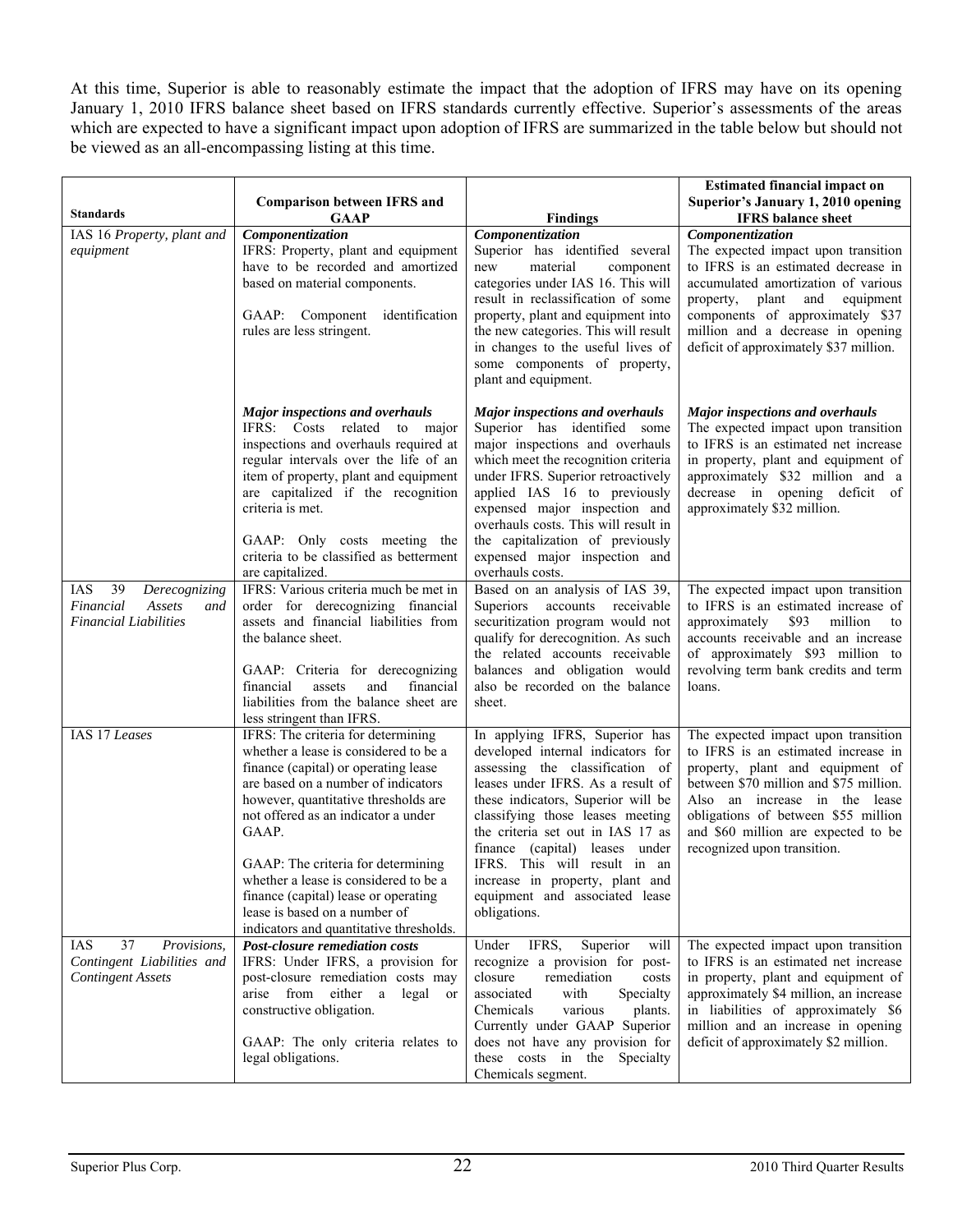| <b>IAS 12 Income Taxes</b> | Deferred credit                                                                  | Based on an analysis of IAS 12,      | The expected impact upon transition    |
|----------------------------|----------------------------------------------------------------------------------|--------------------------------------|----------------------------------------|
|                            | IFRS: Any amounts relating to                                                    | Superior will adjust the deferred    | to IFRS is an estimated decrease to    |
|                            | deferred credits are recognized                                                  | credit liability to zero upon        | the deferred credit of approximately   |
|                            | immediately in net earnings.                                                     | transition to IFRS.                  | \$271 million and an increase to       |
|                            |                                                                                  |                                      | opening deficit of approximately       |
|                            | GAAP: Recognition of deferred                                                    |                                      | \$271 million.                         |
|                            | credits on the balance sheet are                                                 |                                      |                                        |
|                            | specifically<br>addressed<br>under                                               |                                      | Superior is still evaluating the       |
|                            | Emerging Issues Committee (EIC) -                                                |                                      | qualitative and quantitative impact of |
|                            | 110 Accounting for Acquired Future                                               |                                      | IAS 12 and further adjustments may     |
|                            | Tax Benefits in Certain Purchase                                                 |                                      | be required once completed.            |
|                            | Transactions that are not Business                                               |                                      |                                        |
|                            | Combinations. Under $EIC - 110$ , any<br>deferred credits are amortized into net |                                      |                                        |
|                            |                                                                                  |                                      |                                        |
|                            | earnings as the related assets are<br>utilized.                                  |                                      |                                        |
| $IAS$ 36<br>Impairment of  | <b>Reversing Impairment Losses</b>                                               | Superior<br>reviewed<br>has<br>prior | The expected impact upon transition    |
| Assets                     | IFRS: An impairment loss recognized                                              | of<br>impairment<br>assets<br>and    | to IFRS is an estimated net increase   |
|                            | in prior periods for an asset other than                                         | determined that a reversal should    | to property, plant and equipment of    |
|                            | goodwill is reversed if there has been                                           | be recognized. The impairment        | approximately \$54 million and a       |
|                            | a change in the estimates used to                                                | charged recognized in 2005 on        | decrease of approximately<br>\$54      |
|                            | determine the asset's recoverable                                                | Specialty Chemicals Valdosta         | million to opening deficit.            |
|                            | amount since the last impairment loss                                            | facility will be reversed based on   |                                        |
|                            | was recognized.                                                                  | the estimated net book value of the  |                                        |
|                            |                                                                                  | related assets as at January 1,      |                                        |
|                            | GAAP: Impairment losses are not                                                  | 2010.                                |                                        |
|                            | reversed.                                                                        |                                      |                                        |

Superior will continue to assess the impact of changes to International Financial Reporting Standards on the expected opening balance sheet adjustments summarized above. The actual adjustments recorded in Superior's opening balance sheet as at January 1, 2010 may differ significantly from these estimates and may include other areas Superior is still assessing at this time.

**Quarterly Financial and Operating Information** 

|                                                     | 2010 Quarters |          |        | 2009 Quarters |        |        |          | 2008            |
|-----------------------------------------------------|---------------|----------|--------|---------------|--------|--------|----------|-----------------|
|                                                     |               |          |        |               |        |        |          | <b>Ouarters</b> |
| (millions of dollars except per trust unit amounts) | Third         | Second   | First  | Fourth        | Third  | Second | First    | Fourth          |
| Canadian propane sales volumes (millions of         |               |          |        |               |        |        |          |                 |
| litres)                                             | 234           | 249      | 380    | 373           | 224    | 249    | 431      | 390             |
| U.S. refined fuels sales volumes (millions of       |               |          |        |               |        |        |          |                 |
| litres)                                             | 331           | 403      | 469    | 153           | —      |        |          |                 |
| Natural gas sales volumes (millions of GJs)         |               |          |        | 8             | 8      | 8      | 8        |                 |
| Electricity sales volumes (millions of KwH)         | 86            | 73       | 74     | 68            | 56     | 38     | 31       | 28              |
| Chemical sales volumes (thousands of metric         |               |          |        |               |        |        |          |                 |
| tonnes)                                             | 189           | 183      | 170    | 160           | 163    | 155    | 155      | 160             |
| Gross profit                                        | 176.0         | 167.5    | 218.6  | 203.3         | 126.9  | 134.9  | 188.3    | 193.1           |
| Net earnings (loss)                                 | (4.0)         | (18.6)   | 9.2    | 17.4          | 33.0   | 23.4   | (5.5)    | (19.9)          |
| Per share, basic                                    | \$(0.04)      | \$(0.18) | \$0.09 | \$0.17        | \$0.37 | \$0.26 | \$(0.06) | \$(0.23)        |
| Per share, diluted                                  | \$(0.04)      | \$(0.18) | \$0.09 | \$0.17        | \$0.37 | \$0.26 | \$(0.06) | \$(0.23)        |
| Adjusted operating cash flow                        | 20.5          | 5.1      | 54.7   | 64.4          | 19.3   | 18.9   | 61.3     | 65.0            |
| Per share, basic and diluted                        | \$0.19        | \$0.05   | \$0.53 | \$0.65        | \$0.22 | \$0.21 | \$0.69   | \$0.74          |
| Net working capital $(1)$                           | 210.6         | 201.3    | 138.9  | 183.8         | 132.0  | 72.0   | 83.7     | 152.2           |

<sup>(1)</sup> Net working capital reflects amounts as at the quarter end and is comprised of cash and cash equivalents, accounts receivable and inventories, less bank indebtedness, accounts payable and accrued liabilities, current portion of term loans and dividends and interest payable to shareholders and debentureholders.

## **Non-GAAP Financial Measures**  *Adjusted Operating Cash Flow*

Adjusted operating cash flow is equal to cash flow from operating activities as defined by GAAP, adjusted for changes in non-cash working capital and customer contract related costs. Superior may deduct or include additional items to its calculation of adjusted operating cash flow; these items would generally, but not necessarily, be items of a non-recurring nature. Adjusted operating cash flow is the main performance measure used by management and investors to evaluate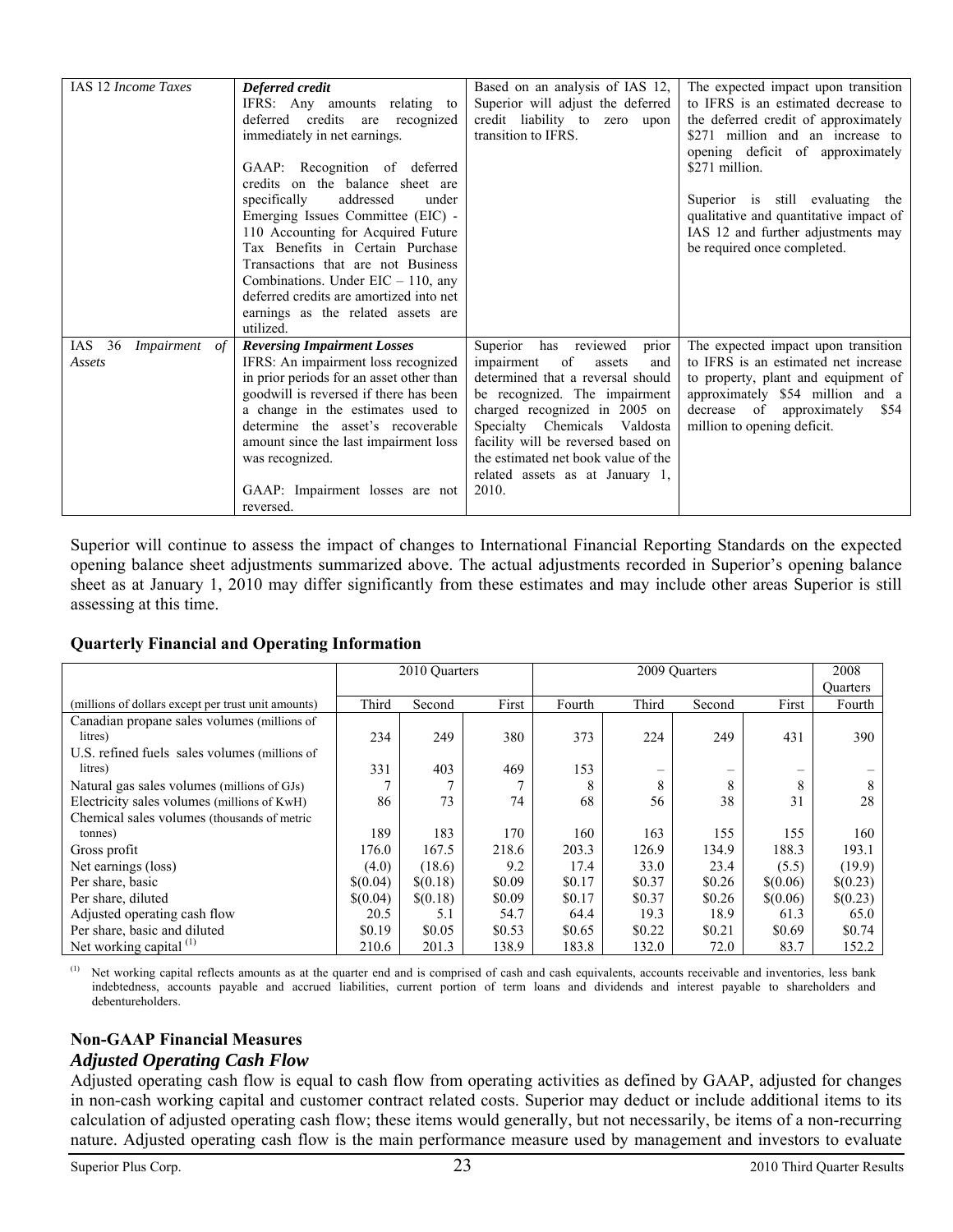the performance of Superior. Readers are cautioned that adjusted operating cash flow is not a defined performance measure under GAAP and that adjusted operating cash flow cannot be assured. Superior's calculation of adjusted operating cash flow may differ from similar calculations used by comparable entities. Adjusted operating cash flow represents cash flow generated by Superior that is available for, but not necessarily limited to, changes in working capital requirements, investing activities and financing activities of Superior.

The seasonality of Superior's individual quarterly results must be assessed in the context of annualized adjusted operating cash flow. Adjustments recorded by Superior as part of its calculation of adjusted operating cash flow include, but are not limited to, the impact of the seasonality of Superior's businesses, principally the Energy Services segment, by adjusting for non-cash working capital items, thereby eliminating the impact of the timing between the recognition and collection/payment of Superior's revenues and expense, which can differ significantly from quarter to quarter. Adjustments are also made to reclassify the cash flows related to natural gas and electricity customer contract related costs in a manner consistent with the income statement recognition of these costs. Adjusted operating cash flow is reconciled to cash flow from operating activities on page 7.

## *EBITDA*

EBITDA represents earnings before interest, taxes, depreciation, amortization and other non-cash expenses, and is used by Superior to assess its consolidated results and the results of its operating segments. EBITDA is not a defined performance measure under GAAP. Superior's calculation of EBITDA may differ from similar calculations used by comparable entities. EBITDA of Superior's operating segments may be referred to as EBITDA from operations. Net earnings are reconciled to EBITDA from operations on page 25.

## *Compliance EBITDA*

Compliance EBITDA represents earnings before interest, taxes, depreciation, amortization and other non-cash expenses calculated on a 12 month trailing basis giving pro forma effect to acquisitions and divestitures and is used by Superior to calculate its debt covenants and other credit information. Compliance EBITDA is not a defined performance measure under GAAP. Superior's calculation of compliance EBITDA may differ from similar calculations used by comparable entities. See Note 13 to the unaudited Interim Consolidated Financial Statements for a reconciliation of net earnings (loss) to compliance EBITDA.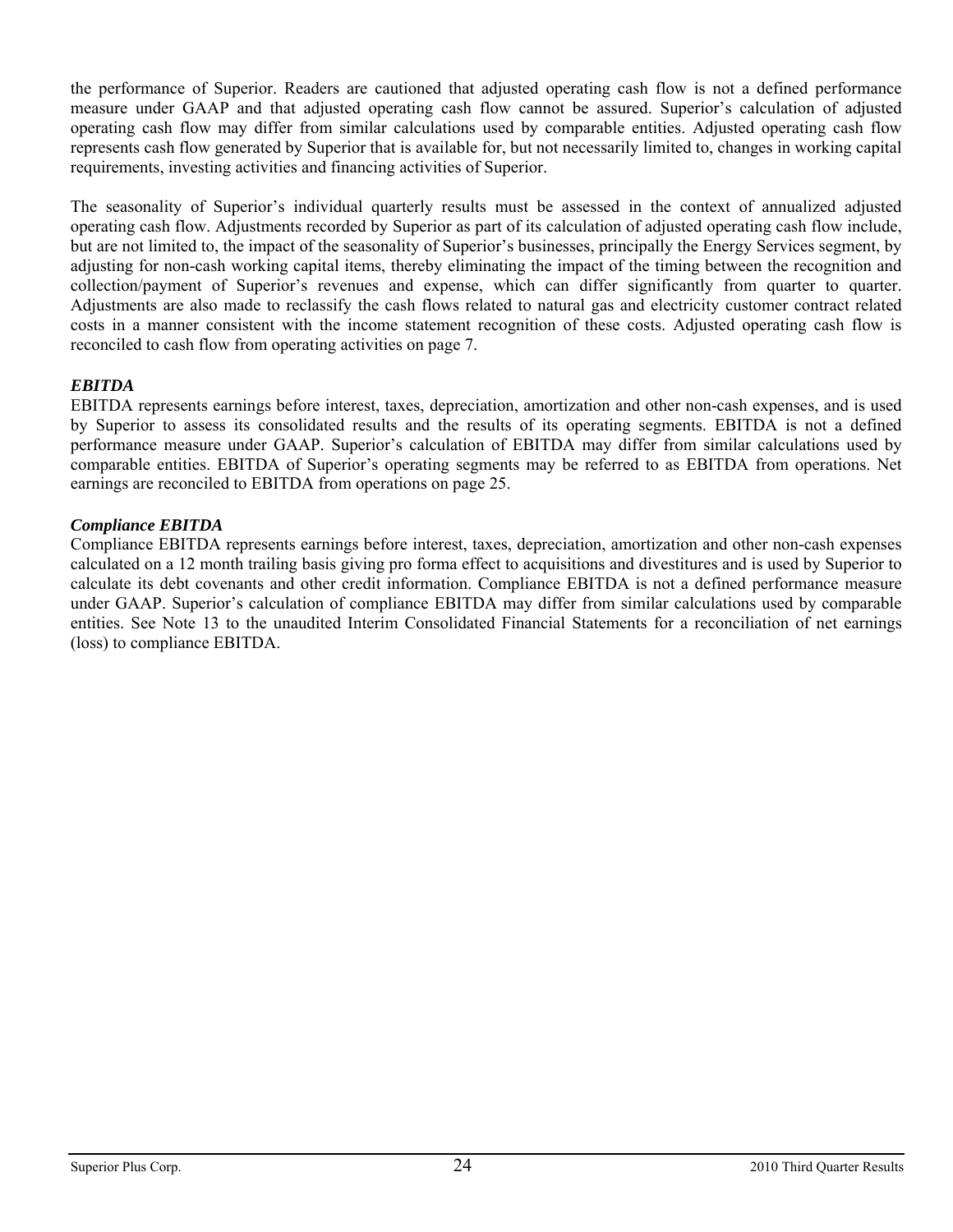## **Reconciliation of Net Earnings (Loss) to EBITDA from Operations** (1) (2)

| For the three months ended September 30, 2010                                       | Energy<br><b>Services</b> | <b>Specialty</b><br><b>Chemicals</b> | Construction<br><b>Products</b><br><b>Distribution</b> |
|-------------------------------------------------------------------------------------|---------------------------|--------------------------------------|--------------------------------------------------------|
| Net earnings (loss)                                                                 | (26.2)                    | 8.8                                  | 6.6                                                    |
| Add: Amortization of property, plant and equipment, intangible assets and accretion | 12.4                      | 1.1                                  | 1.0                                                    |
| Amortization included in cost of sales                                              |                           | 11.8                                 |                                                        |
| Unrealized losses on derivative financial instruments                               | 18.7                      | 5.2                                  | -                                                      |
| <b>EBITDA</b> from operations                                                       | 4.9                       | 26.9                                 | 7.6                                                    |
|                                                                                     | Energy                    | <b>Specialty</b>                     | <b>Construction</b><br><b>Products</b>                 |
| For the three months ended September 30, 2009                                       | <b>Services</b>           | <b>Chemicals</b>                     | <b>Distribution</b>                                    |
| Net earnings                                                                        | 11.0                      | 1.0                                  | 6.0                                                    |
| Add: Amortization of property, plant and equipment, intangible assets and accretion | 3.8                       | 1.1                                  | 1.1                                                    |
| Amortization included in cost of sales                                              |                           | 9.1                                  |                                                        |
| Energy Services non-cash pension expense                                            | 0.4                       |                                      |                                                        |
| Unrealized (gains) losses on derivative financial instruments                       | (12.1)                    | 10.9                                 |                                                        |
| <b>EBITDA</b> from operations                                                       | 3.1                       | 22.1                                 | 7.1                                                    |
|                                                                                     |                           |                                      | <b>Construction</b>                                    |
|                                                                                     | <b>Energy</b>             | <b>Specialty</b>                     | <b>Products</b>                                        |
| For the nine months ended September 30, 2010                                        | <b>Services</b>           | <b>Chemicals</b>                     | <b>Distribution</b>                                    |
| Net earnings (loss)                                                                 | (19.5)                    | 26.9                                 | 10.4                                                   |
| Add: Amortization of property, plant and equipment, intangible assets and accretion | 34.6                      | 3.3                                  | 6.9                                                    |
| Amortization included in cost of sales                                              |                           | 34.2                                 |                                                        |
| Unrealized losses on derivative financial instruments                               | 36.7                      | 7.4                                  |                                                        |
| <b>EBITDA</b> from operations                                                       | 51.8                      | 71.8                                 | 17.3                                                   |
|                                                                                     | Enerov                    | <b>Specialty</b>                     | <b>Construction</b><br><b>Products</b>                 |

|                                                                                     | Energy | <b>Specialty</b>          | Construction<br><b>Products</b> |
|-------------------------------------------------------------------------------------|--------|---------------------------|---------------------------------|
| For the nine months ended September 30, 2009                                        |        | <b>Services Chemicals</b> | <b>Distribution</b>             |
| Net earnings                                                                        | 18.5   | 15.8                      | 8.6                             |
| Add: Amortization of property, plant and equipment, intangible assets and accretion | 13.4   | 3.6                       | 3.3                             |
| Amortization included in cost of sales                                              |        | 27.3                      |                                 |
| Energy Services non-cash pension expense                                            | 1.1    |                           |                                 |
| Unrealized losses on derivative financial instruments                               | 24.0   | 27.7                      |                                 |
| <b>EBITDA</b> from operations                                                       | 57.0   | 74.4                      | 119                             |

 (1) See the unaudited Interim Consolidated Financial Statements for net earnings (loss), amortization of property, plant and equipment, intangible assets and accretion of convertible debenture issue costs, amortization included in cost of sale, non-cash pension expense, unrealized (gains) losses on derivative financial instruments and gain on disposal of facility.

(2) See "Non-GAAP Financial Measures" for additional details.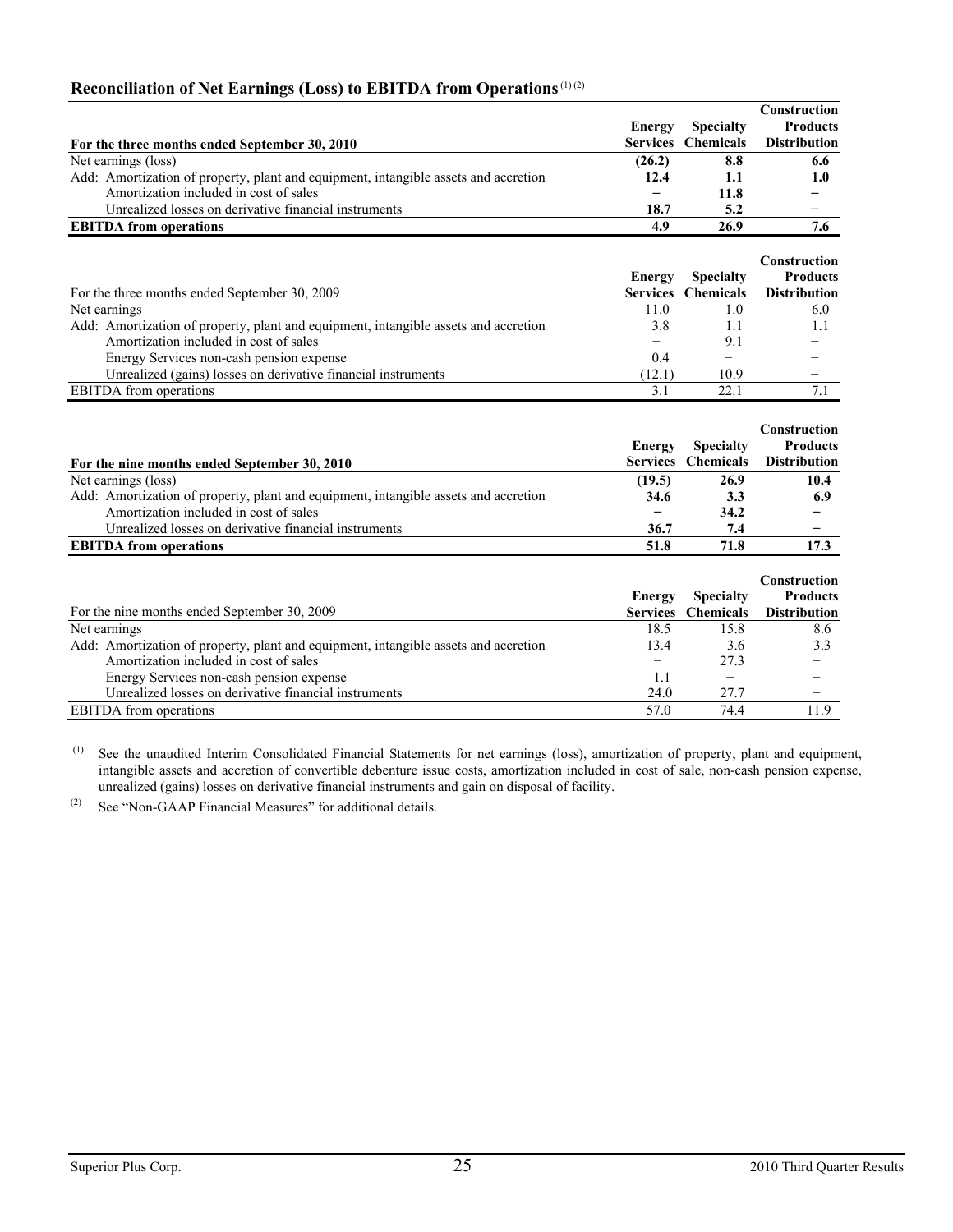|                                                                                                                  | For the three months ended September 30, 2010 |                                      | For the three months ended September 30, 2009          |                    |                        |                                          |
|------------------------------------------------------------------------------------------------------------------|-----------------------------------------------|--------------------------------------|--------------------------------------------------------|--------------------|------------------------|------------------------------------------|
|                                                                                                                  | Energy<br><b>Services</b>                     | <b>Specialty</b><br><b>Chemicals</b> | Construction<br><b>Products</b><br><b>Distribution</b> | Energy<br>Services | Specialty<br>Chemicals | Construction<br>Products<br>Distribution |
| Revenue                                                                                                          | 454.6                                         | 122.4                                | 190.0                                                  | 225.4              | 115.4                  | 100.5                                    |
| Realized foreign currency gains (losses)                                                                         | (0.1)                                         | 3.4                                  | 0.2                                                    | (0.1)              | (0.5)                  |                                          |
| Foreign currency gains (losses) related to                                                                       |                                               |                                      |                                                        |                    |                        |                                          |
| working capital                                                                                                  | $\qquad \qquad -$                             | 0.1                                  |                                                        | 0.1                | (0.5)                  |                                          |
| <b>Revenue per Management's Discussion</b>                                                                       |                                               |                                      |                                                        |                    |                        |                                          |
| and Analysis                                                                                                     | 454.5                                         | 125.9                                | 190.2                                                  | 225.4              | 114.4                  | 100.5                                    |
| Cost of goods sold                                                                                               | (348.0)                                       | (80.7)                               | (142.4)                                                | (133.9)            | (73.8)                 | (73.6)                                   |
| Realized foreign currency gains (losses)                                                                         | (1.6)                                         |                                      |                                                        | (3.4)              |                        |                                          |
| Foreign currency gains (losses) related to<br>working capital<br>Realized fixed price electricity gains          |                                               |                                      |                                                        | 0.2                |                        |                                          |
| $(\text{losses})$                                                                                                |                                               | (0.8)                                |                                                        |                    | 0.3                    |                                          |
| Realized gains (losses) on propane and<br>heating oil purchase contracts<br>Natural gas commodity realized fixed | (0.1)                                         |                                      |                                                        |                    |                        |                                          |
| price gains (losses)                                                                                             | (23.7)                                        |                                      |                                                        | (30.8)             |                        |                                          |
| Non-cash amortization                                                                                            |                                               | 11.8                                 |                                                        |                    | 9.1                    |                                          |
| Cost of goods sold per Management's<br><b>Discussion and Analysis</b>                                            | (373.4)                                       | (69.7)                               | (142.4)                                                | (167.9)            | (64.4)                 | (73.6)                                   |
| <b>Gross profit</b>                                                                                              | 81.1                                          | 56.2                                 | 47.8                                                   | 57.5               | 50.0                   | 26.9                                     |
| Cash operating and administrative costs<br>Non-cash pension expense                                              | (76.2)                                        | (29.2)                               | (40.2)                                                 | (54.5)<br>0.3      | (28.4)                 | (19.8)                                   |
| Reclassification of foreign currency<br>(gains) and losses related to working<br>capital                         |                                               | (0.1)                                |                                                        | (0.2)              | 0.5                    |                                          |
| Cash operating and administrative costs<br>per Management's Discussion and                                       |                                               |                                      |                                                        |                    |                        |                                          |
| <b>Analysis</b>                                                                                                  | (76.2)                                        | (29.3)                               | (40.2)                                                 | (54.4)             | (27.9)                 | (19.8)                                   |

## **Reconciliation of Divisional Segmented Revenue, Cost of Sales and cash operating and administrative costs included in the Management's Discussion and Analysis**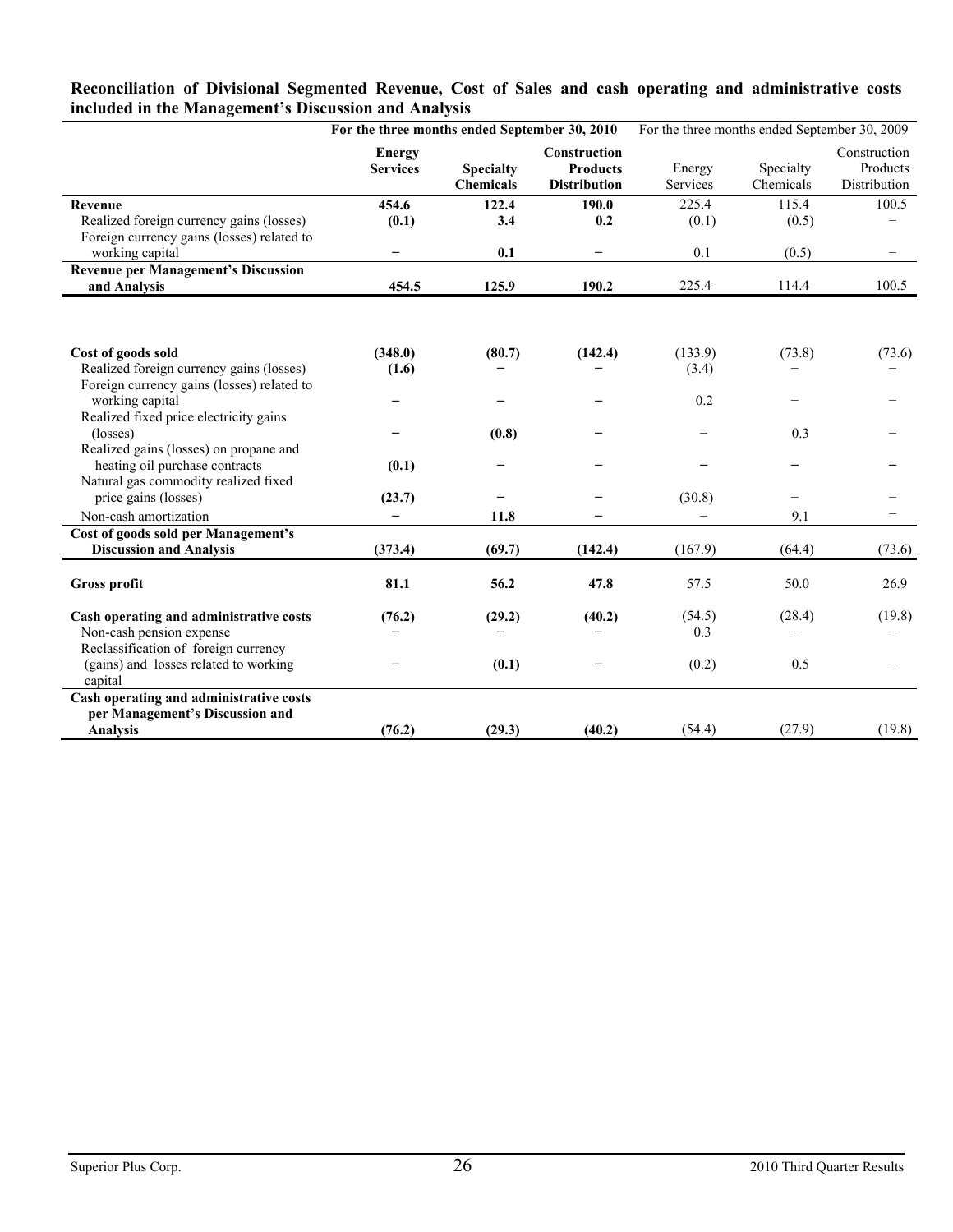|                                              | For the nine months ended September 30, 2010 |                                      | For the nine months ended September 30, 2009           |                    |                        |                                          |
|----------------------------------------------|----------------------------------------------|--------------------------------------|--------------------------------------------------------|--------------------|------------------------|------------------------------------------|
|                                              | <b>Energy</b><br><b>Services</b>             | <b>Specialty</b><br><b>Chemicals</b> | Construction<br><b>Products</b><br><b>Distribution</b> | Energy<br>Services | Specialty<br>Chemicals | Construction<br>Products<br>Distribution |
| Revenue                                      | 1.636.0                                      | 348.0                                | $\overline{536.0}$                                     | 847.0              | 359.4                  | 292.8                                    |
| Realized foreign currency gains (losses)     | 0.2                                          | 4.7                                  | 0.8                                                    | (1.0)              | (7.3)                  |                                          |
| Foreign currency gains (losses) related to   |                                              |                                      |                                                        |                    |                        |                                          |
| working capital                              | 0.7                                          | (0.3)                                |                                                        |                    | (1.9)                  |                                          |
| <b>Revenue per Management's Discussion</b>   |                                              |                                      |                                                        |                    |                        |                                          |
| and Analysis                                 | 1,636.9                                      | 352.4                                | 536.8                                                  | 846.0              | 350.2                  | 292.8                                    |
|                                              |                                              |                                      |                                                        |                    |                        |                                          |
| Cost of goods sold                           | (1,264.7)                                    | (226.3)                              | (408.4)                                                | (537.6)            | (214.2)                | (217.2)                                  |
| Realized foreign currency gains (losses)     | (6.2)                                        |                                      |                                                        | (3.1)              |                        |                                          |
| Foreign currency gains (losses) related to   |                                              |                                      |                                                        |                    |                        |                                          |
| working capital                              |                                              |                                      |                                                        | 0.9                |                        |                                          |
| Realized fixed price electricity gains       |                                              |                                      |                                                        |                    |                        |                                          |
| $(\text{losses})$                            |                                              | 0.2                                  |                                                        |                    | 0.4                    |                                          |
| Realized gains (losses) on propane and       |                                              |                                      |                                                        |                    |                        |                                          |
| heating oil purchase contracts               | 0.1                                          |                                      |                                                        |                    |                        |                                          |
| Natural gas commodity realized fixed price   |                                              |                                      |                                                        |                    |                        |                                          |
| gains (losses)<br>Non-cash amortization      | (63.2)                                       |                                      |                                                        | (78.2)             | 27.3                   |                                          |
| <b>Cost of goods sold per Management's</b>   |                                              | 34.2                                 |                                                        |                    |                        |                                          |
| <b>Discussion and Analysis</b>               | (1,334.0)                                    | (191.9)                              | (408.4)                                                | (618.0)            | (186.5)                | (217.2)                                  |
|                                              |                                              |                                      |                                                        |                    |                        |                                          |
| <b>Gross profit</b>                          | 302.9                                        | 160.5                                | 128.4                                                  | 228.0              | 163.7                  | 75.6                                     |
| Cash operating and administrative costs      | (251.1)                                      | (89.0)                               | (111.1)                                                | (171.2)            | (91.2)                 | (63.7)                                   |
| Non-cash pension expense                     |                                              |                                      |                                                        | 1.1                |                        |                                          |
| Reclassification of foreign currency (gains) |                                              |                                      |                                                        |                    |                        |                                          |
| and losses related to working capital        |                                              | 0.3                                  |                                                        | (0.9)              | 1.9                    |                                          |
| Cash operating and administrative costs      |                                              |                                      |                                                        |                    |                        |                                          |
| per Management's Discussion and              |                                              |                                      |                                                        |                    |                        |                                          |
| <b>Analysis</b>                              | (251.1)                                      | (88.7)                               | (111.1)                                                | (171.0)            | (89.3)                 | (63.7)                                   |

## **Risk Factors to Superior**

The risks factors and uncertainties detailed below are a summary of Superior's assessment of its material risk factors as identified in Superior's 2009 Annual Information Form under the heading "Risk Factors". For a detailed discussion of these risks, see Superior's 2009 Annual Information Form filed on the Canadian Securities Administrator's website, www.sedar.com and Superior's website, www.superiorplus.com.

## **Risks to Superior**

Superior is entirely dependent upon the operations and assets of Superior LP. Superior's ability to make dividend payments to shareholders is dependent upon the ability of Superior LP to make distributions on its outstanding limited partnership units as well as the operations and business of Superior LP.

Although Superior intends to distribute the income allocated from Superior LP, less the amount of its expenses, indebtedness and other obligations and less amounts, if any, Superior pays in connection with the redemption of common shares, there is no assurance regarding the amounts of cash to be distributed by Superior LP or generated by Superior LP and therefore funds available for dividends to shareholders. The actual amount distributed in respect of the limited partnership units will depend on a variety of factors including, without limitation, the performance of Superior LP's operating businesses, the effect of acquisitions or dispositions on Superior LP, and other factors that may be beyond the control of Superior LP or Superior. In the event significant sustaining capital expenditures are required by Superior LP or the profitability of Superior LP declines, there would be a decrease in the amount of cash available for dividends to shareholders and such decrease could be material.

Superior's dividend policy and the distribution policy of Superior LP are subject to change at the discretion of the board of directors of Superior or the board of directors of Superior General Partner Inc., as applicable. Superior's dividend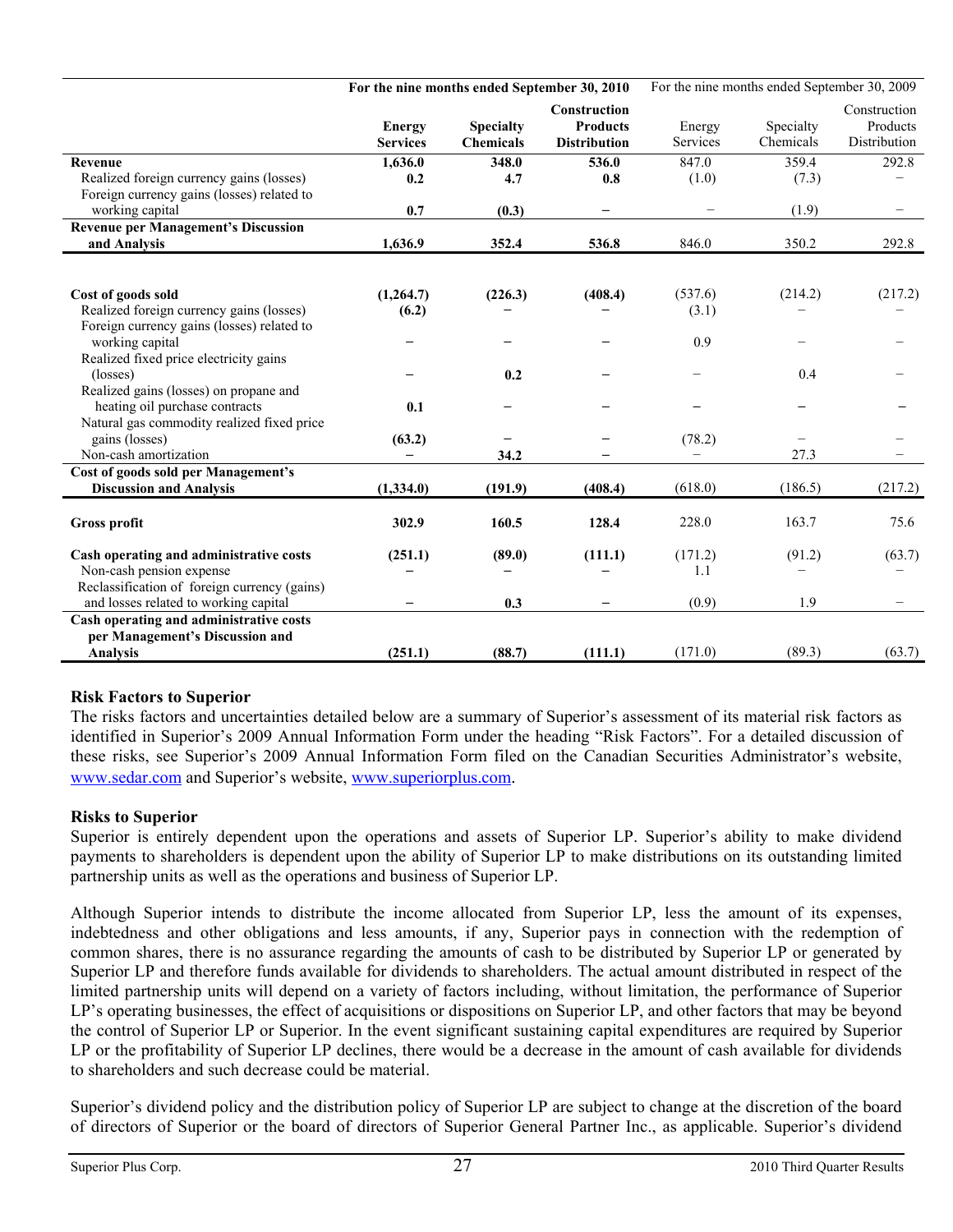policy and the distribution policy of Superior LP are also limited by contractual agreements including agreements with lenders to Superior and its affiliates and by restrictions under corporate law.

The credit facilities of Superior LP contain covenants that require Superior LP to meet certain financial tests and that restrict, among other things, the ability of Superior LP to incur additional debt, dispose of assets or pay dividends/distributions in certain circumstances. These restrictions may preclude Superior LP from returning capital or making distributions on the limited partnership units.

The payout by Superior LP of substantially all of its available cash flow means that capital expenditures to fund growth opportunities can only be made in the event that other sources of financing are available. Lack of access to such additional financing could limit the future growth of the business of Superior LP and, over time, have a material adverse effect on the amount of cash available for dividends to Shareholders.

To the extent that external sources of capital, including public and private markets, become limited or unavailable, Superior's and Superior LP's ability to make the necessary capital investments to maintain or expand the current business and to make necessary principal payments, uncertainties and assumptions under its term credit facilities may be impaired.

Superior maintains a substantial floating interest rate exposure through a combination of floating interest rate borrowings and the use of derivative instruments. Demand levels for a significant portion of Energy Services' sales and substantially all of Specialty Chemicals and Construction Products Distribution's sales are affected by general economic trends. Generally speaking, when the economy is strong, interest rates increase as does sales demand from Superior's customers, thereby increasing Superior's ability to pay higher interest costs and vice versa. In this way, there is a common relationship between economic activity levels, interest rates and Superior's ability to pay higher or lower rates.

A portion of Superior's net cash flows are denominated in US dollars. Accordingly, fluctuations in the Canadian/US dollar exchange rate can impact profitability. Superior attempts to mitigate this risk by hedging.

The timing and amount of capital expenditures incurred by Superior LP or by its subsidiaries will directly affect the amount of cash available to Superior for dividends to shareholders. Dividends may be reduced, or even eliminated, at times when significant capital expenditures are incurred or other unusual expenditures are made.

If the board of directors of Superior decides to issue additional common shares, preferred shares or securities convertible into common shares, existing shareholders may suffer significant dilution.

On December 31, 2008, the Superior completed a transaction with Ballard Power Systems Inc. (Ballard) which resulted in the conversion from a publicly traded income trust to a publicly traded corporation. Superior has, through the contractual provisions in the Arrangement Agreement, the Indemnity Agreement and the Divestiture Agreement, and through securing certain insurance coverage, attempted to ensure that the liabilities and obligations relating to the business of Ballard are transferred to and assumed by New Ballard, that Superior is released from any such obligations and, even where such transfer or release is not effective or is not obtained, Superior is indemnified by New Ballard for all such obligations. However, in the event New Ballard fails or is unable to meet such contractual obligations to Superior, Superior could be exposed to liabilities and risks associated with the operations of Ballard which include, without limitation, risks relating to claims with respect to intellectual property matters, product liability or environmental damages.

There can be no assurances that income tax laws in the numerous jurisdictions in which Superior operates will not be changed in a manner which adversely affects Superior and its shareholders. In addition, there can be no assurance that the Canadian Revenue Agency (or provincial tax agency), U.S. Internal Revenue Service (or a state or local tax agency), or the Chilean Internal Revenue Service (collectively the "Tax Agencies") will agree with how Superior calculates its income for tax purposes or that the various Tax Agencies will not change their administrative practices to the detriment of Superior or its Shareholders. In particular, there is the possibility that the Canada Revenue Agency could challenge the tax consequences of the Plan of Arrangement or prior Ballard transactions which could potentially affect the availability or amount of the tax basis or other tax accounts of Superior.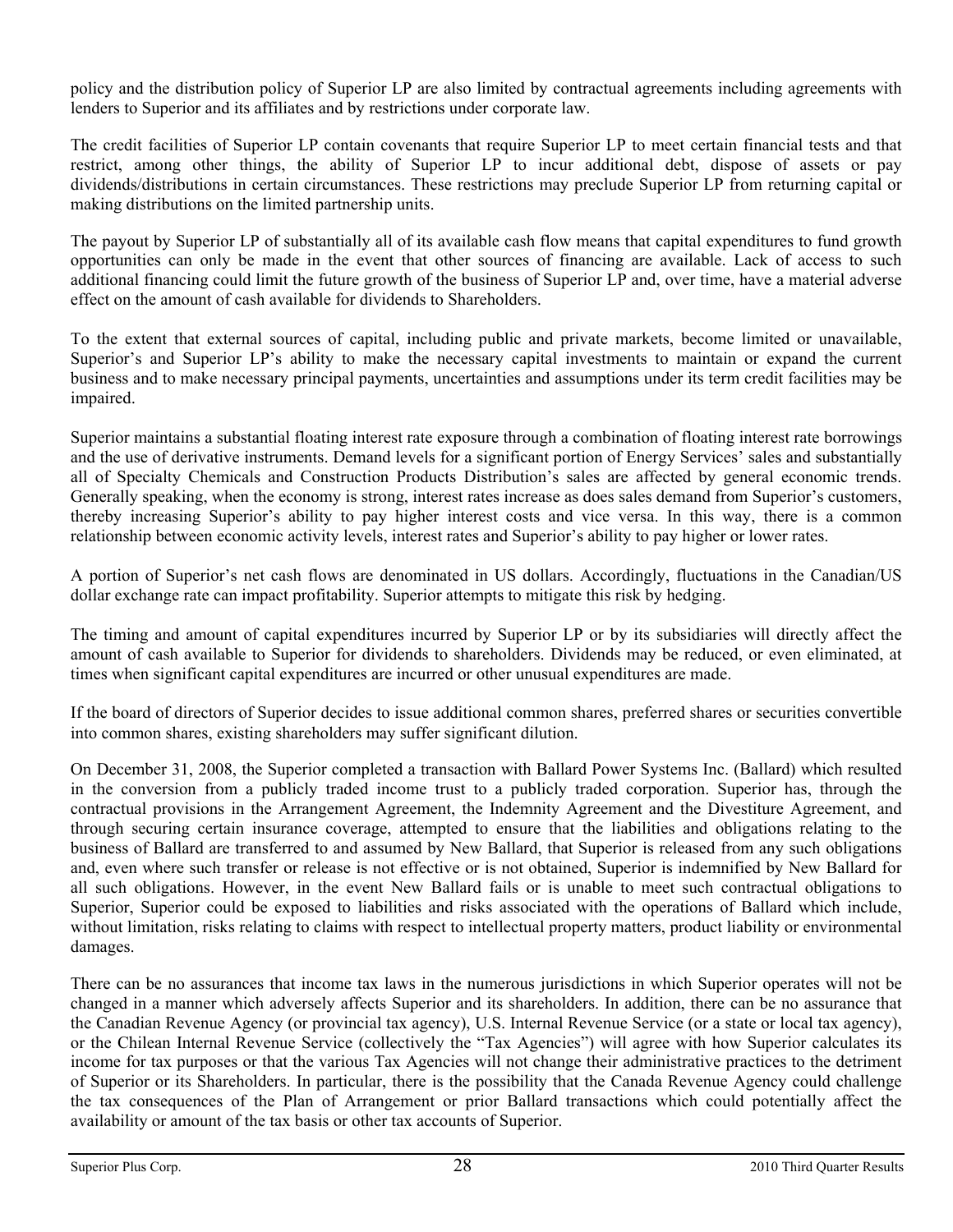## **Risks to Superior's segments Energy Services**

### *Canadian Propane Distribution and U.S. Refined Fuels*

Propane is sold in competition with other energy sources such as fuel oil, electricity and natural gas, along with alternative energy sources that are currently under development. In addition to competition from other energy sources, Superior competes with other retail marketers. Superior's ability to remain an industry leader depends on its ability to provide reliable service at competitive selling prices.

Competition in the U.S. Refined Fuels business markets generally occurs on a local basis between large full service, multi-state marketers and smaller local independent marketers. Although the industry has seen a continued trend of consolidation over the past several years, the top ten multi-state marketers still contribute only one-third of total retail sales in the United States. Marketers primarily compete based upon price and service and tend to operate in close proximity to customers, typically within a 35-mile marketing radius from a central depot, to lower delivery costs and provide prompt service.

Weather and general economic conditions affect propane and refined fuels market volumes. Weather influences the demand for propane and heating oil used primarily for space heating uses and also for agricultural applications.

The trend towards increased conservation measures and technological advances in energy efficiency may have a detrimental effect on propane demand and Superior's sales. Further, increases in the cost of propane encourage customers to conserve fuel and to invest in more energy-efficient equipment, reducing demand. Changes in propane supply costs are normally passed through to customers, but timing lags (the time between when Superior purchases the propane and when the customer purchases the propane) may result in positive or negative gross margin fluctuations.

Superior offers its customers various fixed-price propane and heating oil programs. In order to mitigate the price risk from offering these services, Superior uses its physical inventory position, supplemented by forward commodity transactions with various third parties having terms and volumes substantially the same as its customers' contracts. In periods of high propane price volatility the fixed price programs create exposure to over or under supply positions as the demand from customers may significantly exceed or fall short of supply procured. In addition, if propane prices decline significantly subsequent to customers signing up for a fixed price program there is a risk that customers will default on their commitments.

Superior's operations are subject to the risks associated with handling, storing and transporting propane in bulk. Slight quantities of propane may also be released during transfer operations. To mitigate risks, Superior has established a comprehensive program directed at environmental, health and safety protection. This program consists of an environmental policy, codes of practice, periodic self-audits, employee training, quarterly and annual reporting and emergency prevention and response.

The U.S. Refined Fuels business, through a centralized safety and environment management system, ensures safety practices and regulatory compliance are an important part of its business. The storage and delivery of refined fuels poses the potential for spills which may impact the environment.

Superior's fuel distribution businesses are based and operate in Canada and the United States, and, as a result, such operations could be affected by changes to laws, rules or policies which may either be more favorable to competing energy sources or increase costs or otherwise negatively affect the operations of Energy Services in comparison to such competing energy sources. Any such changes could have an adverse effect on the operations of Energy Services.

Approximately 18% of Superior's propane and U.S. refined fuels distribution business's employees are unionized. Collective bargaining agreements are renegotiated in the normal course of business.

## *Fixed-price energy services business*

New entrants in the energy retailing business may enter the market and compete directly for the customer base that Superior targets, slowing or reducing its market share.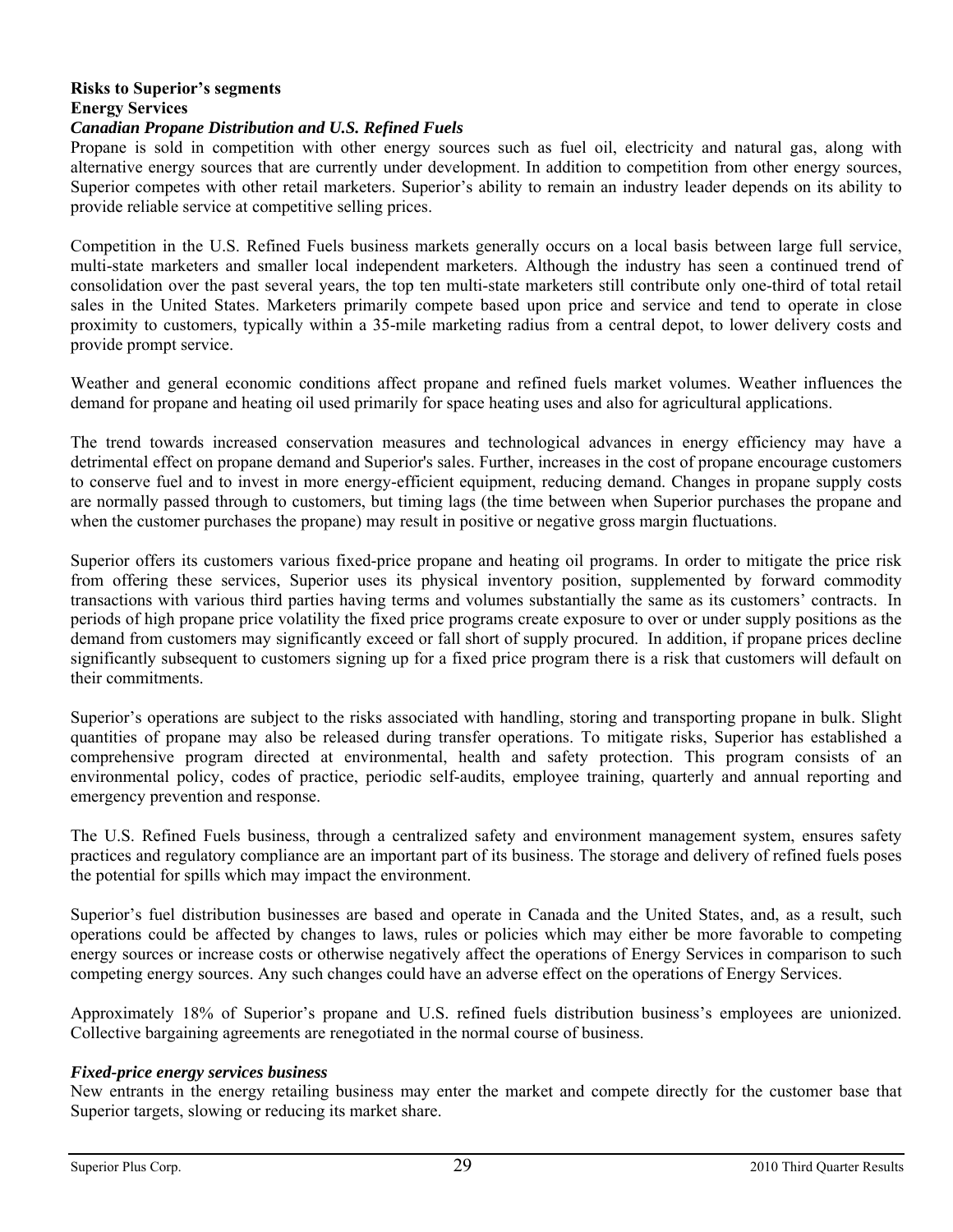Fixed-price energy services purchases natural gas to meet its estimated commitments to its customers based upon their historical consumption. Depending on a number of factors, including weather, customer attrition and poor economic conditions affecting commercial customers' production levels, customers'combined natural gas consumption may vary from the volume purchased. This variance must be reconciled and settled at least annually and may require Superior to purchase or sell natural gas at market prices which may have an adverse impact on the results of this business. To mitigate balancing risk, Superior closely monitors its balancing position and takes measures such as adjusting gas deliveries and transferring gas between pools of customers, so that imbalances are minimized. In addition, Superior maintains a reserve for potential balancing costs. The reserve is reviewed on a monthly basis to ensure that it is sufficient to absorb any losses that might arise from balancing.

Fixed-price energy services matches its customers estimated electricity requirements by entering into electricity swaps in advance of acquiring customers. Depending on several factors, including weather, customers' energy consumption may vary from the volumes purchased by Superior. Superior is able to invoice existing commercial electricity customers for balancing charges when the amount of energy used is greater than or less than the tolerance levels set initially. In certain circumstances, there can be balancing issues for which Superior is responsible when customer aggregation forecasts are not realized.

Fixed-price energy services resources its fixed-price term natural gas sales commitments by entering into various physical natural gas and US dollar foreign exchange purchase contracts for similar terms and volumes to create an effective Canadian dollar fixed-price cost of supply. Superior transacts with nine financial and physical natural gas counterparties. There can be no assurance that any of these counterparties will not default on any of their obligations to Superior. However, the financial condition of each counterparty is evaluated and credit limits are established to minimize Superior's exposure to this risk. There is also a risk that supply commitments and foreign exchange positions may become unmatched; however, this is monitored daily in compliance with Superior's risk management policy.

Fixed-price energy services must retain qualified sales agents in order to properly execute its business strategy. The continued growth of fixed-price energy services is reliant on the services of agents to sign up new customers. There can be no assurance that competitive conditions will allow these agents to achieve these customer additions. Lack of success in the marketing programs of fixed-price energy services would limit future growth of cash flow.

Fixed-price energy services operates in the highly regulated energy industry in Ontario, British Columbia and Quebec. Changes to existing legislation could impact this business's operations. As part of the current regulatory framework, local delivery companies are mandated to perform certain services on behalf of fixed-price energy services, including invoicing, collection, assuming specific bad debt risks and storage and distribution of natural gas. Any elimination or changes to these rules could have a significant adverse effect on the results of this business.

On April 22, 2010, the Ontario legislature passed Bill 235, creating the Energy Consumer Protection Act (ECPA). The government has proposed new regulations supporting the ECPA that are targeted to come into force on January 1, 2011. The proposed regulations will require that contracts include expanded price and cancellation information with an opportunity to cancel without penalty within 30 days of the first bill; a separate disclosure form authorized by the consumer and a telephone reaffirmation by a third party between 10 and 30 days following authorization of the contract. Residential cancellation fees are capped at a flat amount and small commercial cancellation fees will be limited to a per unit rate versus a mark-to-market calculation. Marketers will be required to provide background checks, certain training standards and certification for sales agents. From a positive marketer perspective, natural gas contracts may be automatically renewed month-to-month with the existing rate.

## **Specialty Chemicals**

Specialty Chemicals competes with sodium chlorate, chloralkali and potassium producers on a worldwide basis. Key competitive factors include price, product quality, logistics capability, reliability of supply, technical capability and service. The end-use markets for products are correlated to the general economic environment and the competitiveness of its customers, all of which are outside of its control.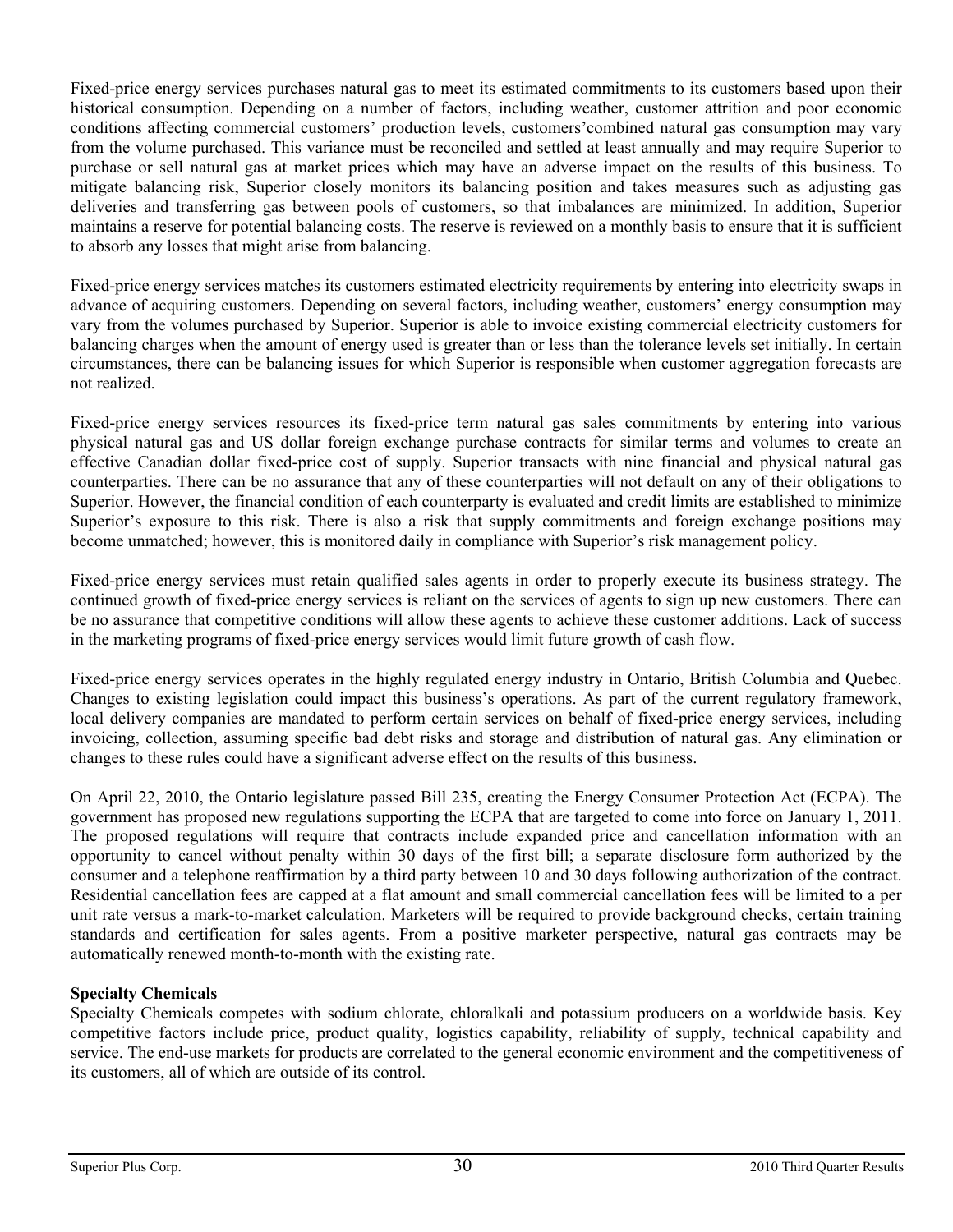Specialty Chemicals has long-term electricity contracts or electricity contracts that renew automatically with power producers in each of the jurisdictions where its plants are located. There is no assurance that Specialty Chemicals will continue to be able to secure adequate supplies of electricity at reasonable prices or on acceptable terms.

Potassium Chloride (KCl) is a major raw material used in the production of potassium hydroxide at the Port Edwards, Wisconsin facility. Substantially all of Specialty Chemicals KCl is received from Potash Corporation of Saskatchewan (Potash). Specialty Chemicals currently has a limited ability to source KCl from additional suppliers.

Specialty Chemicals is exposed to fluctuations in the US dollar and the euro to the Canadian dollar.

Specialty Chemicals operations involve the handling, production, transportation, treatment and disposal of materials that are classified as hazardous and are regulated by environmental and health and safety laws, regulations and requirements. The potential exists for the release of highly toxic and lethal substances, including chlorine. Equipment failure could result in damage to facilities, death or injury and liabilities to third parties. If at any time the appropriate regulatory authorities deem any of the facilities unsafe, they may order that such facilities be shut down.

Specialty Chemicals operations and activities in various jurisdictions require regulatory approvals for the handling, production, transportation and disposal of chemical products and waste substances. The failure to obtain or comply fully with such applicable regulatory approvals may materially adversely affect Specialty Chemicals.

Approximately 25% of Specialty Chemicals employees are unionized. Collective bargaining agreements are renegotiated in the normal course of business.

## **Construction Products Distribution**

Construction Products Distribution competes with other specialty distributors servicing the builder/contractor market, in addition to big-box home centres and independent lumber yards. The ability to remain competitive depends on its ability to provide reliable service at competitive prices.

Demand for walls and ceilings building materials is affected by changes in general and local economic factors including demographic trends, employment levels, interest rates, consumer confidence and overall economic growth. These factors in turn impact the level of existing housing sales, new home construction, new non-residential construction, and office/commercial space turnover, all of which are significant factors in the determination of demand for products and services.

The Commercial & Industrial Insulation (C&I) market is driven largely by C&I construction spending and economic growth. Sectors within the C&I market that are particularly influential to demand include commercial construction and renovation, construction or expansion of industrial process facilities, such as oil refineries and petrochemical plants, as well as institutional facilities (e.g. government, healthcare and schools).

Approximately 4% of Construction Products Distribution's employees are unionized. Collective bargaining agreements are renegotiated in the normal course of business.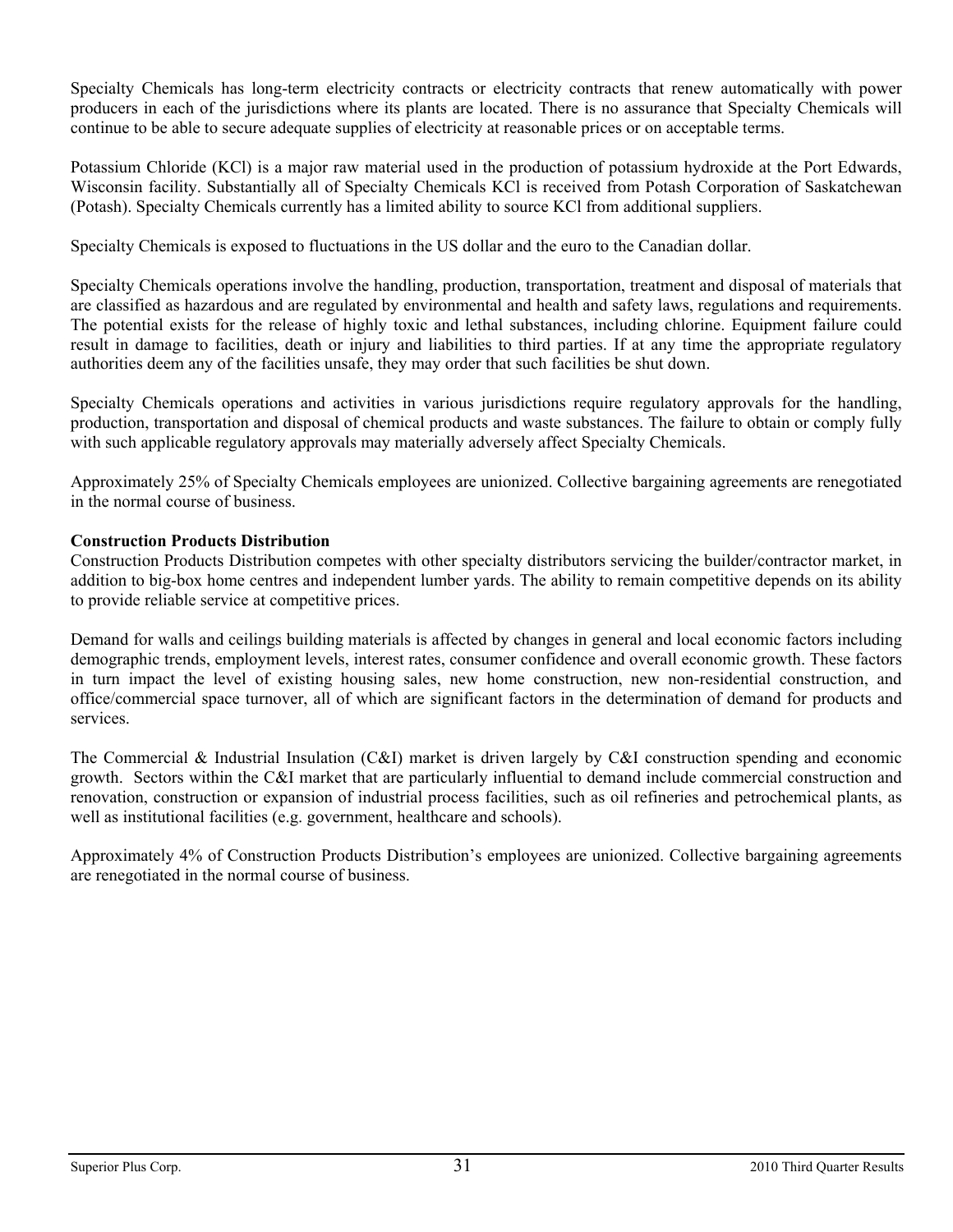## **SUPERIOR PLUS CORP. Consolidated Balance Sheets**

|                                                                                      | September 30, | December 31,             |
|--------------------------------------------------------------------------------------|---------------|--------------------------|
| (unaudited, millions of dollars)                                                     | 2010          | 2009                     |
| <b>Assets</b>                                                                        |               |                          |
| <b>Current Assets</b>                                                                |               |                          |
| Cash and cash equivalents                                                            | 3.2           | 24.3                     |
| Accounts receivable and other (Note 5 and 11)                                        | 335.6         | 313.8                    |
| Inventories                                                                          | 163.1         | 145.7                    |
| Future income tax asset (Note 12)                                                    | 57.4          | 59.0                     |
| Current portion of unrealized gains on derivative financial instruments (Note 11)    | 29.4          | 22.2                     |
|                                                                                      | 588.7         | 565.0                    |
| Property, plant and equipment (Note 4)                                               | 705.4         | 668.0                    |
| Customer contract related costs                                                      | 11.8          | 14.7                     |
| Intangible assets (Note 4)                                                           | 177.0         | 165.3                    |
| Goodwill (Note 4)                                                                    | 570.8         | 528.4                    |
| Accrued pension asset                                                                | 18.9          | 18.2                     |
| Long-term portion of notes receivable                                                | 4.3           | $\overline{\phantom{0}}$ |
| Future income tax asset (Note 12)                                                    | 184.8         | 165.7                    |
| Investment tax credits                                                               | 117.4         | 120.2                    |
| Long-term portion of unrealized gains on derivative financial instruments (Note 11)  | <b>19.0</b>   | 28.5                     |
|                                                                                      |               |                          |
|                                                                                      | 2,398.1       | 2,274.0                  |
| Liabilities and Shareholders' Equity                                                 |               |                          |
| <b>Current Liabilities</b>                                                           |               |                          |
| Accounts payable and accrued liabilities                                             | 266.0         | 279.9                    |
| Unearned revenue                                                                     | 7.3           | 6.6                      |
| Current portion of term loans (Note 7)                                               | 2.6           | 5.1                      |
| Dividends and interest payable to shareholders and debentureholders                  | 22.7          | 14.2                     |
| Current portion of deferred credit (Note 12)                                         | 21.9          | 24.5                     |
| Future income tax liability (Note 12)                                                | 1.2           | $\overline{\phantom{m}}$ |
| Current portion of unrealized losses on derivative financial instruments (Note 11)   | 91.3          | 77.8                     |
|                                                                                      | 413.0         | 408.1                    |
| Revolving term bank credits and term loans (Note 7)                                  | 591.0         | 633.2                    |
| Convertible unsecured subordinated debentures (Note 8)                               | 476.4         | 309.0                    |
| Employee future benefits (Note 10)                                                   | 18.9          | 17.2                     |
| Asset retirement obligations and environmental liabilities (Note 9)                  | 3.9           | 0.9                      |
| Future income tax liability (Note 12)                                                | 65.7          | 22.1                     |
| Deferred credit (Note 12)                                                            | 232.7         | 246.4                    |
| Long-term portion of unrealized losses on derivative financial instruments (Note 11) | 60.6          | 52.6                     |
| <b>Total Liabilities</b>                                                             | 1,862.2       | 1,689.5                  |
|                                                                                      |               |                          |
| <b>Shareholders' Equity</b><br>Shareholders' capital (Note 13)                       | 1,592.4       | 1,502.0                  |
| Contributed surplus (Note 13)                                                        |               |                          |
|                                                                                      | 5.5           | 5.3                      |
| Deficit                                                                              | (1,024.2)     | (883.3)                  |
| Accumulated other comprehensive loss (Note 13)                                       | (37.8)        | (39.5)                   |
|                                                                                      | (1,062.0)     | (922.8)                  |
| <b>Total Shareholders' Equity</b>                                                    | 535.9         | 584.5                    |
|                                                                                      | 2,398.1       | 2,274.0                  |

(See Notes to the Unaudited Interim Consolidated Financial Statements)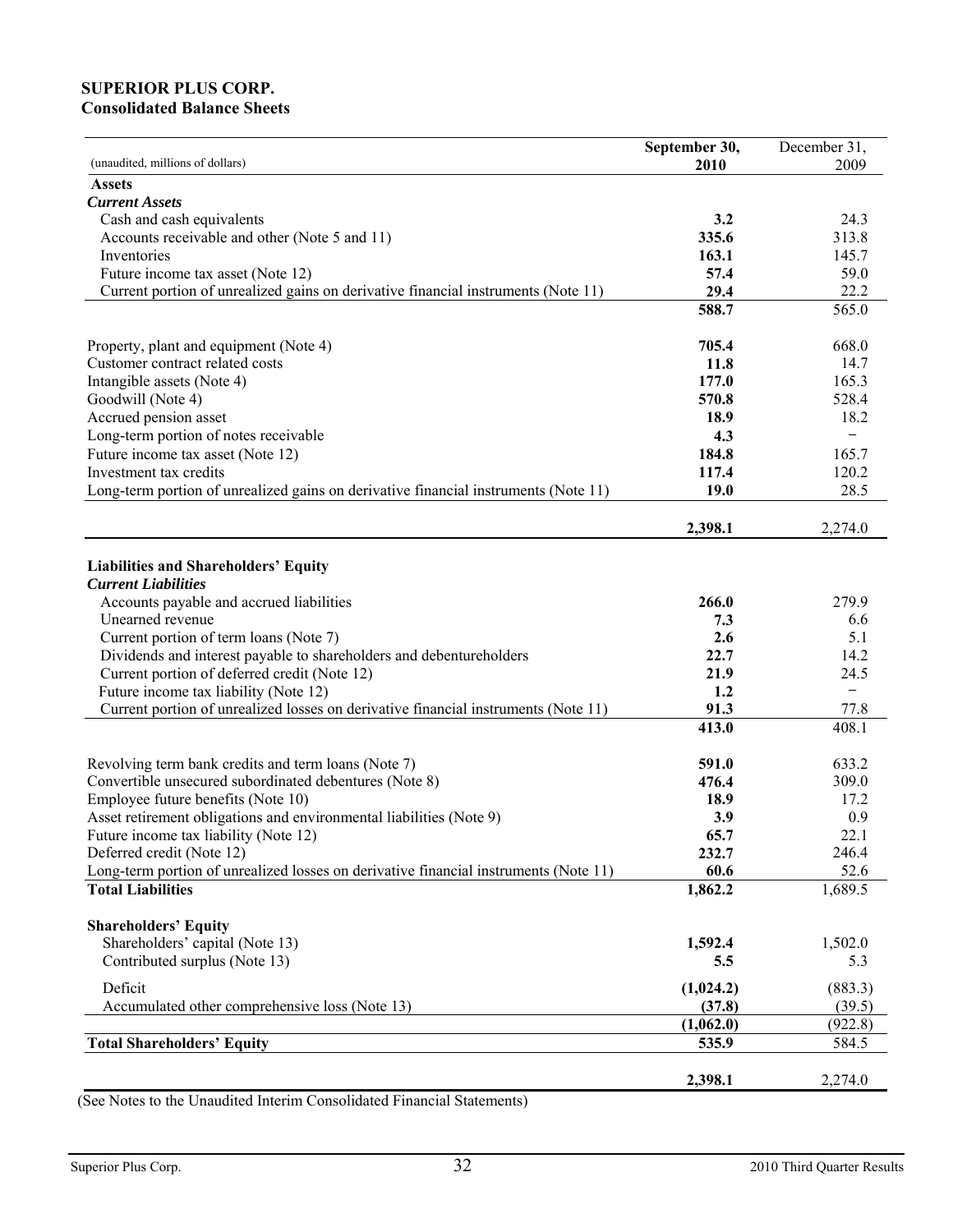## **SUPERIOR PLUS CORP. Consolidated Statements of Net Earnings (Loss), Comprehensive Income (Loss) and Deficit**

|                                                               | Three months ended September 30, Nine months ended September 30, |                          |           |         |
|---------------------------------------------------------------|------------------------------------------------------------------|--------------------------|-----------|---------|
| (unaudited, millions of dollars except per share amounts)     | 2010                                                             | 2009                     | 2010      | 2009    |
|                                                               |                                                                  |                          |           |         |
| <b>Revenues</b>                                               | 767.0                                                            | 441.3                    | 2,520.0   | 1,499.2 |
| Cost of products sold                                         | (571.1)                                                          | (281.3)                  | (1,899.4) | (969.0) |
| Realized losses on derivative financial instruments (Note 11) | (19.9)                                                           | (33.1)                   | (58.5)    | (80.1)  |
| Gross profit                                                  | 176.0                                                            | 126.9                    | 562.1     | 450.1   |
| <b>Expenses</b>                                               |                                                                  |                          |           |         |
| Operating and administrative                                  | 148.8                                                            | 106.5                    | 462.1     | 336.5   |
| Amortization of property, plant and equipment                 | 11.3                                                             | 4.6                      | 28.5      | 15.9    |
| Amortization of intangible assets                             | 3.2                                                              | 1.4                      | 16.3      | 4.4     |
| Interest on revolving term bank credits and term loans        | 10.3                                                             | 5.9                      | 32.4      | 17.8    |
| Interest on convertible unsecured subordinated debentures     | 7.6                                                              | 4.2                      | 20.6      | 11.7    |
| Accretion of convertible debenture issue costs and asset      |                                                                  |                          |           |         |
| retirement obligations                                        | 0.9                                                              | 0.2                      | 1.9       | 0.8     |
| Unrealized losses (gains) on derivative financial instruments |                                                                  |                          |           |         |
| (Note 11)                                                     | (1.2)                                                            | (33.9)                   | 31.2      | 20.4    |
|                                                               | 180.9                                                            | 88.9                     | 593.0     | 407.5   |
|                                                               |                                                                  |                          |           |         |
| Net earnings (loss) before income taxes                       | (4.9)                                                            | 38.0                     | (30.9)    | 42.6    |
| Income tax recovery (expense) (Note 12)                       | 0.9                                                              | (5.0)                    | 17.5      | 8.3     |
| <b>Net Earnings (Loss)</b>                                    | (4.0)                                                            | 33.0                     | (13.4)    | 50.9    |
|                                                               |                                                                  |                          |           |         |
| Net earnings (loss)                                           | (4.0)                                                            | 33.0                     | (13.4)    | 50.9    |
| Other comprehensive income (loss):                            |                                                                  |                          |           |         |
| Unrealized foreign currency gains (losses) on translation of  |                                                                  |                          |           |         |
| self-sustaining foreign operations                            | (16.6)                                                           | (18.9)                   | (7.5)     | (27.9)  |
| Reclassification of derivative gains (losses) previously      |                                                                  |                          |           |         |
| deferred                                                      | 4.6                                                              | 1.5                      | 9.2       | (2.9)   |
| <b>Comprehensive Income (Loss)</b>                            | (16.0)                                                           | 15.6                     | (11.7)    | 20.1    |
|                                                               | (977.3)                                                          | (857.1)                  | (883.3)   | (803.4) |
| <b>Deficit, Beginning of Period</b>                           |                                                                  |                          |           |         |
| Impact from acquisition estimates (Note 4)                    | 0.2                                                              | $\overline{\phantom{0}}$ | 0.2       |         |
| Net earnings (loss)                                           | (4.0)                                                            | 33.0                     | (13.4)    | 50.9    |
| Dividends to Shareholders                                     | (43.1)                                                           | (36.7)                   | (127.7)   | (108.3) |
| Deficit, End of Period                                        | (1,024.2)                                                        | (860.8)                  | (1,024.2) | (860.8) |
| Net earnings (loss) per share, basic and diluted (Note 14)    | \$(0.04)                                                         | \$0.37                   | \$(0.13)  | \$0.58  |

(See Notes to the Unaudited Interim Consolidated Financial Statements)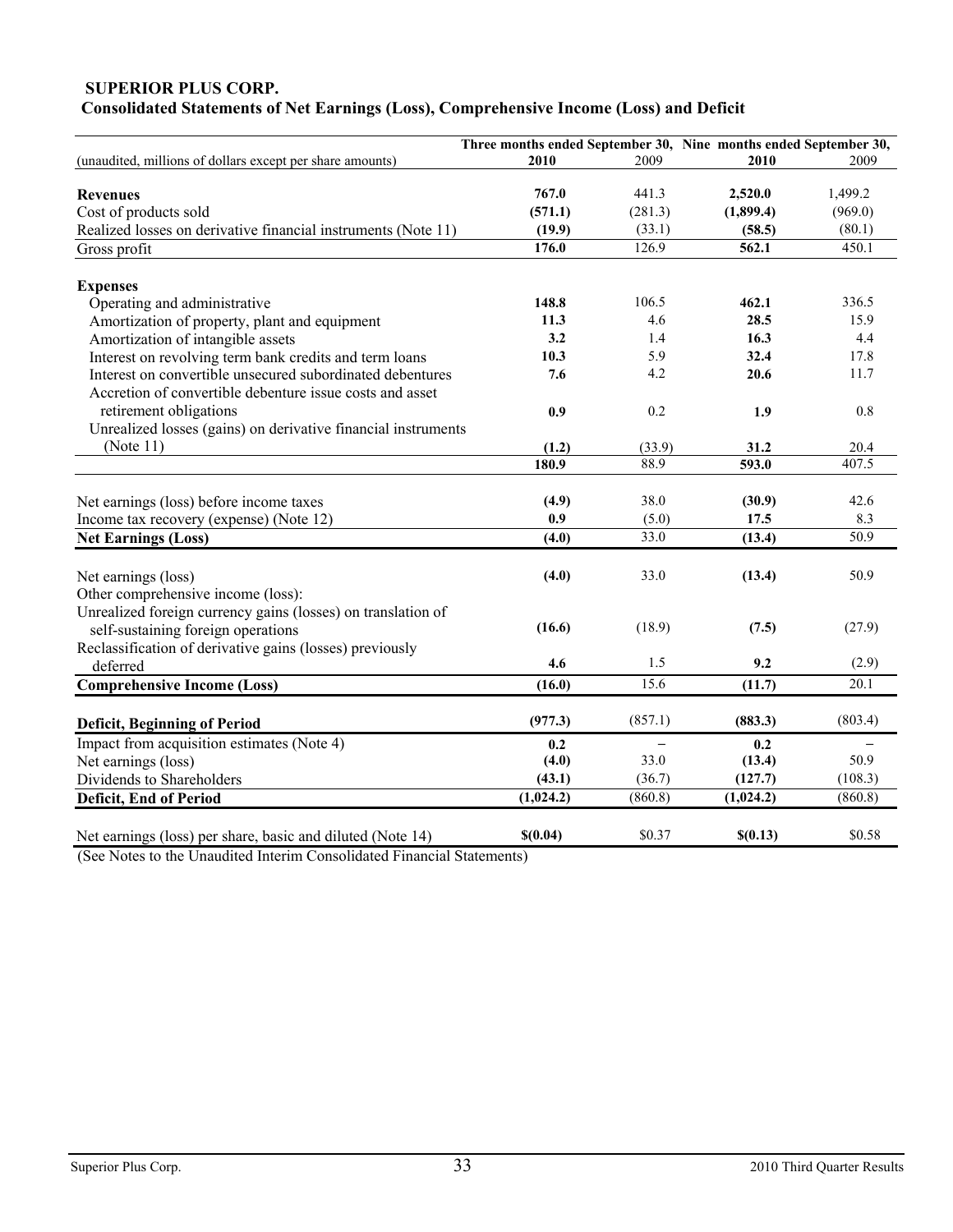## **SUPERIOR PLUS CORP. Consolidated Statements of Cash Flows**

|                                                                                                        | Three months ended September 30, |         | Nine months ended September 30, |         |
|--------------------------------------------------------------------------------------------------------|----------------------------------|---------|---------------------------------|---------|
| (unaudited, millions of dollars)                                                                       | 2010                             | 2009    | 2010                            | 2009    |
| <b>Operating Activities</b>                                                                            |                                  |         |                                 |         |
| Net earnings (loss)                                                                                    | (4.0)                            | 33.0    | (13.4)                          | 50.9    |
| Items not affecting cash:                                                                              |                                  |         |                                 |         |
| Amortization of property, plant and equipment,                                                         |                                  |         |                                 |         |
| intangible assets and accretion                                                                        | 15.4                             | 6.2     | 46.7                            | 21.1    |
| Amortization of customer contract related costs                                                        | 1.7                              | 1.7     | 4.9                             | 5.1     |
| Amortization included in cost of sales                                                                 | 11.8                             | 9.1     | 34.2                            | 27.3    |
| Pension expense                                                                                        |                                  | 0.4     |                                 | 1.1     |
| Unrealized losses (gains) on derivative financial                                                      |                                  |         |                                 |         |
| instruments                                                                                            | (1.2)                            | (33.9)  | 31.2                            | 20.4    |
| Future income tax expense (recovery)                                                                   | (1.5)                            | 5.9     | (18.4)                          | (13.6)  |
| Customer contract related costs                                                                        | (0.6)                            | (0.9)   | (2.0)                           | (3.0)   |
| Realized gain on derivative financial instruments                                                      |                                  | (1.4)   |                                 | (7.7)   |
| (Increase) decrease in non-cash operating working                                                      |                                  |         |                                 |         |
| capital items                                                                                          | (25.7)                           | 9.9     | (5.5)                           | 87.1    |
| Cash flows from (used in) operating activities                                                         | (4.1)                            | 30.0    | 77.7                            | 188.7   |
|                                                                                                        |                                  |         |                                 |         |
| <b>Investing Activities</b>                                                                            |                                  |         |                                 |         |
| Purchase of property, plant and equipment                                                              | (5.3)                            | (38.7)  | (22.0)                          | (111.1) |
| Proceeds on disposal of property, plant and                                                            |                                  |         |                                 |         |
| equipment                                                                                              | 0.7                              | 1.0     | 2.5                             | 3.9     |
| Acquisition of Griffith (Note 4)                                                                       | (0.1)                            |         | (147.4)                         |         |
| Acquisition of SPI                                                                                     |                                  | (109.2) |                                 | (109.2) |
| Acquisition of Heating Oil assets                                                                      |                                  | (96.1)  |                                 | (96.1)  |
| Other acquisitions (Note 4)                                                                            |                                  | (0.7)   | (18.6)                          | (0.7)   |
| Earn-out payment on prior acquisition                                                                  |                                  |         |                                 | (0.6)   |
| Cash flows used in investing activities                                                                | (4.7)                            | (243.7) | (185.5)                         | (313.8) |
| <b>Financing Activities</b>                                                                            |                                  |         |                                 |         |
| Revolving term bank credits and term loans                                                             | 33.0                             | 160.4   | (40.6)                          | 137.4   |
| Net repayment of accounts receivable sales program                                                     | (2.8)                            | (19.1)  | (10.1)                          | (33.2)  |
| Dividends to shareholders                                                                              | (43.1)                           | (36.7)  | (127.7)                         | (108.3) |
| Proceeds from distribution reinvestment program                                                        | 6.9                              |         | 8.4                             |         |
| Issuance of common shares (Note 13)                                                                    |                                  | 43.0    | 82.5                            | 43.0    |
| Issuance of 5.75% convertible debentures (Note 8)                                                      |                                  |         | 165.6                           |         |
|                                                                                                        |                                  | 65.8    |                                 | 65.8    |
| Issuance of 7.50% convertible debentures (Note 8)<br>Realized gain on derivative financial instruments |                                  | 1.4     |                                 | 7.7     |
|                                                                                                        |                                  | 4.9     | 8.5                             | 16.9    |
| Decrease in non-cash working capital                                                                   | 7.6                              | 219.7   |                                 |         |
| Cash flows from (used in) financing activities                                                         | 1.6                              |         | 86.6                            | 129.3   |
| Effect of translation of foreign denominated cash                                                      |                                  |         |                                 |         |
| and cash equivalents                                                                                   | (0.2)                            | (0.7)   | 0.1                             | (1.0)   |
| Net increase (decrease) in cash and cash                                                               |                                  |         |                                 |         |
| equivalents                                                                                            | (7.4)                            | 5.3     | (21.1)                          | 3.2     |
| Cash and cash equivalents, Beginning of Period                                                         | 10.6                             | 14.0    | 24.3                            | 16.1    |
| Cash and cash equivalents, End of Period                                                               | 3.2                              | 19.3    | 3.2                             | 19.3    |

(See Notes to the Unaudited Interim Consolidated Financial Statements)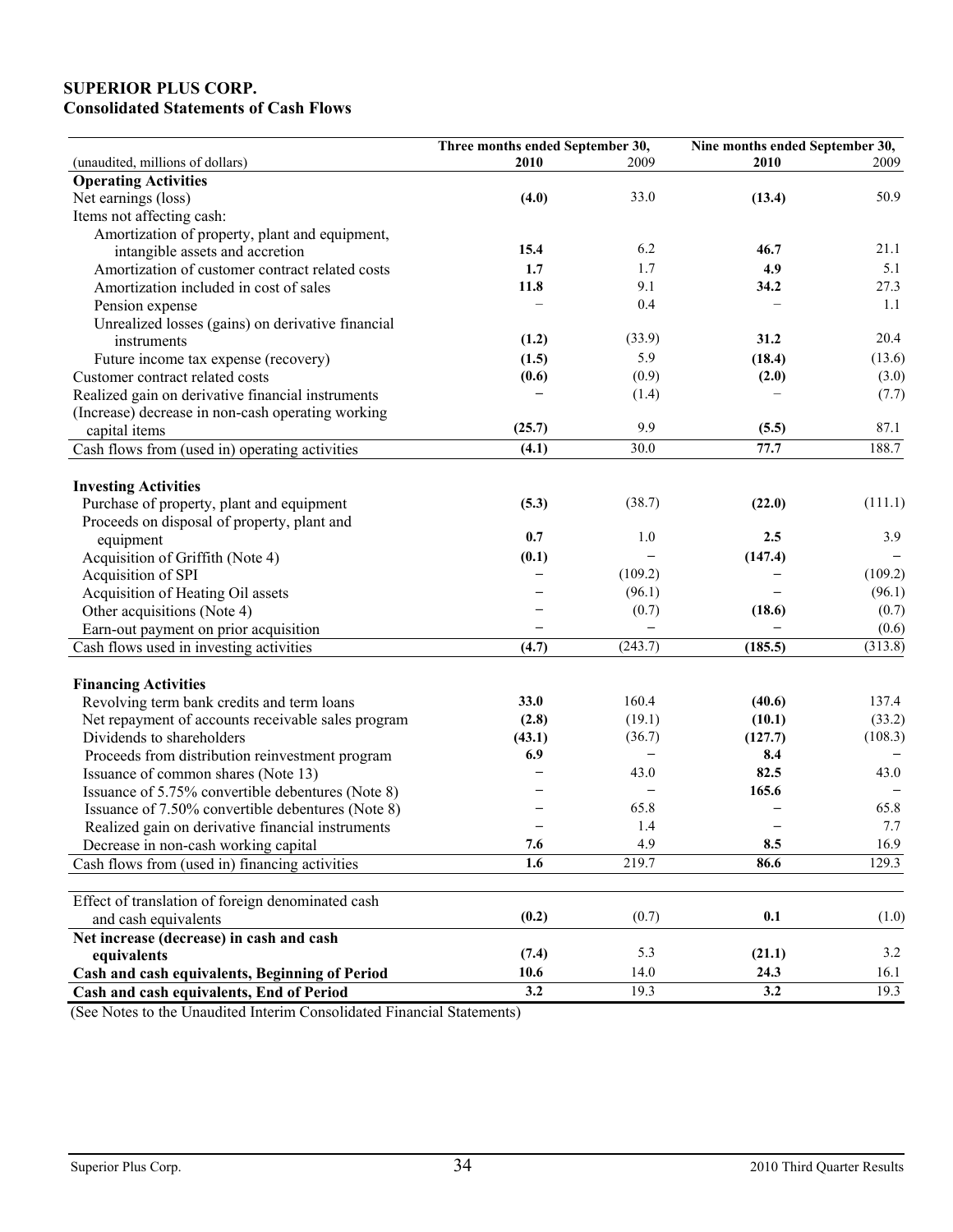### **Notes to Unaudited Interim Consolidated Financial Statements**

(unaudited, tabular amounts in Canadian millions of dollars, unless noted otherwise, except per share amounts)

#### **1. Organization**

Superior Plus Corp. (Superior) is a diversified business corporation, incorporated under the Canada Business Corporations Act. Superior holds 100% of Superior Plus LP (Superior LP), a limited partnership formed between Superior General Partner Inc., as general partner and Superior as limited partner. Superior holds 100% of the shares of Superior General Partner Inc. Superior does not conduct active business operations but rather distributes to shareholders the income it receives from Superior Plus LP in the form of partnership allocations, net of expenses and interest payable on the convertible unsecured subordinated debentures (the debentures). Superior's investments in Superior Plus LP are financed by share capital and debentures.

#### **Business Segments**

Superior operates three distinct operating segments: Energy Services, Specialty Chemicals and Construction Products Distribution. Superior's Energy Services operating segment provides distribution, wholesale procurement and related services in relation to propane, heating oil and other refined fuels. Energy Services also provides fixed-price natural gas and electricity supply services. Superior's Specialty Chemicals operating segment is a leading supplier of sodium chlorate and technology to the pulp and paper industries and a regional supplier of potassium and chloralkali products to the U.S. Midwest. Superior's Construction Products Distribution operating segment is one of the largest distributors of commercial and industrial insulation in North America and the largest distributor of specialty construction products to the walls and ceilings industry in Canada. (Note 15)

#### **2. Accounting Policies**

#### **(a) Basis of Presentation**

The accompanying unaudited Interim Consolidated Financial Statements (Consolidated Financial Statements) have been prepared according to Canadian generally accepted accounting principles (GAAP), applied on a consistent basis, and includes the accounts of Superior and its wholly owned subsidiaries. These unaudited Consolidated Financial Statements do not conform in all respects to the note disclosure requirement of GAAP for annual financial statements as certain information and disclosures included in the annual financial statements notes have been condensed or omitted. These unaudited Consolidated Financial Statements and notes thereto should be read in conjunction with Superior's financial statements for the year ended December 31, 2009, and the accounting policies applied are consistent with this period. All significant transactions and balances between Superior and Superior's subsidiaries have been eliminated on consolidation.

#### **(b) Future Accounting Changes**

#### *International Financial Reporting Standards*

The Accounting Standards Board of Canada (AcSB) has announced plans that will require the convergence of GAAP with IFRS for publicly accountable enterprises, including Superior. The changeover date from GAAP to IFRS is for annual and interim financial statements relating to fiscal years beginning on or after January 1, 2011.

### *Business Combinations*

In January 2009, the CICA issued section 1582, "Business Combinations," which will replace CICA section 1581 of the same name. Under this guidance, the purchase price used in a business combination is based on the fair value of shares exchanged at their market price at the date of the exchange. Currently the purchase price used is based on the market price of the shares for a reasonable period before and after the date the acquisition is agreed upon and announced. This new guidance generally requires all acquisition costs to be expensed, which currently are capitalized as part of the purchase price. Contingent liabilities are to be recognized at fair value at the acquisition date and re-measured at fair value through earnings each period until settled. Currently only contingent liabilities that are resolved and payable are included in the cost to acquire the business. In addition, negative goodwill is required to be recognized immediately in earnings, unlike the current requirement to eliminate it by deducting it from non current assets in the purchase price allocation. Section 1582 is effective for Superior on January 1, 2011 with prospective application and early adoption permitted. The adoption of this standard will impact the accounting treatment of future business combinations.

#### *Consolidated Financial Statements*

In January 2009, the CICA issued section 1601, "Consolidated Financial Statements," which will replace CICA section 1600 of the same name. This guidance requires uniform accounting policies to be consistent throughout all consolidated entities, which is not explicitly required under the current standard. Section 1601 is effective for Superior on January 1, 2011 with early adoption permitted. The adoption of this standard should not have a material impact on Superior's Consolidated Financial Statements.

#### *Non-controlling Interests*

In January 2009, the CICA issued section 1602, "Non-controlling Interests," which will replace CICA section 1600, "Consolidated Financial Statements." Minority interest is now referred to as non-controlling interest, (NCI), and is presented within equity. Under this new guidance, when there is a loss or gain of control the Company's previously held interest is revalued at fair value. Currently an increase in an investment is accounted for using the purchase method and a decrease in an investment is accounted for as a sale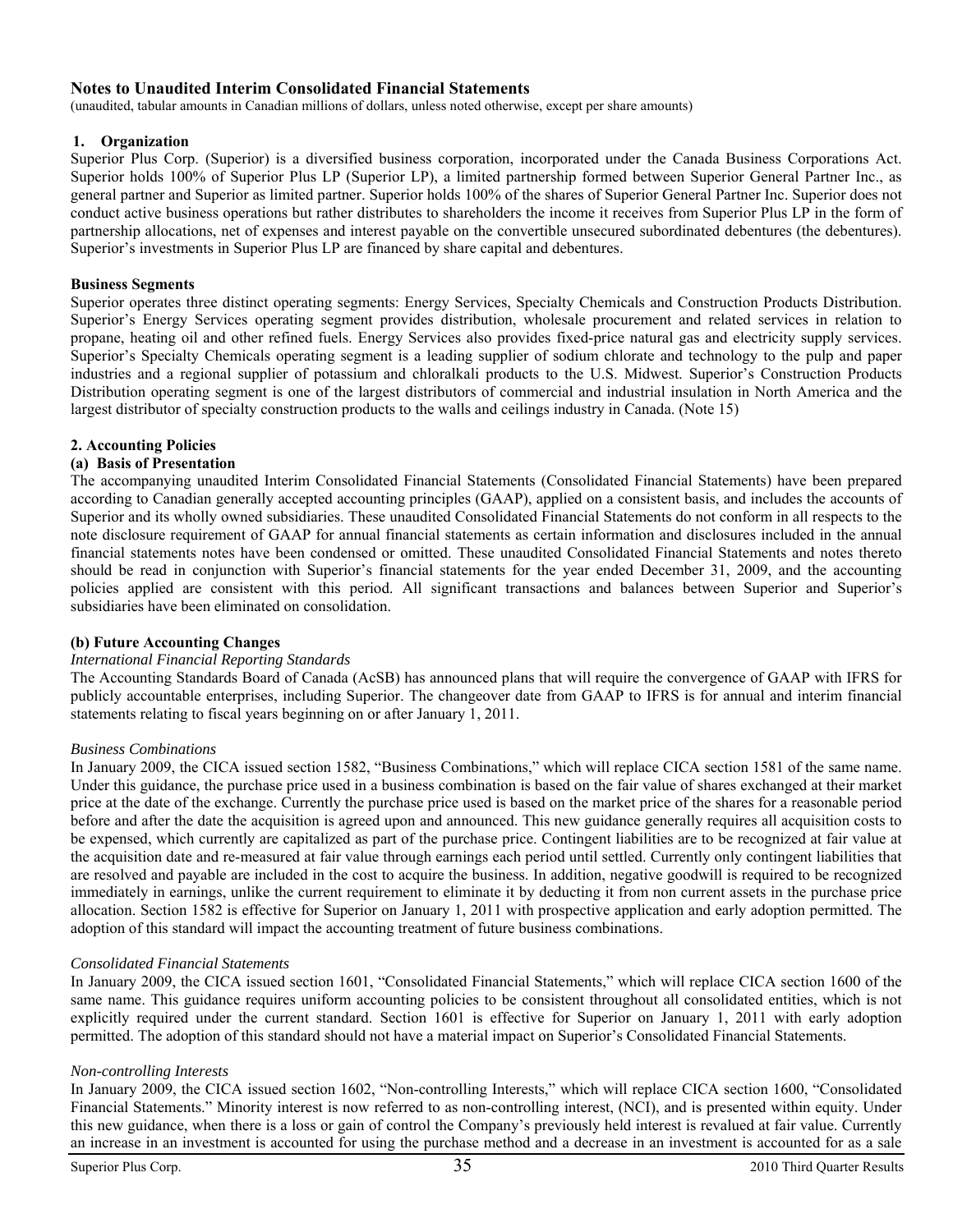resulting in a gain or loss in earnings. In addition, NCI may be reported at fair value or at the proportionate share of the fair value of the acquired net assets and allocation of the net income to the NCI will be on this basis. Currently, NCI is recorded at the carrying amount and can only be in a deficit position if the NCI has an obligation to fund the losses. Section 1602 is effective for Superior on January 1, 2011 with early adoption permitted. The adoption of this standard should not have a material impact on Superior's Consolidated Financial Statements.

### **3. Seasonality of Operations**

### **Energy Services**

Energy Services sales typically peak in the first quarter when approximately one-third of annual propane and other refined fuels sales volumes and gross profits are generated due to the demand from heating end-use customers. They then decline through the second and third quarters rising seasonally again in the fourth quarter with heating demand. Similarly, net working capital levels are typically at seasonally high levels during the first and fourth quarter, and normally decline to seasonally low levels in the second and third quarters. Net working capital levels are also significantly influenced by wholesale propane prices and other refined fuels.

### **Construction Products Distribution**

Construction Products Distribution sales typically peak during the second and third quarters with the seasonal increase in building and remodeling activities. They then decline through the first and fourth quarters. Similarly, net working capital levels are typically at seasonally high levels during the second and third quarters, and normally decline to seasonally low levels in the first and fourth quarters.

### **4. Acquisitions**

On June 28, 2010, Superior completed the acquisition of certain assets of a Western Canadian commercial and industrial insulation distributor (Burnaby Assets) for an aggregate purchase price of \$18.3 million, inclusive of transaction costs. The assets acquired consist of three operating branches in Alberta and British Columbia and allows Construction Products Distribution to expand its commercial and industrial distribution business in Canada.

On January 20, 2010, Superior completed its acquisition of the shares of Griffith Holdings, Inc. (Griffith) for an aggregate purchase price of \$147.3 million (US\$140.6 million), inclusive of working capital adjustments and transaction costs. Griffith is a retail and wholesale distributor of retail propane, heating oil and motor fuels in upstate New York.

On December 11, 2009, Superior acquired certain assets that comprise a retail heating oil, propane and motor fuels distribution business (Griffith CH U.S. refined fuels assets) from Griffith Energy Services, Inc. for an aggregate purchase price of \$82.5 million (US\$77.9 million) inclusive of transaction related costs. Griffith CH U.S. refined fuels assets distribute a broad range of liquid fuels and propane gas, serving markets in Connecticut, Pennsylvania and Rhode Island. In addition, Griffith CH U.S. refined fuels assets also provides a broad range of services, including heating, ventilation and air conditioning repair and other related services.

On September 30, 2009, Superior acquired certain assets which make up a US retail heating oil and propane distribution business (heating oil assets) from Sunoco, Inc. (R&M), and Sunoco, Inc. both Pennsylvania corporations, for an aggregate purchase price of \$96.1 million (US\$89.6 million), inclusive of transaction related costs. The heating oil assets distribute a broad range of liquid fuels and propane gas and related services, serving markets in Pennsylvania and New York.

On September 24, 2009, Superior acquired the shares of Specialty Products & Insulation Co. (SPI) for an aggregate purchase price of \$142.0 million (US\$130.5 million), inclusive of transaction related costs. SPI is a leading US national distributor of a comprehensive selection of insulation and architectural named brand products focused on the commercial and industrial markets.

Using the purchase method of accounting for acquisitions, Superior consolidated the assets and liabilities from the acquisitions and included earnings as of the respective closing dates. These acquisitions may require adjustments to the allocation of the assets and liabilities pending finalization. The purchase price allocation for Griffith CH has been included below due to additional transaction costs incurred, changes in net working capital and property, plant and equipment values since the acquisition closed on December 11, 2009.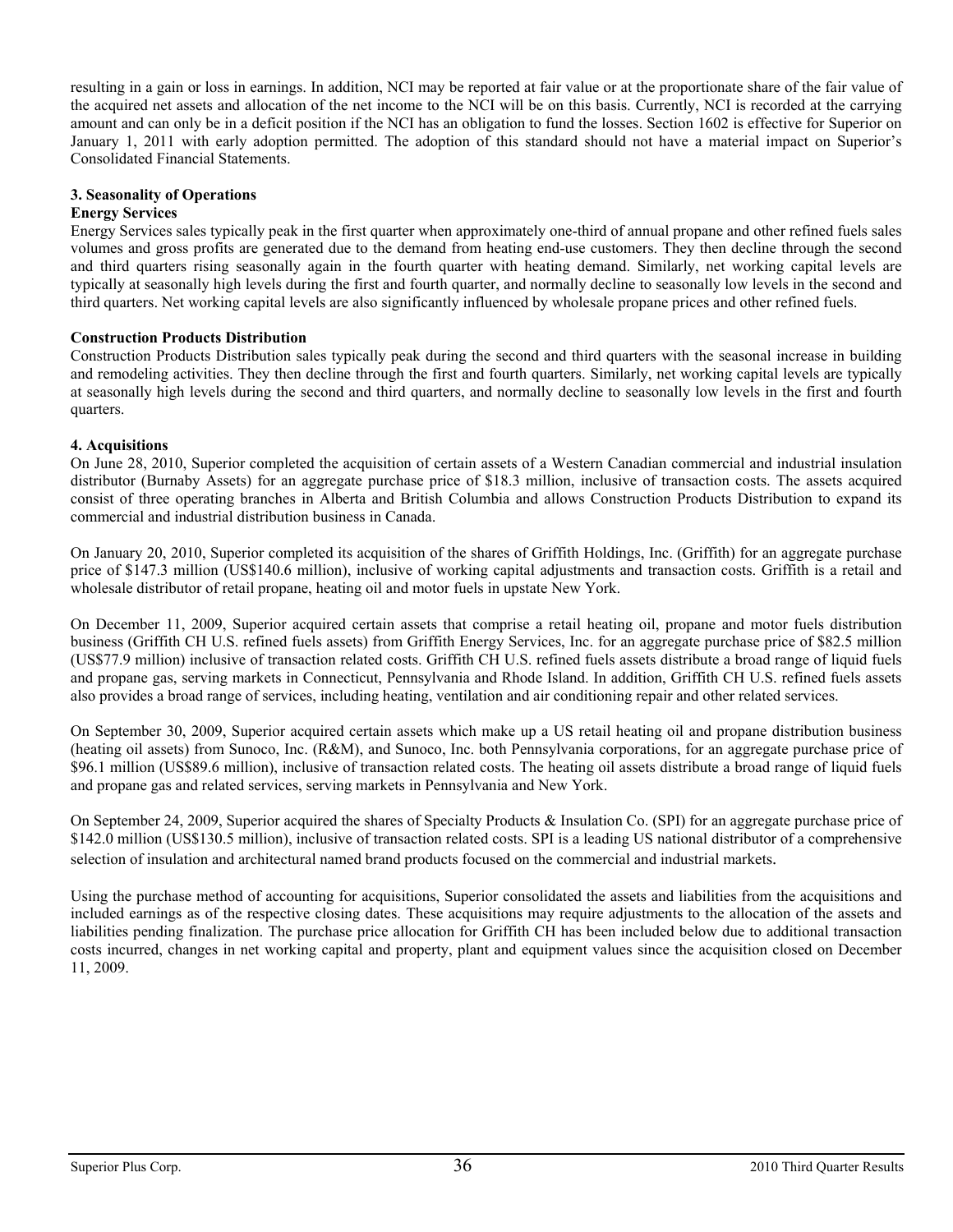|                                                                                                                                                                                                                                   | 2010                                           |                                                          |                                                          |  |
|-----------------------------------------------------------------------------------------------------------------------------------------------------------------------------------------------------------------------------------|------------------------------------------------|----------------------------------------------------------|----------------------------------------------------------|--|
|                                                                                                                                                                                                                                   | <b>Acquisition of</b><br><b>Burnaby Assets</b> | <b>Acquisition of</b><br><b>Griffith Holdings Inc.</b>   | <b>TOTAL</b>                                             |  |
| Cash consideration paid                                                                                                                                                                                                           | 2.1                                            | 142.6                                                    | 144.7                                                    |  |
| <b>Transaction costs</b>                                                                                                                                                                                                          | 0.2                                            | 4.8                                                      | 5.0                                                      |  |
| Total cash consideration                                                                                                                                                                                                          | 2.3                                            | 147.4                                                    | 149.7                                                    |  |
| Common shares issued to former owners of the Burnaby Assets                                                                                                                                                                       | 16.0                                           |                                                          | 16.0                                                     |  |
| Total consideration                                                                                                                                                                                                               | 18.3                                           | 147.4                                                    | 165.7                                                    |  |
| Working capital, net<br>Property, plant and equipment<br>Intangible assets<br>Goodwill<br>Assumed deferred consideration obligations<br>Future income tax liability<br>Asset retirement obligations and environmental liabilities | 8.5<br>0.5<br>9.3                              | 32.7<br>83.2<br>54.4<br>22.9<br>(0.6)<br>(41.6)<br>(3.6) | 41.2<br>83.7<br>54.4<br>32.2<br>(0.6)<br>(41.6)<br>(3.6) |  |
|                                                                                                                                                                                                                                   | 18.3                                           | 147.4                                                    | 165.7                                                    |  |

The allocation of consideration paid for these acquisitions to intangibles is as follows;

|                                        | <b>Acquisition of</b><br><b>Burnaby Assets</b> | <b>Acquisition of</b><br><b>Griffith Holdings Inc.</b> | <b>TOTAL</b> |
|----------------------------------------|------------------------------------------------|--------------------------------------------------------|--------------|
| Trademarks                             |                                                | l 7.8                                                  | 17.8         |
| Customer base                          |                                                | 33.5                                                   | 33.5         |
| Restrictive covenants and other assets |                                                |                                                        |              |
| Total intangible assets                | -                                              | 54.4                                                   | 54.4         |

Additionally, during the first quarter of 2010, Construction Products Distribution acquired the assets of a small construction product distributor for consideration of \$0.3 million.

|                                                    | 2009                                 |                                        |                                             |              |  |  |
|----------------------------------------------------|--------------------------------------|----------------------------------------|---------------------------------------------|--------------|--|--|
|                                                    | <b>Acquisition of</b><br>$SPI^{(1)}$ | <b>Acquisition of</b><br><b>Sunoco</b> | <b>Acquisition of</b><br><b>Griffith CH</b> | <b>TOTAL</b> |  |  |
| Cash consideration paid                            | 106.9                                | 91.6                                   | 79.6                                        | 278.1        |  |  |
| <b>Transaction costs</b>                           | 2.5                                  | 4.5                                    | 2.9                                         | 9.9          |  |  |
| Total cash consideration                           | 109.4                                | 96.1                                   | 82.5                                        | 288.0        |  |  |
| Common shares issued to former shareholders of SPI | 32.6                                 | -                                      |                                             | 32.6         |  |  |
| Total consideration                                | 142.0                                | 96.1                                   | 82.5                                        | 320.6        |  |  |
|                                                    |                                      |                                        |                                             |              |  |  |
| Working capital, net                               | 55.5                                 | 3.2                                    | 2.4                                         | 61.1         |  |  |
| Property, plant and equipment                      | 3.7                                  | 53.0                                   | 12.8                                        | 69.5         |  |  |
| Intangible assets                                  | 21.0                                 | 40.2                                   | 63.5                                        | 124.7        |  |  |
| Goodwill                                           | 58.6                                 | 0.5                                    | 3.9                                         | 63.0         |  |  |
| Future income tax liability                        | 3.2                                  |                                        |                                             | 3.2          |  |  |
| Asset retirement obligations                       |                                      | (0.8)                                  | (0.1)                                       | (0.9)        |  |  |
|                                                    | 142.0                                | 96.1                                   | 82.5                                        | 320.6        |  |  |

 $<sup>(1)</sup>$  The SPI purchase price allocation included in the above noted 2009 table was adjusted in the third quarter of 2010 due to the</sup> reclassification of previously recognized customer base fair value to goodwill of \$26.5 million, an adjustment to future income taxes of \$8.4 million and a reduction to goodwill of \$9.8 million as compared to the preliminrary purchase equation as at September 30, 2009. A total adjustment to deficit of \$0.2 million was recorded in the third quarter of 2010 due to the amortization and future income taxes recorded in the forth quarter of 2010 related to the original purchase equation. The reclassification was recorded due to changes in the accounting assumptions based on the facts and circumstances at date of acquisition utilized for the application of CICA issued section 1582, *Business Combinations*.

## **5. Accounts Receivable and Other**

Superior sells, with limited recourse, certain trade accounts receivable on a revolving basis to an entity sponsored by a Canadian chartered bank. The accounts receivable are sold at a discount to face value based on prevailing money market rates. Superior has retained the servicing responsibility for the accounts receivable sold and has therefore recognized a servicing liability. The level of accounts receivable sold under the program fluctuates seasonally with the level of accounts receivable. As at September 30, 2010, proceeds of \$82.6 million (December 31, 2009 – \$92.7 million) had been received. Superior is required to maintain certain collection performance standards and due to accounts receivable collection issues associated with a system conversion at Energy Services those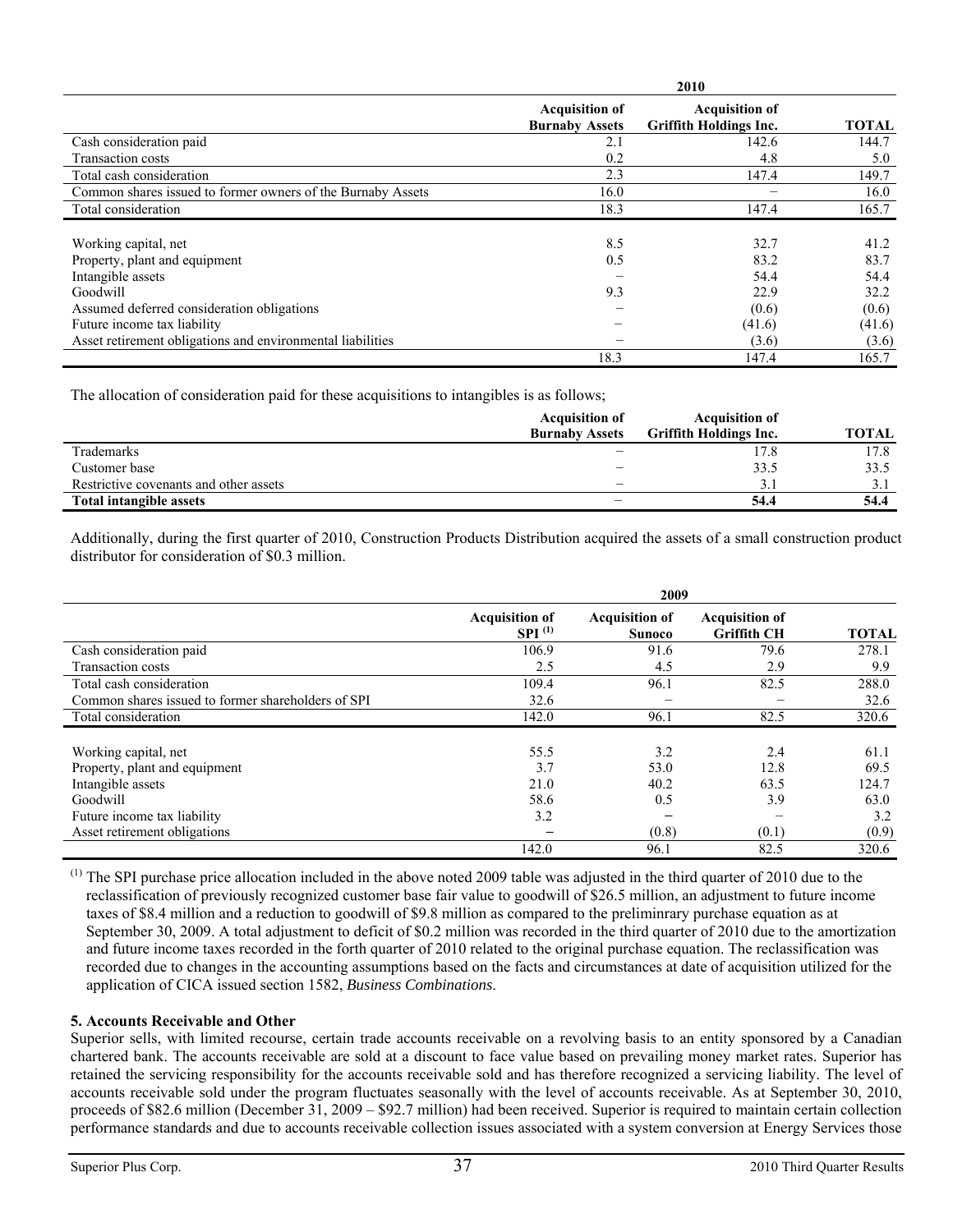performance standards are not met as at September 30, 2010. Superior has received a waiver related to collection performance standards from the accounts receivable securitization lenders and expects the issue to be resolved in due course. Superior's liquidity is not expected to be impacted by the collections issue and credit capacity is considered sufficient to meet net working capital and expected capital expenditure funding requirements. The existing accounts receivable securitization program matures on June 29, 2011.

|                               | September 30, | December 31. |
|-------------------------------|---------------|--------------|
|                               | 2010          | 2009         |
| Accounts receivable trade     | 309.2         | 270.4        |
| Accounts receivable other     | 8.6           | 22.0         |
| Prepaid expenses              | 17.8          | 21.4         |
| Accounts receivable and other | 335.6         | 313.8        |

#### **6. Inventories**

For the three and nine months ended September 30, 2010 inventories of \$508.8 million (September 30, 2009 - \$262.0 million) and \$1,659.9 million (September 30, 2009 - \$833.7 million) were expensed through cost of products sold. No write-downs of inventory or reversals of write-downs were recorded during the three and nine months ended September 30, 2010 and 2009.

#### **7. Revolving Term Bank Credits and Term Loans**

|                                                                     | Year of   |                                | September 30, December 31, |       |
|---------------------------------------------------------------------|-----------|--------------------------------|----------------------------|-------|
|                                                                     | Maturity  | <b>Effective Interest Rate</b> | 2010                       | 2009  |
| Revolving term bank credits <sup>(1)</sup>                          |           |                                |                            |       |
|                                                                     |           | Floating BA rate plus          |                            |       |
| Bankers' Acceptances (BA)                                           | 2013      | applicable credit spread       | 153.6                      | 174.6 |
| <b>LIBOR Loans</b>                                                  |           | Floating LIBOR rate plus       |                            |       |
| $(US$130.0 million; 2009 – US$145.5 million)$                       | 2013      | applicable credit spread       | 133.8                      | 152.4 |
|                                                                     |           |                                | 287.4                      | 327.0 |
| <b>Other Debt</b>                                                   |           |                                |                            |       |
| Notes payable                                                       | 2010      | Prime                          |                            | 0.6   |
| Deferred consideration                                              |           | Non-interest bearing           |                            | 2.4   |
| Deferred consideration                                              | 2012-2015 | Interest bearing 5% and 7%     | 0.9                        | -     |
|                                                                     |           |                                | 0.9                        | 3.0   |
| <b>Senior Secured Notes</b>                                         |           |                                |                            |       |
| Senior secured notes subject to fixed interest                      |           |                                |                            |       |
| rates (US\$158.0 million; $2009 - US$160.0$ million) <sup>(2)</sup> | 2010-2015 | 6.65%                          | 162.7                      | 165.4 |
|                                                                     |           |                                | 162.7                      | 165.4 |
| <b>Senior Unsecured Debentures</b>                                  |           |                                |                            |       |
| Senior unsecured debentures                                         | 2016      | 8.25%                          | 150.0                      | 150.0 |
| Total revolving term bank credits and term loans before deferred    |           |                                |                            |       |
| financing fees                                                      |           |                                | 601.0                      | 645.4 |
| Deferred financing fees                                             |           |                                | (7.4)                      | (7.1) |
| Revolving term bank credits and term loans                          |           |                                | 593.6                      | 638.3 |
| Current maturities                                                  |           |                                | (2.6)                      | (5.1) |
| Revolving term bank credits and term loans                          |           |                                | 591.0                      | 633.2 |

(1) Superior and its wholly-owned subsidiaries, Superior Plus US Holdings Inc. and Commercial e Industrial (Chile) Limitada, have revolving term bank credit borrowing capacity of \$450.0 million. The credit facilities mature on June 28, 2013. These facilities are secured by a general charge over the assets of Superior and certain of its subsidiaries. As at September 30, 2010, Superior had \$23.3 million of outstanding letters of credit (December 31, 2009 - \$19.4 million). The fair value of Superior's revolving term bank credits and other debt approximates its carrying value as a result of the market based interest rates and the short-term nature of the underlying debt instruments.

<sup>(2)</sup> Senior secured notes (the Notes) totaling US\$158.0 million (Cdn\$162.7 million at September 30, 2010 and Cdn\$165.4 million at December 31, 2009) are secured by a general charge over the assets of Superior and certain of its subsidiaries. Principal repayments began in the fourth quarter of 2009. Management has estimated the fair value of the Notes based on comparisons to treasury instruments with similar maturities, interest rates and credit risk profiles. The estimated fair value of the Notes at September 30, 2010 was Cdn\$154.4 million (December 31, 2009 – Cdn\$161.5 million).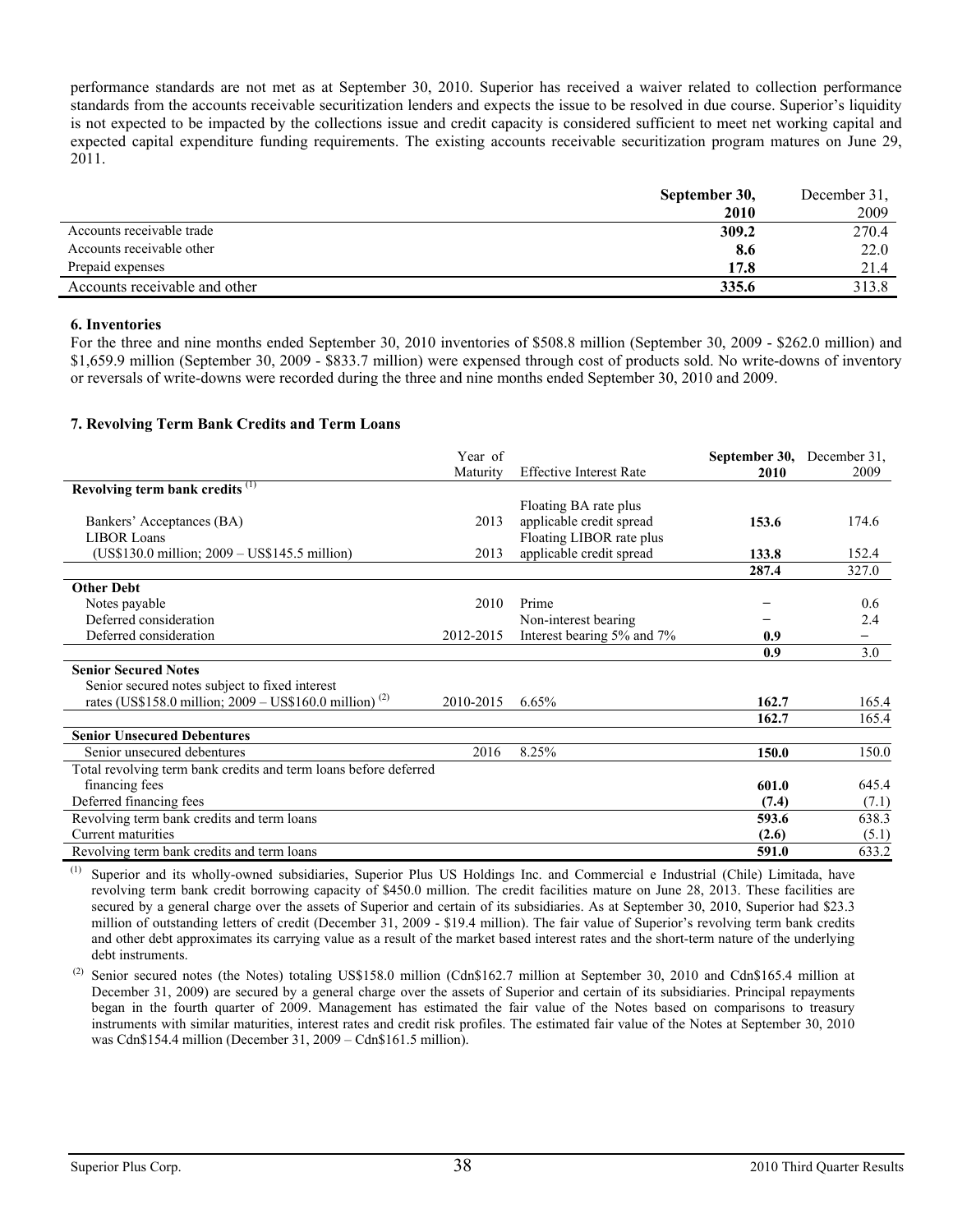Repayment requirements of the revolving term bank credits and term loans are as follows:

| repayment requirements of the revorting term officially dreats and term found are as follows. |       |
|-----------------------------------------------------------------------------------------------|-------|
| Due in $2010$                                                                                 | 2.6   |
| Due in $2011$                                                                                 | 33.3  |
| Due in $2012$                                                                                 | 32.9  |
| Due in $2013$                                                                                 | 320.4 |
| Due in $2014$                                                                                 | 30.9  |
| Due in $2015$                                                                                 | 30.9  |
| Subsequent to 2015                                                                            | 150.0 |
| Total                                                                                         | 601.0 |

### **8. Convertible Unsecured Subordinated Debentures**

Superior has issued four series of debentures as follows:

|                                                |              |             |              |              |                    | <b>Total</b> |
|------------------------------------------------|--------------|-------------|--------------|--------------|--------------------|--------------|
|                                                |              |             |              |              | <b>Unamortized</b> | Carrying     |
|                                                |              |             |              |              | <b>Discount</b>    | Value        |
|                                                | December 31. | October 31, | December 31, | June $30$ .  |                    |              |
| <b>Maturity Date</b>                           | 2012         | 2015        | 2014         | $2017^{(1)}$ |                    |              |
| Interest rate                                  | 5.75%        | 5.85%       | 7.50%        | 5.75%        |                    |              |
| Conversion price per share                     | \$36.00      | \$31.25     | \$13.10      | \$19.00      |                    |              |
| Debentures outstanding at December 31, 2009    | 174.9        | 75.0        | 69.0         |              | (2.2)              | 316.7        |
| Issuance of $5.75\%$ debentures <sup>(1)</sup> |              |             |              | 172.5        | (0.2)              | 172.3        |
| Accretion of discount during 2010              |              |             |              |              | 0.4                | 0.4          |
| Deferred issue costs                           | (2.6)        | (1.0)       | (2.8)        | (6.6)        |                    | (13.0)       |
| Debentures outstanding as at September 30,     |              |             |              |              |                    |              |
| 2010                                           | 172.3        | 74.0        | 66.2         | 165.9        | (2.0)              | 476.4        |
| Quoted market value as at September 30, 2010   | 176.6        | 76.5        | 73.4         | 169.9        |                    |              |
| Quoted market value as at December 31, 2009    | 177.1        | 74.4        | 78.3         |              |                    |              |

(1) Superior issued \$172.5 million 5.75% convertible unsecured subordinated debentures during the first quarter of 2010. In conjunction with the issue of these debentures, Superior swapped \$150 million of the fixed rate obligation into a floating rate obligation of floating BA rate plus 2.65%.

The debentures may be converted into shares at the option of the holder at any time prior to maturity and may be redeemed by Superior in certain circumstances. Superior may elect to pay interest and principal upon maturity or redemption by issuing shares to a trustee in the case of interest payments, and to the debenture holders in the case of payment of principal. The number of any shares issued will be determined based on market prices for the shares at the time of issuance.

#### **9. Asset Retirement Obligations and Environmental Liabilities**

The asset retirement obligations result from ownership of various assets associated with Superior's Energy Services operating segment. Superior estimates the total undiscounted amount of expenditures required to settle its asset retirement obligations is approximately \$6.0 million which will be paid out over the next twenty to twenty five years. The credit-adjusted free-risk rate of 7.5% was used to calculate the present value of the estimated cash flows.

The environmental liabilities represent the estimated costs of environmental remediation efforts and regulatory compliance associated with the activities of Superior's Energy Services operating segment.

A reconciliation of the asset retirement obligations and environmental liabilities is provided as follows:

|                                                                                      | 2010       | 2009 |
|--------------------------------------------------------------------------------------|------------|------|
| Asset retirement obligations, beginning of year                                      | 0.9        |      |
| Liabilities associated with the acquisition of Griffith (see Note 4)                 | 1.2        |      |
| Asset retirement obligations, as at September 30                                     | 2.1        |      |
| Environmental liabilities associated with acquisition of Griffith (see Note 4)       | <b>3.0</b> |      |
| Environmental liabilities settled                                                    | (0.5)      |      |
| Other environmental liabilities                                                      | 0.7        |      |
| Total asset retirement obligations and environmental liabilities, as at September 30 | 5.3        |      |
| Less current portion of environmental liabilities                                    | (1.4)      |      |
| Asset retirement obligations and environmental liabilities, as at September 30       | 3.9        |      |
|                                                                                      |            |      |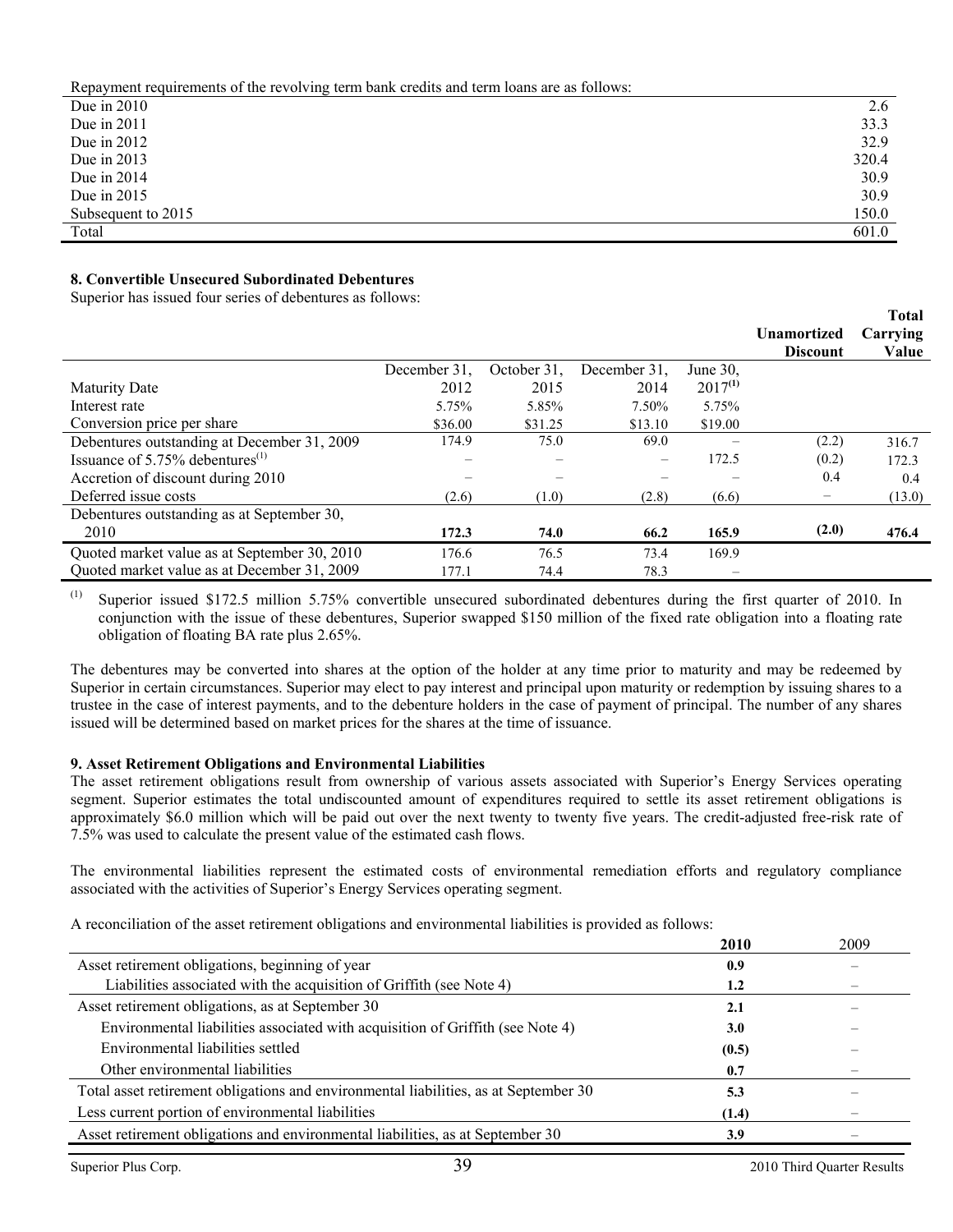### **10. Employee Future Benefits**

The net benefit plan expense for Superior's defined benefit plan, defined contribution pension plan and other post-retirement benefit plans is as follows:

|                                      | Three months ended September 30, |       | Nine months ended September 30, |       |
|--------------------------------------|----------------------------------|-------|---------------------------------|-------|
|                                      | 2010                             | 2009  | 2010                            | 2009  |
| Current service costs                | 0.7                              | 0.6   | 2.0                             | 1.9   |
| Interest costs                       | 2.4                              | 2.2   | 7.0                             | 6.7   |
| Defined contribution plan payments   |                                  | 0.1   | 0.1                             | 0.2   |
| Expected return on plan assets       | (2.1)                            | (1.7) | (6.2)                           | (5.1) |
| Amortization of net actuarial losses | 0.4                              | 0.3   | 1.2                             | 0.9   |
| Amortization of past service costs   |                                  | (0.1) | (0.1)                           | (0.2) |
| Net benefit cost recognized          | 1.4                              | 1.4   | 4.0                             | 4.4   |

### **11. Financial Instruments**

GAAP requires disclosure around fair value and specifies a hierarchy of valuation techniques based on whether the inputs to those valuation techniques are observable or unobservable. Observable inputs reflect market data obtained from independent sources, while unobservable inputs reflect Superior's market assumptions. These two types of inputs create the following fair value hierarchy:

- *Level 1* quoted prices in active markets for identical instruments.
- *Level* 2 quoted prices for similar instruments in active markets; quoted prices for identical or similar instruments in markets that are not active; and model-derived valuations in which all significant inputs and significant value drivers are observable in active markets.
- Level 3 valuations derived from valuation techniques in which one or more significant inputs or significant value drivers are unobservable.

The fair value of a derivative financial instrument is the amount of consideration that would be estimated to be agreed upon in an arm's length transaction between knowledgeable, willing parties who are under no compulsion to act. Fair values are determined by reference to quoted bid or asking prices, as appropriate, in the most advantageous active market for that instrument to which Superior has immediate access. Where bid and ask prices are unavailable, Superior uses the closing price of the most recent transaction of the instrument. In the absence of an active market, Superior estimates fair values based on prevailing market rates (bid and ask prices, as appropriate) for instruments with similar characteristics and risk profiles or internal or external valuation models, such as discounted cash flow analysis, using, to the extent possible, observable market-based inputs.

Fair values determined using valuation models require the use of assumptions concerning the amount and timing of estimated future cash flows and discount rates. In determining those assumptions, Superior looks primarily to available readily observable external market inputs including factors such as forecasted commodity price curves, interest rate yield curves, currency rates, and price and rate volatilities as applicable. With respect to the valuation of Specialty Chemical's fixed-price electricity agreement, the valuation of this agreement requires Superior to make assumptions about the long-term price of electricity in electricity markets for which active market information is not available. The impact of the assumption for the long-term forward price curve of electricity has a material impact on the fair value of this agreement. A \$1/MWh change in the forecasted price of electricity would result in a change in the fair value of this agreement of \$1.3 million, with a corresponding impact to net income before income taxes. Any changes in the fair values of derivative financial instruments classified or designated as held-for-trading are recognized in net income.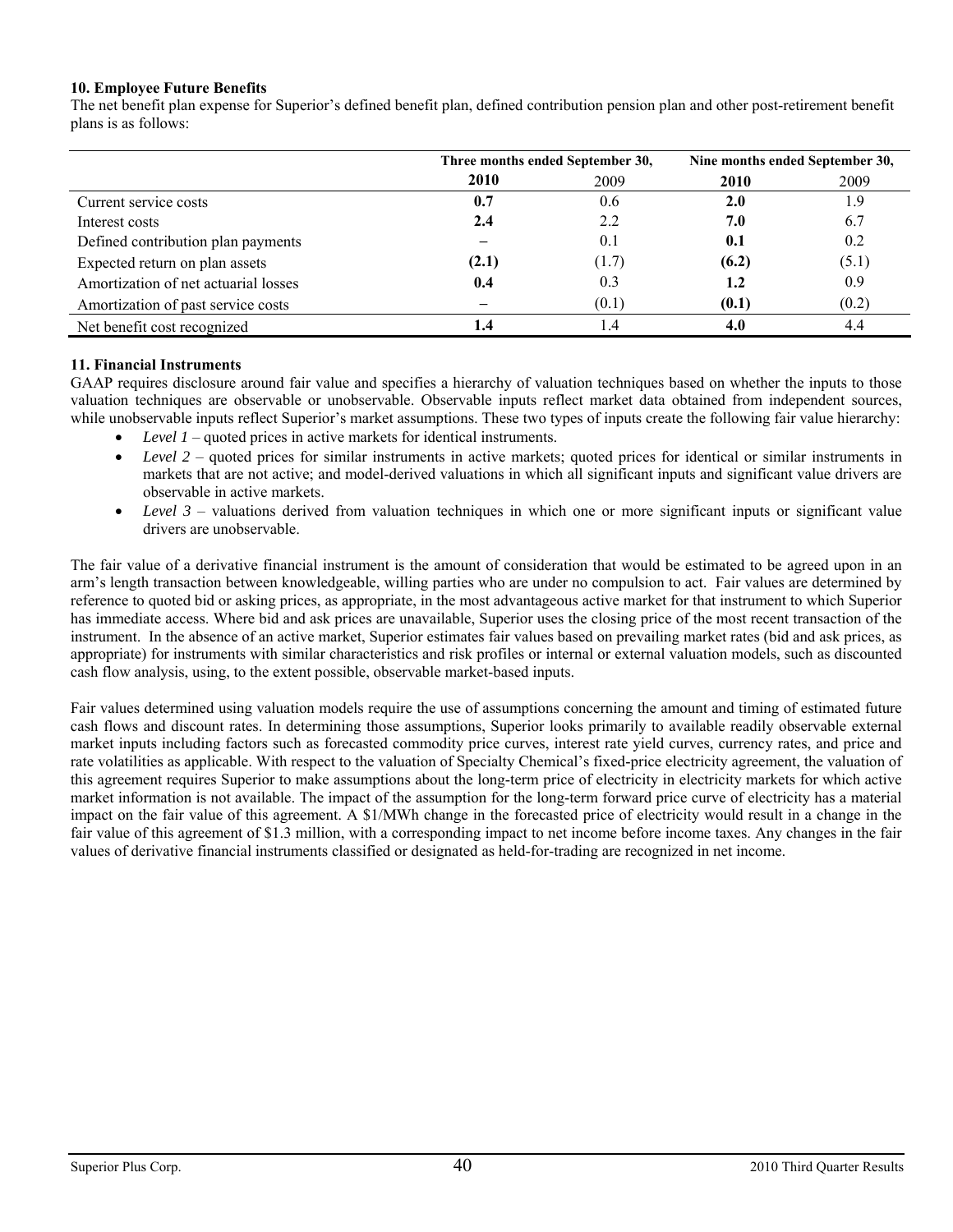## **Financial and Non-Financial Derivatives**

|                                                                                                                                                     |                           |           |                       | Fair    | <b>Asset (Liability)</b> | Asset (Liability) |
|-----------------------------------------------------------------------------------------------------------------------------------------------------|---------------------------|-----------|-----------------------|---------|--------------------------|-------------------|
|                                                                                                                                                     |                           |           |                       | Value   | as at September          | as at December    |
| <b>Description</b>                                                                                                                                  | Notional <sup>(1)</sup>   | Term      | <b>Effective Rate</b> | Input   | 30, 2010                 | 31, 2009          |
|                                                                                                                                                     |                           |           |                       | Level   |                          |                   |
| Natural gas financial swaps-NYMEX                                                                                                                   | $1.9 \text{ GJ}^{(2)}$    | 2010-2011 | <b>US\$8.87/GJ</b>    | Level 1 | (113.3)                  | (22.2)            |
| Natural gas financial swaps-AECO                                                                                                                    | 38.4 $GI^{(2)}$           | 2010-2015 | CDN\$7.08/GJ          | Level 1 | (8.8)                    | (69.3)            |
| Foreign currency forward contracts, net                                                                                                             |                           |           |                       |         |                          |                   |
| sale                                                                                                                                                | $US$532.3^{(3)}$          | 2010-2014 | 1.09                  | Level 1 | 16.8                     | 12.5              |
| Foreign currency forward contracts                                                                                                                  | EURO $61.7^{(3)}$         | 2010-2011 | 1.58                  | Level 1 | 0.3                      | 0.4               |
| Interest rate swaps $-\text{Cdn}\$$                                                                                                                 |                           |           | Six month BA          |         |                          |                   |
|                                                                                                                                                     | \$ $150.0^{(3)}$          | 2010-2017 | rate plus 2.65%       | Level 2 | 7.1                      |                   |
| Energy Services propane wholesale                                                                                                                   |                           |           |                       |         |                          |                   |
| purchase and sale contracts, net sale                                                                                                               | 3.36 USG <sup>(4)</sup>   | 2010-2011 | \$0.80/USG            | Level 2 | 1.5                      | (2.2)             |
| Energy Services butane wholesale                                                                                                                    |                           |           |                       |         |                          |                   |
| purchase and sale contracts, net sale                                                                                                               | $1.95$ USG <sup>(4)</sup> | 2010-2011 | \$1.58/USG            | Level 2 | (0.1)                    | (0.2)             |
| Energy Services electricity swaps                                                                                                                   | $0.6 \text{ MWh}^{(5)}$   | 2010-2014 | \$54.48/MWh           | Level 2 | (10.8)                   | (9.3)             |
| Energy Services heating oil swaps and                                                                                                               | 15.9                      |           |                       |         |                          |                   |
| option purchase and sale contracts                                                                                                                  | Gallons <sup>(4)</sup>    | 2010      | \$1.77 US/Gallon      | Level 2 | 0.9                      | 0.1               |
| Specialty Chemical fixed-price                                                                                                                      |                           |           |                       |         |                          |                   |
| electricity purchase agreement                                                                                                                      | 43-45 MW <sup>(6)</sup>   | 2010-2017 | \$43-\$63/MWh         | Level 3 | 2.9                      | 10.5              |
| (1) Motional values as at Soptember 20, 2010 (2) Millions of gigaioulas purchased (3) Millions of dollars purchased Euros purchased (4) Millions of |                           |           |                       |         |                          |                   |

<sup>(1)</sup> Notional values as at September 30, 2010<sup>(2)</sup> Millions of gigajoules purchased<sup>(3)</sup> Millions of dollars purchased/Euros purchased<sup>(4)</sup> Millions of United States gallons purchased <sup>(5)</sup> Millions of mega watt hours (MWh) <sup>(6)</sup> Mega watts (MW) on a 24/7 continual basis per year purchased

All financial and non-financial derivatives are designated as held for trading upon their initial recognition.

| <b>Description</b>                                            | Current<br><b>Assets</b> | Long-term<br><b>Assets</b> | Current<br><b>Liabilities</b> | Long-term<br><b>Liabilities</b> |
|---------------------------------------------------------------|--------------------------|----------------------------|-------------------------------|---------------------------------|
| Natural gas financial swaps – NYMEX and AECO                  | 10.3                     | 3.3                        | 81.2                          | 54.5                            |
| Energy Services electricity swaps                             | 0.1                      |                            | 5.0                           | 5.9                             |
| Foreign currency forward contracts, net                       | 11.4                     | 7.6                        | 1.7                           | 0.2                             |
| Interest rate swaps                                           | 2.7                      | 4.4                        |                               |                                 |
| Energy Services Propane wholesale purchase and sale contracts | 2.8                      |                            | 1.3                           |                                 |
| Energy Services Butane wholesale purchase and sale contracts  | 0.1                      |                            | 0.2                           |                                 |
| Energy Services Heating oil purchase and sale contracts       | 1.8                      |                            | 0.9                           |                                 |
| Specialty Chemicals fixed-price power purchase agreements     | 0.2                      | 3.7                        | 1.0                           |                                 |
| As at September 30, 2010                                      | 29.4                     | 19.0                       | 91.3                          | 60.6                            |
| As at December 31, 2009                                       | 22.2                     | 28.5                       | 77.8                          | 52.6                            |

|                                                               | For the three months ended |                           | For the three months ended |             |  |
|---------------------------------------------------------------|----------------------------|---------------------------|----------------------------|-------------|--|
|                                                               |                            | <b>September 30, 2010</b> | September 30, 2009         |             |  |
|                                                               | Realized gain              | Unrealized gain           | Realized gain              | Unrealized  |  |
| <b>Description</b>                                            | (loss)                     | (loss)                    | (loss)                     | gain (loss) |  |
| Natural gas financial swaps - NYMEX and AECO                  | (23.2)                     | (20.5)                    | (29.1)                     | 14.8        |  |
| Energy Services electricity swaps                             | (0.6)                      | 0.1                       | (1.7)                      | (0.7)       |  |
| Foreign currency forward contracts, net                       | 2.1                        | 13.8                      | (4.0)                      | 16.9        |  |
| Interest rate swaps                                           |                            | 6.4                       |                            | 1.4         |  |
| Foreign currency forward contracts-balance sheet related      |                            |                           | 1.4                        |             |  |
| Energy Services Propane wholesale purchase and sale contracts |                            | 0.9                       |                            | (0.3)       |  |
| Energy Services Heating oil purchase and sale contracts       | (0.1)                      | 0.8                       |                            | (1.7)       |  |
| Specialty Chemicals fixed-price power purchase agreements     | 1.9                        | (5.2)                     | 0.3                        | (11.0)      |  |
| Total realized and unrealized gains (losses) on financial and |                            |                           |                            |             |  |
| non-financial derivatives                                     | (19.9)                     | (3.7)                     | (33.1)                     | 19.4        |  |
| Foreign currency translation of senior secured notes          |                            | 4.9                       |                            | 14.5        |  |
| Total realized and unrealized gains (losses)                  | (19.9)                     | $1.2\,$                   | (33.1)                     | 33.9        |  |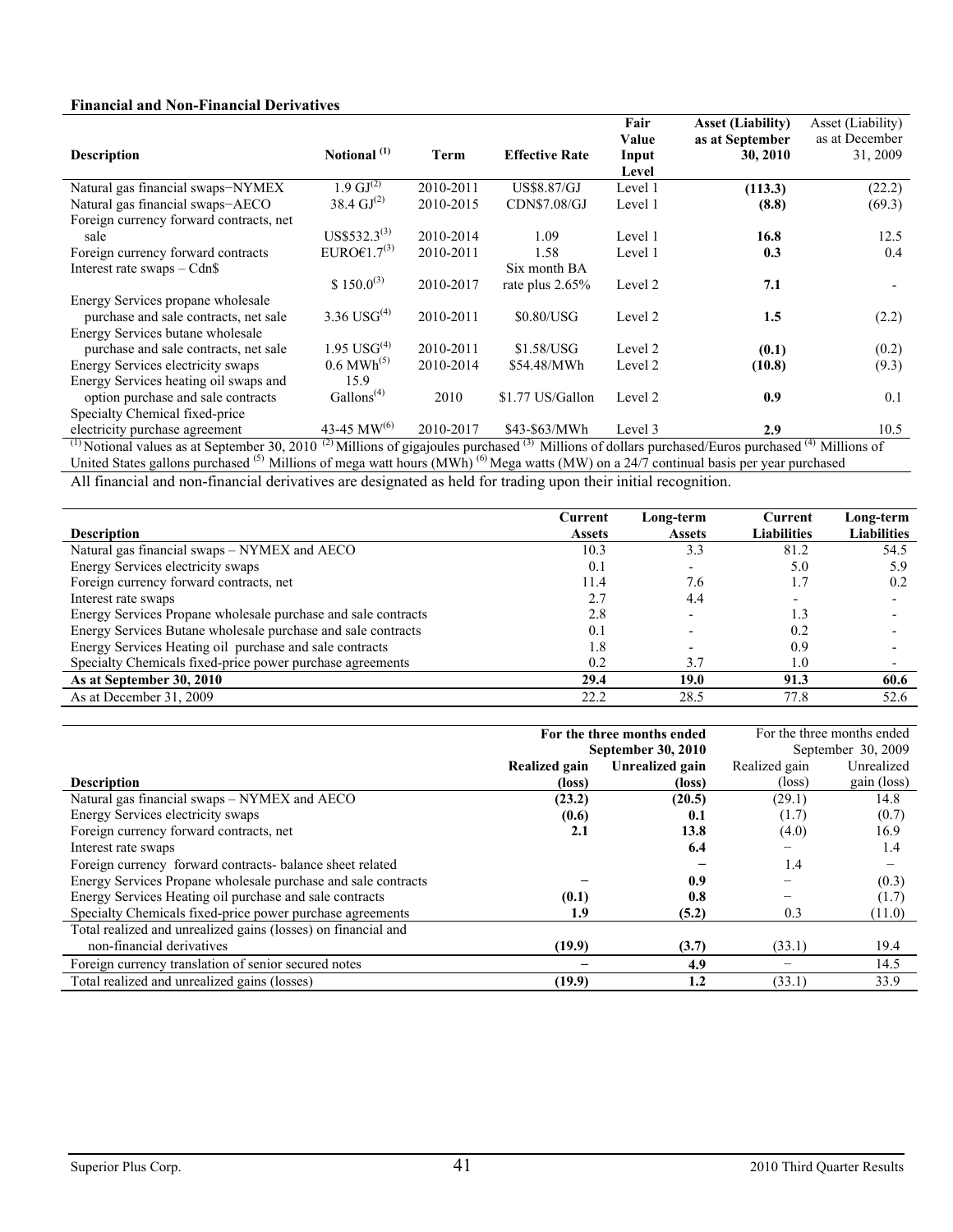|                                                               | For the nine months ended |                           | For the nine months ended |             |  |  |
|---------------------------------------------------------------|---------------------------|---------------------------|---------------------------|-------------|--|--|
|                                                               |                           | <b>September 30, 2010</b> | September 30, 2009        |             |  |  |
|                                                               | Realized gain             | Unrealized gain           | Realized gain             | Unrealized  |  |  |
| <b>Description</b>                                            | (loss)                    | (loss)                    | $(\text{loss})$           | gain (loss) |  |  |
| Natural gas financial swaps - NYMEX and AECO                  | (60.4)                    | (40.0)                    | (74.7)                    | (16.7)      |  |  |
| Energy Services electricity swaps                             | (2.9)                     | (0.1)                     | (3.5)                     | (9.3)       |  |  |
| Foreign currency forward contracts, net                       | 0.4                       | 3.2                       | (11.4)                    | 11.4        |  |  |
| Interest rate swaps                                           | 1.4                       | 7.0                       | 1.4                       | (4.4)       |  |  |
| Foreign currency forward contracts-balance sheet related      |                           |                           | 7.7                       |             |  |  |
| Energy Services Propane wholesale purchase and sale contracts |                           | <b>3.8</b>                |                           | 2.8         |  |  |
| Energy Services Heating oil purchase and sale contracts       | 0.1                       | (0.4)                     |                           | (0.9)       |  |  |
| Specialty Chemicals fixed-price power purchase agreements     | 2.9                       | (7.4)                     | 0.4                       | (27.7)      |  |  |
| Total realized and unrealized losses on financial and         |                           |                           |                           |             |  |  |
| non-financial derivatives                                     | (58.5)                    | (33.9)                    | (80.1)                    | (44.8)      |  |  |
| Foreign currency translation of senior secured notes          |                           | 2.7                       |                           | 24.4        |  |  |
| Total realized and unrealized losses                          | (58.5)                    | (31.2)                    | (80.1)                    | (20.4)      |  |  |

### **Non-Derivative Financial Instruments**

Superior's accounts receivable have been designated as available for sale due to Superior's accounts receivable securitization program, Superior's accounts payable, dividends and interest payable to shareholders and debentureholders, revolving term bank credits and term loans and debentures have been designated as other liabilities. The carrying value of Superior's cash, accounts receivable, accounts payable, and dividends and interest payable to shareholders and debenture holders approximates their fair value due to the short-term nature of these amounts. The carrying value and the fair value of Superior's revolving term bank credits and term loans, and debentures, is provided in Notes 7 and 8.

### **Financial Instruments – Risk Management**

Derivative and non-financial derivatives are used by Superior to manage its exposure to fluctuations in foreign currency exchange rates, interest rates and commodity prices. Superior assesses the inherent risks of these instruments by grouping derivative and nonfinancial derivatives related to the exposures these instruments mitigate. Superior's policy is not to use derivative or non-financial derivative instruments for speculative purposes. Superior does not formally designate its derivatives as hedges: as a result, Superior does not apply hedge accounting and is required to designate its derivatives and non-financial derivatives as held for trading.

Effective 2008, Energy Services enters into natural gas financial swaps primarily with Macquarie Cook Energy Canada Ltd. (formerly, Constellation Energy Commodities Group Inc.) for distributor billed natural gas business in Canada to manage its economic exposure of providing fixed-price natural gas to its customers. Additionally, Energy Services continues to maintain natural gas swap positions with seven additional counterparties. Energy Services monitors its fixed-price natural gas positions on a daily basis to monitor compliance with established risk management policies. Energy Services maintains a substantially balanced fixed-price natural gas position in relation to its customer supply commitments.

Energy Services enters into electricity financial swaps with three counterparties to manage the economic exposure of providing fixed-price electricity to its customers. Energy Services monitors its fixed-price electricity positions on a daily basis to monitor compliance with established risk management policies. Energy Services maintains a substantially balanced fixed-price electricity position in relation to its customer supply commitments.

Specialty Chemicals has entered into a fixed-price electricity purchase agreement to manage the economic exposure of certain of its chemical facilities to changes in the market price of electricity, in a market where the price of electricity is not fixed. The fair value with respect to this agreement is with a single counterparty.

Energy Services also enters into various propane forward purchase and sale agreements with more than twenty counterparties to manage the economic exposure of its wholesale customer supply contracts. Energy Services monitors its fixed-price propane positions on a daily basis to monitor compliance with established risk management policies. Energy Services maintains a substantially balanced fixed-price propane gas position in relation to its wholesale customer supply commitments.

Superior, on behalf of its operating divisions, enters into foreign currency forward contracts with twelve counterparties to manage the economic exposure of Superior's operations to movements in foreign currency exchange rates. Energy Services contracts a portion of its fixed-price natural gas, and propane purchases and sales in US dollars and enters into forward US dollar purchase contracts to create an effective Canadian dollar fixed-price purchase cost. Specialty Chemicals enters into US dollar forward sales contracts on an ongoing basis to mitigate the impact of foreign exchange fluctuations on sales margins on production from its Canadian plants that is sold in US dollars. Interest expense on Superior's US dollar debt is also used to mitigate the impact of foreign exchange fluctuations.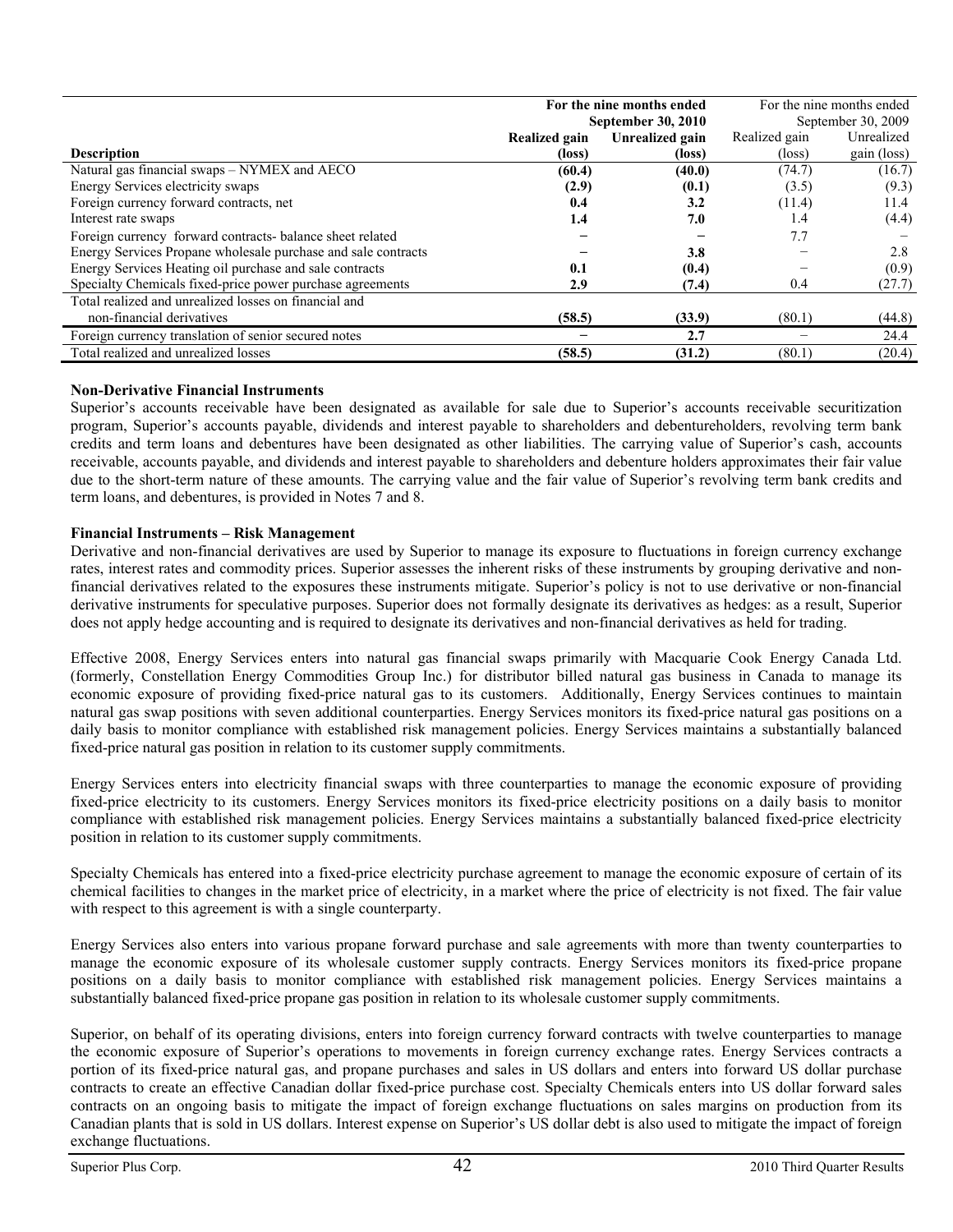Superior has interest rate swaps with four counterparties to manage the interest rate mix of its total debt portfolio and related overall cost of borrowing. Superior manages its overall liquidity risk in relation to its general funding requirements by utilizing a mix of short-term and longer-term maturity debt instruments. Superior reviews its mix of short-term and longer-term debt instruments on an on-going basis to ensure it is able to meet its liquidity requirements.

Superior utilizes a variety of counterparties in relation to its derivative and non-financial derivative instruments in order to mitigate its counterparty risk. Superior assesses the credit worthiness of its significant counterparties at the inception and throughout the term of a contract. Superior is also exposed to customer credit risk. Energy Services and Construction Products Distribution deal with a large number of small customers, thereby reducing this risk. Specialty Chemicals, due to the nature of its operations, sells its products to a relatively small number of customers. Specialty Chemicals mitigates its customer credit risk by actively monitoring the overall credit worthiness of its customers. Energy Services has minimal exposure to customer credit risk as local natural gas and electricity distribution utilities have been mandated, for a nominal fee, to provide Energy Services with invoicing, collection and the assumption of bad debts risk for residential customers. Energy Services actively monitors the credit worthiness of its commercial customers.

Allowance for doubtful accounts and past due receivables are reviewed by Superior at each balance sheet reporting date. Superior updates its estimate of the allowance for doubtful accounts based on the evaluation of the recoverability of accounts receivable balances of each customer taking into account historic collection trends of past due accounts and current economic conditions. Accounts receivable are written-off once it is determined they are not collectable. Superior's maximum amount of credit risk is approximately \$354.6 million and includes cash and cash equivalents, accounts receivable trade, other receivables and unrealized gains on derivative financial instruments.

Pursuant to their respective terms, trade accounts receivable, before deducting an allowance for doubtful accounts, are aged as follows:

|                                  | <b>September 30, 2010</b> | December 31, 2009 |
|----------------------------------|---------------------------|-------------------|
| Current                          | 230.7                     | 214.8             |
| Past due less than 90 days       | 69.1                      | 55.6              |
| Past due over 90 days            | 22.3                      | 10.2              |
| Trade accounts receivable, total | 322.1                     | 280.6             |

Superior's account receivables past due over 90 days has increased as compared to December 31, 2009, due to higher than normal accounts receivables within the Energy Services segment due to delayed invoicing associated with a system conversion.

Superior's trade accounts receivable are stated after deducting a provision of \$12.9 million as at September 30, 2010 (December 31, 2009 - \$10.2 million). The movement in the provision for doubtful accounts was as follows:

|                                                 | Nine months ended         | Twelve months ended |
|-------------------------------------------------|---------------------------|---------------------|
|                                                 | <b>September 30, 2010</b> | December 31, 2009   |
| Allowance for doubtful accounts, opening        | (10.2)                    | (9.3)               |
| Opening adjustment due to acquisitions (Note 4) | (1.0)                     |                     |
| Bad debt expense, net of recoveries             | (3.9)                     | (7.5)               |
| Written-off                                     | 2.2                       | 6.6                 |
| Allowance for doubtful accounts, ending         | (12.9)                    | (10.2)              |

Superior's contractual obligations associated with its financial liabilities are as follows:

|                                                                 |      |       |                          |                   |      | 2015 and   |       |
|-----------------------------------------------------------------|------|-------|--------------------------|-------------------|------|------------|-------|
|                                                                 | 2010 | 2011  | 2012                     | 2013              | 2014 | Thereafter | Total |
| Revolving term bank credits and term loans                      | 2.6  | 33.3  | 32.9                     | 320.4             | 30.9 | 180.9      | 601.0 |
| Convertible unsecured subordinated debentures                   | -    | —     | 174.9                    | $\qquad \qquad -$ | 69.0 | 247.5      | 491.4 |
| US\$ foreign currency forward purchase contracts                | 8.0  | 5.4   | $\overline{\phantom{0}}$ |                   |      |            | 13.4  |
| US\$ foreign currency forward sales contracts (US\$)            | 46.1 | 163.1 | 148.5                    | 140.0             | 48.0 |            | 545.7 |
| Euro $\epsilon$ foreign currency forward sales contracts (Euro) | 2.2  | 0.5   | $\overline{\phantom{m}}$ |                   | -    |            | 2.7   |
| Fixed-price electricity purchase commitments                    | 4.6  | 17.7  | 17.7                     | 17.7              | 17.7 | 53.1       | 128.5 |
| Cdn\$ natural gas purchases                                     | 16.6 | 20.1  | 9.7                      | 7.0               | -    |            | 53.4  |
| US\$ natural gas purchases (US\$)                               | 2.5  | 1.5   | $\overline{\phantom{m}}$ |                   |      |            | 4.0   |
| US\$ heating oil purchases (US\$)                               | 5.9  | 5.2   | $\overline{\phantom{0}}$ |                   |      |            | 11.1  |
| US\$ propane purchases (US\$)                                   | 3.5  | 4.3   | $\overline{\phantom{0}}$ |                   |      |            | 7.8   |
| US\$ butane purchases (US\$)                                    | 1.3  | 2.4   |                          |                   |      |            | 3.7   |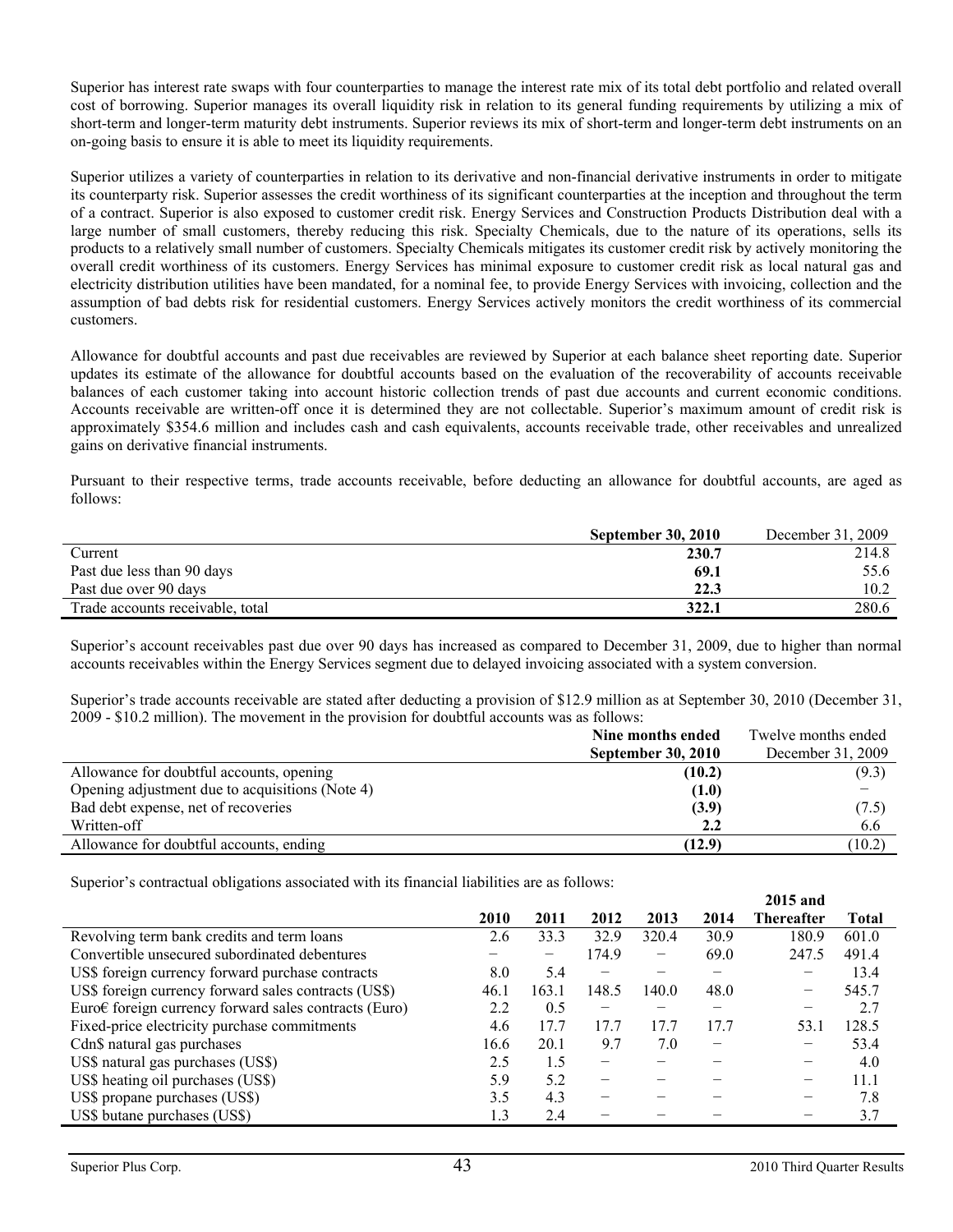Superior's contractual obligations are considered to be normal course operating commitments and do not include the impact of markto-market fair values on financial and non-financial derivatives. Superior expects to fund these obligations through a combination of cash flow from operations, proceeds on revolving term bank credits and proceeds on the issuance of share capital.

Superior's derivative financial instruments' sensitivity to changes in foreign currency exchange rates, interest rates and various commodity prices and the impact to net earnings are detailed below:

|                                                                                             | Nine months ended<br><b>September 30, 2010</b> |
|---------------------------------------------------------------------------------------------|------------------------------------------------|
|                                                                                             |                                                |
| Increase (decrease) to net earnings of a \$0.01 increase in the CDN\$ to the US\$           | 7.0                                            |
| Increase (decrease) to net earnings of a 0.5% increase in interest rates                    | (1.4)                                          |
| Increase (decrease) to net earnings of a \$0.40/GJ increase in the price of natural gas     | (6.9)                                          |
| Increase (decrease) to net earnings of a \$0.04/litre increase in the price of propane      | 0.5                                            |
| Increase (decrease) to net earnings of a \$0.10/gallon increase in the price of heating oil | 0.6                                            |
| Increase (decrease) to net earnings of a \$1.00/KwH increase in the price of electricity    | (1.7)                                          |
| Increase (decrease) to net earnings of a \$1.00/litre increase in the price of butane       | 0.2                                            |

The calculation of Superior's sensitivity to changes in foreign currency exchange rates, interest rates and various commodity prices represent the change in fair value of the derivative financial instrument without consideration of the value of the underlying variable, for example, the underlying customer contracts. The recognition of the sensitivities identified above would have impacted Superior's unrealized gain or loss on derivative financial instruments and would not have a material impact on Superior's cash flow from operations.

### **12. Income Taxes**

Consistent with prior periods, Superior recognizes a provision for income taxes for its subsidiaries that are subject to current and future income taxes, including United States income tax, United States non-resident withholding tax and Chilean income tax.

Total income tax recovery, comprised of current and future taxes for the three and nine months ended September 30, 2010 was a \$0.9 million and a \$17.5 million recovery, respectively, compared to a \$5.0 million expense and a \$8.3 million recovery in the comparative period. Income taxes were impacted by the unrealized losses on derivative financial instruments, increase in U.S based taxable income and the excess of accounting claims over the utilization of tax pools. For the three and nine months ended September 30, 2010, future income tax recovery from operations in Canada, the United States and Chile was \$1.5 million and \$18.4 million, respectively, which resulted in a corresponding total net future income tax asset of \$175.3 million and a total deferred credit of \$254.6 million. The future income tax recovery for the three and nine months ended September 30, 2009 was a \$5.9 million expense and a \$13.6 million recovery.

## **13. Shareholders' Equity**

### **Authorized**

Superior is authorized to issue an unlimited number of common shares and an unlimited number of preferred shares. The holders of common shares are entitled to dividends if, as and when declared by the board of directors; to one vote per share at meetings of the holders of common shares; and upon liquidation, dissolution or winding up of Superior to receive pro rata the remaining property and assets of Superior, subject to the rights of any shares having priority over the common shares of which none are outstanding.

Preferred shares are issuable in series with each class of preferred share having such rights as the board of directors may determine. Holders of preferred shares are entitled, in priority of holders of common shares, to be paid rateably with holders of each other series of preferred shares the amount of accumulated dividends, if any, specified to be payable preferentially to the holders of such series upon liquidation, dissolution or winding up of Superior to be paid rateably with holders of each other series of preferred shares the amount, if any, specified as being payable preferentially to holders of such series. Superior does not have any preferred shares outstanding.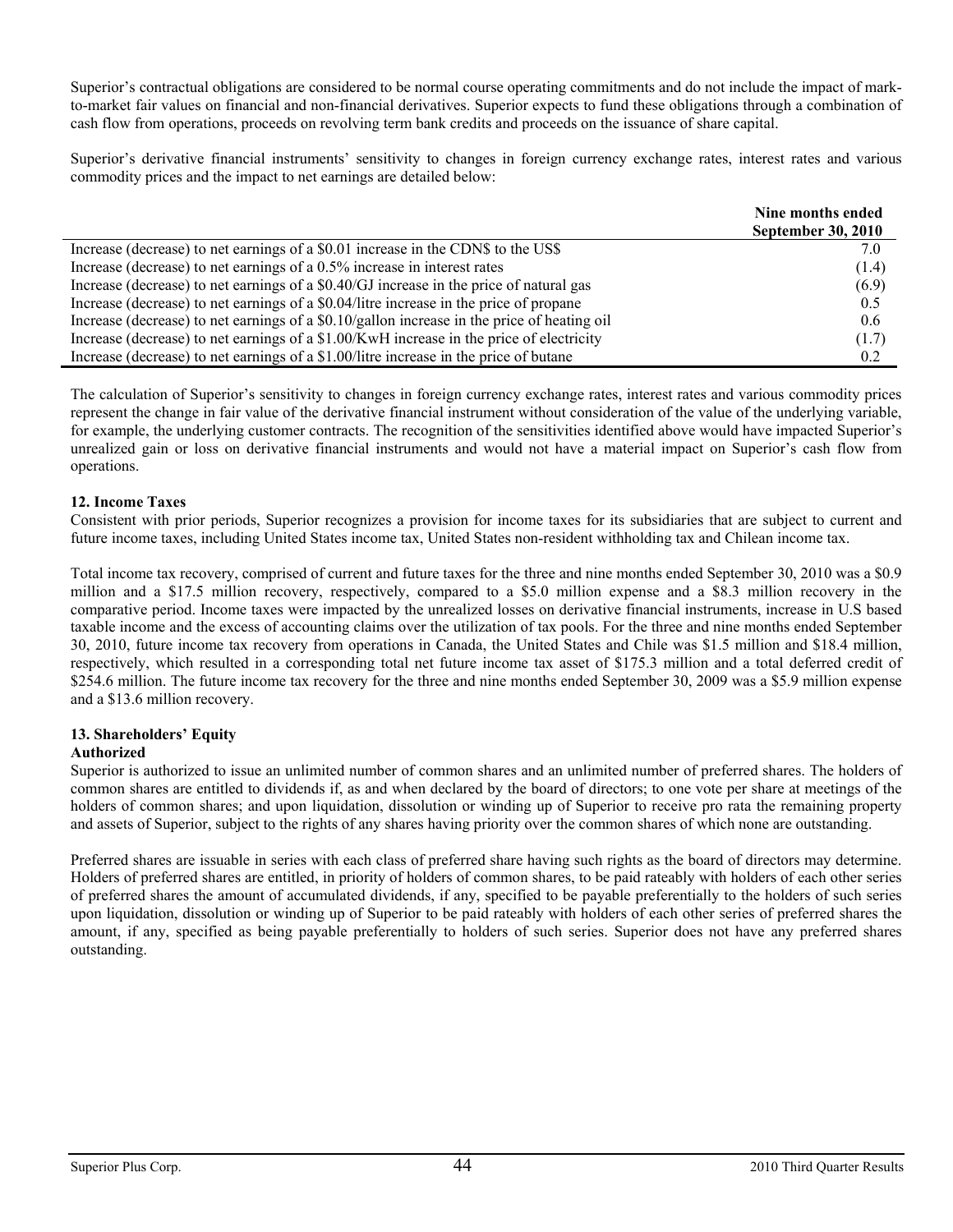|                                                                             | <b>Issued Number</b>        |               |
|-----------------------------------------------------------------------------|-----------------------------|---------------|
|                                                                             | of Common                   |               |
|                                                                             | <b>Shares</b>               | Shareholders' |
|                                                                             | $(Millions)$ <sup>(1)</sup> | Equity $(1)$  |
| <b>Shareholders' equity, December 31, 2009</b>                              | 99.9                        | 584.5         |
| Net loss                                                                    |                             | (13.4)        |
| Other comprehensive loss                                                    | —                           | 1.7           |
| Issuance of common shares $(1)$                                             | 6.2                         | 82.0          |
| Option value associated with the issue of \$172.5 million, 5.75% debentures |                             | 0.2           |
| Dividends to Shareholders <sup>(2)</sup>                                    |                             | (127.7)       |
| Distribution reinvestment program                                           | 0.7                         | 8.4           |
| Impact from changing acquisition accounting estimates (Note 4)              |                             | 0.2           |
| <b>Shareholders' equity, September 30, 2010</b>                             | 106.8                       | 535.9         |

 $^{(1)}$  On June 28, 2010 Superior issued 1,205,728 common shares for net proceeds of \$16.0 million to partially finance the acquisition of the Burnaby Assets. The number of common shares issued was based on a specified weighted average value of Superior's existing common shares. On February 10, 2010 Superior issued 5,002,500 common shares for gross proceeds of \$69.3 million including the over-allotment option to partially finance the acquisition of Griffith. The number of common shares issued was based on a specified weighted average value of Superior's existing common shares.

<sup>(2)</sup> Dividends to Shareholders are declared at the discretion of Superior.

Shareholders' capital, contributed surplus, deficit and accumulated other comprehensive income (loss) as at September 30, 2010 and December 31, 2009 consists of the following components:

|                                                                              | September 30,<br>2010 | December 31,<br>2009 |
|------------------------------------------------------------------------------|-----------------------|----------------------|
| Shareholders' capital                                                        |                       |                      |
| Share capital                                                                | 1,592.4               | 1,502.0              |
|                                                                              | 1,592.4               | 1,502.0              |
|                                                                              |                       |                      |
| <b>Contributed surplus</b>                                                   |                       |                      |
| Conversion feature on convertible debentures and expired warrants            | 5.5                   | 5.3                  |
|                                                                              | 5.5                   | 5.3                  |
|                                                                              |                       |                      |
| <b>Deficit</b>                                                               |                       |                      |
| Retained earnings from operations                                            | 587.5                 | 600.8                |
| Accumulated dividends                                                        | (1,611.7)             | (1,484.1)            |
|                                                                              | (1,024.2)             | (883.3)              |
|                                                                              |                       |                      |
| Accumulated other comprehensive income (loss)                                |                       |                      |
| Balance at beginning of period                                               | (39.5)                | 1.6                  |
| Unrealized foreign currency gains (losses) on translation of self-sustaining |                       |                      |
| foreign operations                                                           | (7.5)                 | (39.4)               |
| Reclassification of derivative gains (losses) previously deferred            | 9.2                   | (1.7)                |
|                                                                              | (37.8)                | (39.5)               |

#### **Additional Capital Disclosures**

Superior's objectives when managing capital are: (i) to maintain a flexible capital structure to preserve its ability to meet its financial obligations, including potential obligations from acquisitions; and (ii) to safeguard Superior's assets while at the same time maximizing the growth of its businesses and returns to its shareholders.

In the management of capital, Superior includes shareholders' equity (excluding accumulated other comprehensive loss/income) (AOCI), current and long-term debt, convertible debentures, and securitized accounts receivable.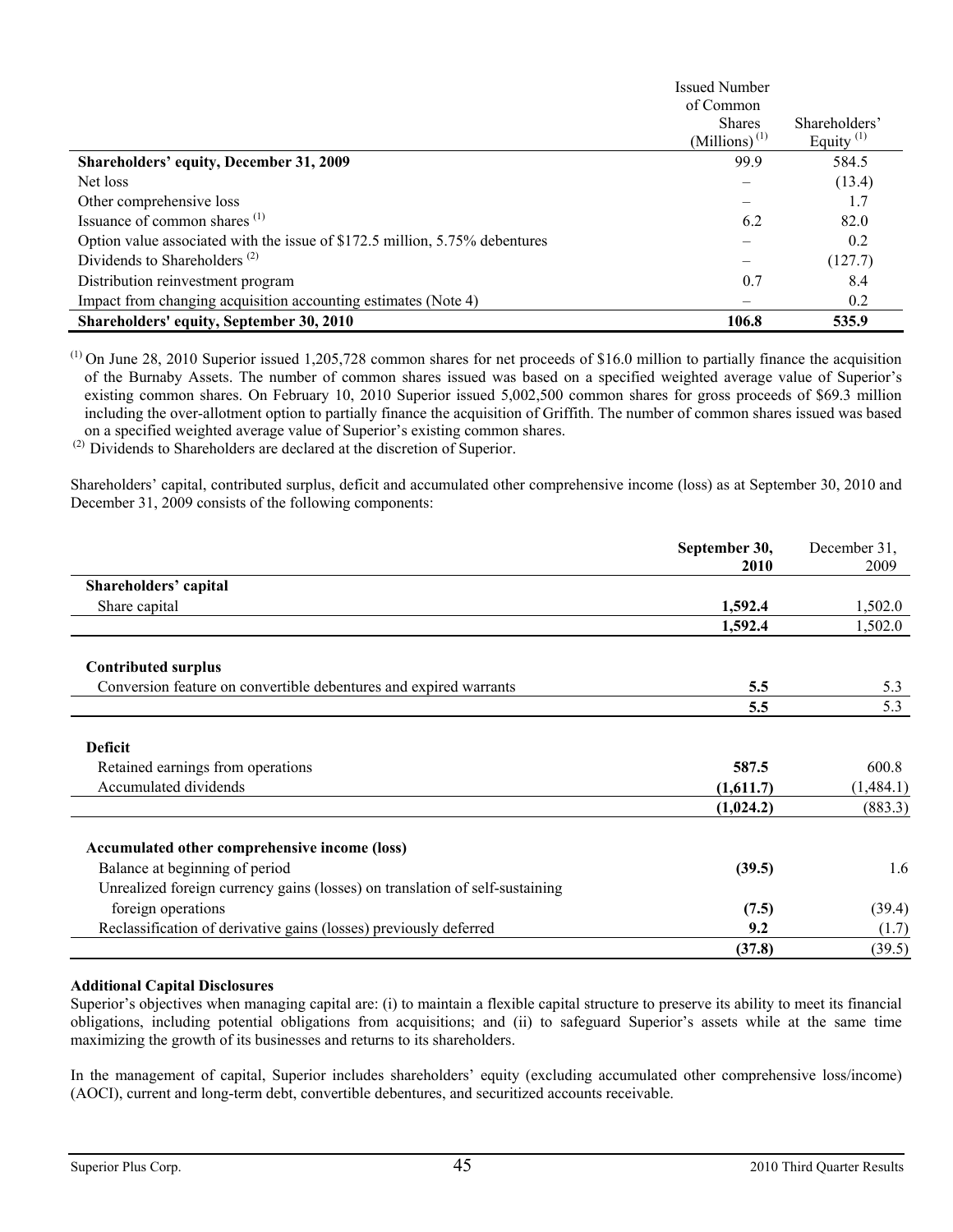Superior manages its capital structure and makes adjustments in light of changes in economic conditions and nature of the underlying assets. In order to maintain or adjust the capital structure, Superior may adjust the amount of dividends to Shareholders, issue additional share capital, issue new debt or convertible debentures, issue new debt or convertible debentures with different characteristics and/or increase or decrease the amount of securitized accounts receivable.

Superior monitors its capital based on the ratio of consolidated secured debt and consolidated debt outstanding to net earnings before interest, taxes, depreciation, amortization and other non-cash expenses (EBITDA), as defined by its revolving term credit facility (Credit Facility). Superior also monitors its total debt to EBITDA ratio in addition to its covenants. Superior's reference to EBITDA as defined by its revolving term credit facility may be referred to as compliance EBITDA in other public reports of Superior.

Superior is subject to various financial covenants in its Credit Facility agreements, including consolidated secured debt and total consolidated debt to EBITDA ratios, which are measured on a quarterly basis. On January 27, 2010, Superior and its subsidiaries, Superior Plus LP and Superior Plus U.S. Holdings Inc., completed an expansion of the Credit Facility from \$570 million to \$600 million. The Credit Facility was subsequently reduced to \$450 million on June 25, 2010. In addition, certain debt definitions used in the calculation of Superior's financial covenant ratios in the Credit Facility have been amended, together with corresponding amendments to the related financial covenant ratios. The new definition of Consolidated Secured Debt under the credit facility excludes the \$150 million of senior unsecured debentures of Superior Plus LP issued on October 27, 2009, which are still included in the calculation of Consolidated Debt for the purpose of the Consolidated Debt coverage ratio requirement. As a result of the new definition of Consolidated Secured Debt, Superior must maintain a Consolidated Secured Debt to compliance EBITDA ratio of not more than 3.0 to 1.0 compared to the previous senior debt to compliance EBITDA ratio which was 3.5 to 1.0. Superior's Consolidated Debt, excluding convertible unsecured subordinated debentures, to compliance EBITDA coverage ratio requirement for compliance purposes is unchanged at not more than 5.0 to 1.0. Effective March 25, 2010, Superior and Superior LP, amended certain financial covenant ratios in its U.S. Note Purchase Agreement dated October 29, 2003 (Note Agreement) to make them consistent with the financial covenant ratios under its existing Credit Facility other than the exclusion of any borrowings from the accounts receivable securitization program from the calculation of Consolidated Secured Debt for purposes of the Consolidated Secured Debt to compliance EBITDA ratio calculation. Also Superior's distributions (including payments to Debenture holders) cannot exceed compliance EBITDA less cash income taxes, plus \$35.0 million on a trailing twelve month rolling basis. As at September 30, 2010 and December 31, 2009, Superior was in compliance with all of its financial covenants.

Superior's financial objectives and strategy related to managing its capital as described above have remained unchanged from the prior fiscal year. Superior believes that its debt to EBITDA ratios are within reasonable limits, in light of Superior's size, the nature of its businesses and its capital management objectives.

The capital structure of the Superior and the calculation of its key capital ratios are as follows:

|                                                              | September 30, | December 31, |
|--------------------------------------------------------------|---------------|--------------|
|                                                              | 2010          | 2009         |
| Total shareholders' equity                                   | 535.9         | 584.5        |
| Exclude accumulated other comprehensive loss                 | 37.8          | 39.5         |
| Shareholders' equity (excluding AOCI)                        | 573.7         | 624.0        |
| Current portion of term loans                                | 2.6           | 5.1          |
| Revolving term bank credits and term loans <sup>(1)</sup>    | 598.4         | 640.3        |
| Accounts receivable securitization program                   | 82.6          | 92.7         |
| Less: Senior unsecured debentures                            | (150.0)       | (150.0)      |
| Consolidated secured debt                                    | 533.6         | 588.1        |
| Add: Senior unsecured debentures                             | 150.0         | 150.0        |
| Consolidated debt                                            | 683.6         | 738.1        |
| Convertible unsecured subordinated debentures <sup>(1)</sup> | 489.4         | 316.7        |
| Total debt                                                   | 1,173.0       | 1,054.8      |
| Total capital                                                | 1,746.7       | 1,678.8      |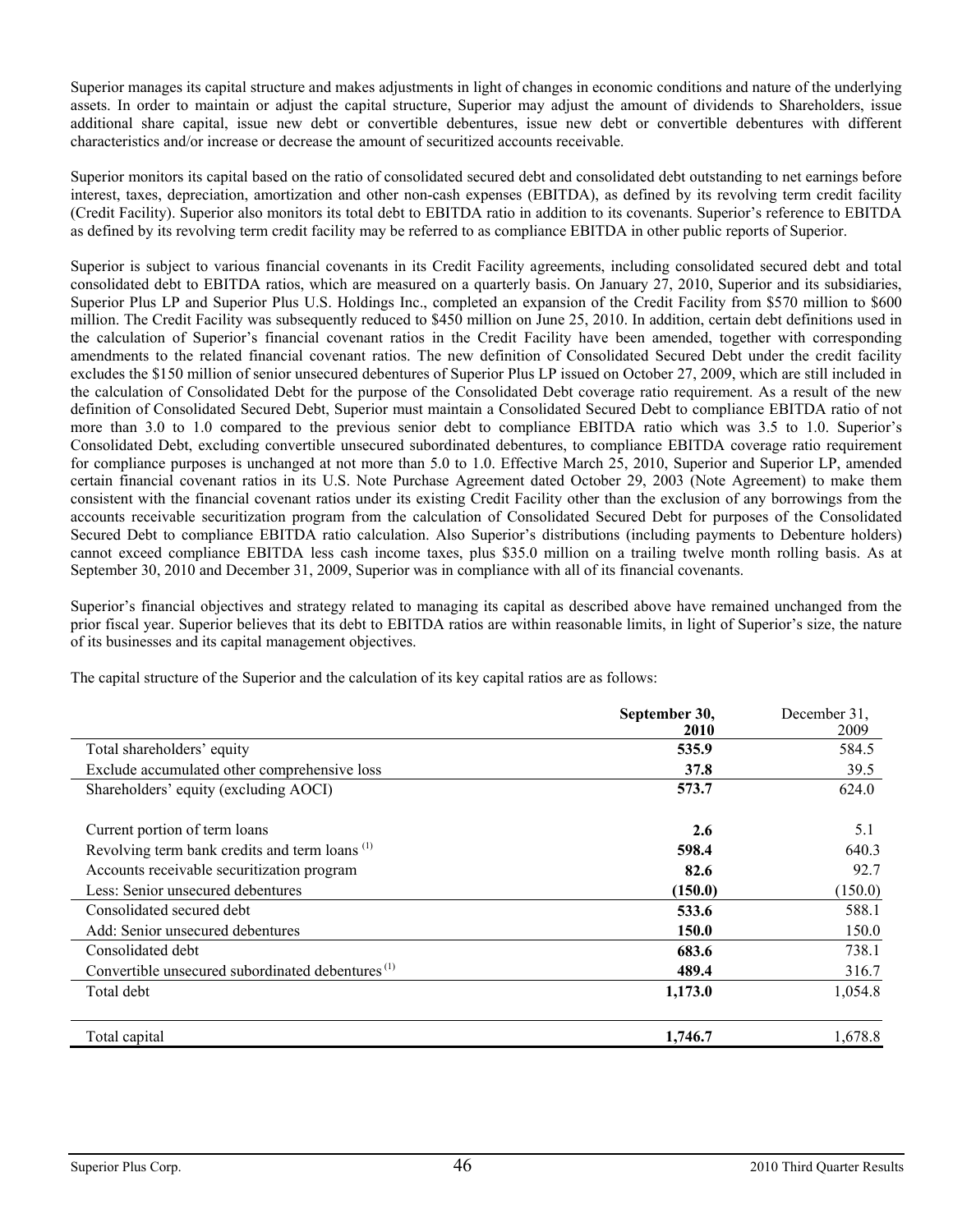|                                                                                 | <b>Twelve months ended</b> Twelve months ended |              |
|---------------------------------------------------------------------------------|------------------------------------------------|--------------|
|                                                                                 | September 30,                                  | December 31, |
|                                                                                 | <b>2010</b>                                    | 2009         |
| Net earnings                                                                    | 4.0                                            | 68.3         |
| Adjusted for:                                                                   |                                                |              |
| Interest on revolving term bank credits and term loans                          | 41.6                                           | 27.0         |
| Interest on convertible unsecured subordinated debentures                       | 25.7                                           | 16.8         |
| Accretion of convertible debenture issue costs and asset retirement obligations | 2.5                                            | 1.4          |
| Amortization of property, plant and equipment                                   | 35.2                                           | 22.6         |
| Amortization included in cost of sales                                          | 44.4                                           | 37.5         |
| Amortization of intangible assets                                               | 19.8                                           | 7.9          |
| Income tax expense                                                              | 3.5                                            | 12.7         |
| Unrealized losses on derivative financial instruments                           | 31.4                                           | 20.6         |
| Non-cash pension expense                                                        | 0.6                                            | 1.7          |
| Proforma impact of acquisitions                                                 | 16.7                                           | 51.4         |
| EBITDA <sup>(2)</sup>                                                           | 225.4                                          | 267.9        |
|                                                                                 |                                                |              |

|                                          | September 30,    | December 31. |       |
|------------------------------------------|------------------|--------------|-------|
|                                          | Compliance ratio | 2010         | 2009  |
| Consolidated secured debt to $EBITDA(2)$ | Maximum $3.0:1$  | 2.4:1        | 2.2:1 |
| Consolidated debt to $EBITDA(2)$         | Maximum $5.0:1$  | 3.0:1        | 2.8:1 |
| Total debt to $EBITDA(2)$                |                  | 5.2:1        | 3.9:1 |

(1) Revolving term bank credits and term loans and convertible unsecured subordinated debentures are before deferred issue costs.

 $^{(2)}$  EBITDA, as defined by Superior's revolving term credit facility, is calculated on a trailing twelve month basis taking into consideration the proforma impact of acquisitions and dispositions in accordance with the requirements of Superior's credit facility. Superior's calculation of EBITDA and debt to EBITDA may differ from those of similar entities.

#### **14. Net Earnings (Loss) per Share**

|                                                                  | Three months ended |              | Nine months ended |              |  |
|------------------------------------------------------------------|--------------------|--------------|-------------------|--------------|--|
|                                                                  |                    | September 30 |                   | September 30 |  |
|                                                                  | 2010               | 2009         | 2010              | 2009         |  |
| Net earnings (loss) per share computation, basic and diluted (1) |                    |              |                   |              |  |
| Net earnings (loss)                                              | (4.0)              | 33.0         | (13.4)            | 50.9         |  |
| Weighted average shares outstanding                              | 106.6              | 88.7         | 104.9             | 88.4         |  |
| Net earnings (loss) per share, basic and diluted                 | \$(0.04)           | \$0.37       | \$(0.13)          | \$0.58       |  |

(1) All outstanding debentures have been excluded from this calculation as they were anti-dilutive.

#### **15. Business Segments**

Superior operates three distinct operating segments: Energy Services, Specialty Chemicals and Construction Products Distribution. Superior's Energy Services operating segment provides distribution, wholesale procurement and related services in relation to propane, heating oil and other refined fuels. Energy Services also provides fixed-price natural gas and electricity supply services. Superior's Specialty Chemicals operating segment is a leading supplier of sodium chlorate and technology to the pulp and paper industries and is a regional supplier of potassium and chloralkali products to the U.S. Midwest. Superior's Construction Products Distribution operating segment is one of the largest distributors of commercial and industrial insulation in North America and the largest distributor of specialty construction products to the walls and ceilings industry in Canada. Superior's corporate office arranges intersegment foreign exchange contracts from time to time between its business segments. Realized gains and losses pertaining to intersegment foreign exchange gains and losses are eliminated under the Corporate column. Certain reclassifications of prior year segments have been made to conform to current year presentation. Specifically, Energy Services' results include the operations of Superior Propane and Superior Energy Management, Specialty Chemicals results includes ERCO Worldwide and Construction Products Distribution results include Winroc results.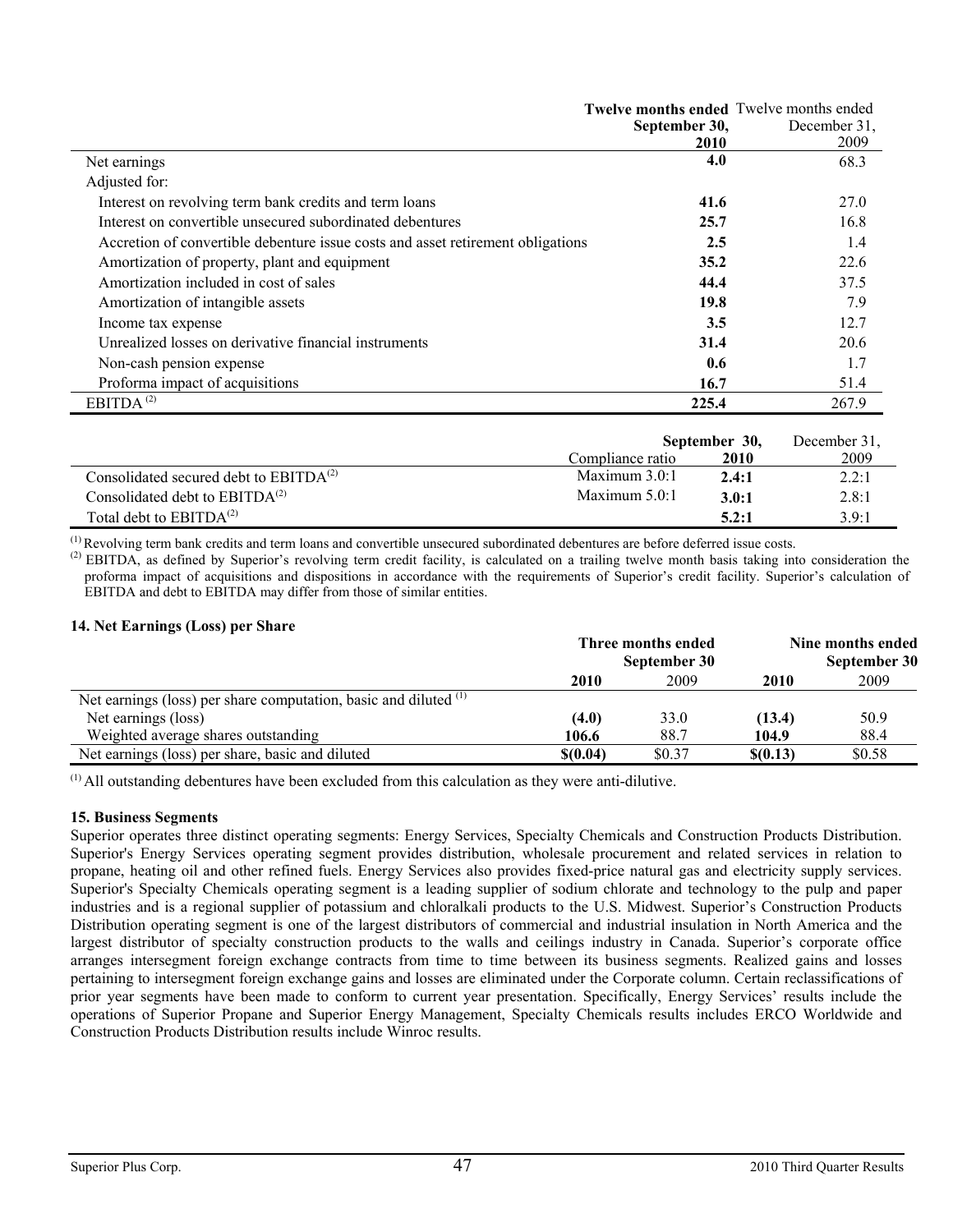| For the three months ended September 30, 2010                 | Energy<br><b>Services</b> | <b>Specialty</b><br><b>Chemicals</b> | Construction<br><b>Products</b><br><b>Distribution</b> | Corporate | Total<br>Consolidated |
|---------------------------------------------------------------|---------------------------|--------------------------------------|--------------------------------------------------------|-----------|-----------------------|
| <b>Revenues</b>                                               | 454.6                     | 122.4                                | 190.0                                                  |           | 767.0                 |
| Cost of products sold                                         | (348.0)                   | (80.7)                               | (142.4)                                                |           | (571.1)               |
| Realized gains (losses) on derivative financial instruments   | (25.5)                    | 2.6                                  | 0.2                                                    | 2.8       | (19.9)                |
| <b>Gross profit</b>                                           | 81.1                      | 44.3                                 | 47.8                                                   | 2.8       | 176.0                 |
| <b>Expenses</b>                                               |                           |                                      |                                                        |           |                       |
| Operating and administrative                                  | 76.2                      | 29.2                                 | 40.2                                                   | 3.2       | 148.8                 |
| Amortization of property, plant and equipment                 | 9.7                       |                                      | 1.6                                                    |           | 11.3                  |
| Amortization of intangible assets                             | 2.7                       | 1.1                                  | (0.6)                                                  |           | 3.2                   |
| Interest on revolving term bank credits and term loans        |                           |                                      |                                                        | 10.3      | 10.3                  |
| Interest on convertible unsecured subordinated debentures     |                           |                                      |                                                        | 7.6       | 7.6                   |
| Accretion of convertible debenture issue costs                |                           |                                      |                                                        | 0.9       | 0.9                   |
| Unrealized losses (gains) on derivative financial instruments | 18.7                      | 5.2                                  |                                                        | (25.1)    | (1.2)                 |
|                                                               | 107.3                     | 35.5                                 | 41.2                                                   | (3.1)     | 180.9                 |
| Net earnings (loss) before income taxes                       | (26.2)                    | 8.8                                  | 6.6                                                    | 5.9       | (4.9)                 |
| Income tax recovery                                           |                           |                                      |                                                        | 0.9       | 0.9                   |
| <b>Net Earnings (Loss)</b>                                    | (26.2)                    | 8.8                                  | 6.6                                                    | 6.8       | (4.0)                 |

| For the three months ended September 30, 2009                 | Energy<br><b>Services</b> | <b>Specialty</b><br><b>Chemicals</b> | <b>Construction</b><br><b>Products</b><br><b>Distribution</b> | Corporate | Total<br>Consolidated |
|---------------------------------------------------------------|---------------------------|--------------------------------------|---------------------------------------------------------------|-----------|-----------------------|
| <b>Revenues</b>                                               | 225.4                     | 115.4                                | 100.5                                                         |           | 441.3                 |
| Cost of products sold                                         | (133.9)                   | (73.8)                               | (73.6)                                                        |           | (281.3)               |
| Realized gains (losses) on derivative financial instruments   | (34.3)                    | (0.2)                                |                                                               | 1.4       | (33.1)                |
| <b>Gross profit</b>                                           | 57.2                      | 41.4                                 | 26.9                                                          | 1.4       | 126.9                 |
| <b>Expenses</b>                                               |                           |                                      |                                                               |           |                       |
| Operating and administrative                                  | 54.5                      | 28.4                                 | 19.8                                                          | 3.8       | 106.5                 |
| Amortization of property, plant and equipment                 | 3.7                       |                                      | 0.9                                                           |           | 4.6                   |
| Amortization of intangible assets                             | 0.1                       | 1.1                                  | 0.2                                                           |           | 1.4                   |
| Interest on revolving term bank credits and term loans        |                           |                                      |                                                               | 5.9       | 5.9                   |
| Interest on convertible unsecured subordinated debentures     |                           |                                      |                                                               | 4.2       | 4.2                   |
| Accretion of convertible debenture issue costs                |                           |                                      |                                                               | 0.2       | 0.2                   |
| Unrealized losses (gains) on derivative financial instruments | (12.1)                    | 10.9                                 | -                                                             | (32.7)    | (33.9)                |
|                                                               | 46.2                      | 40.4                                 | 20.9                                                          | (18.6)    | 88.9                  |
| Net earnings before income taxes                              | 11.0                      | 1.0                                  | 6.0                                                           | 20.0      | 38.0                  |
| Income tax expense                                            |                           |                                      |                                                               | (5.0)     | (5.0)                 |
| <b>Net Earnings</b>                                           | 11.0                      | 1.0                                  | 6.0                                                           | 15.0      | 33.0                  |

|                                                             |                 |                  | <b>Construction</b> |           |              |
|-------------------------------------------------------------|-----------------|------------------|---------------------|-----------|--------------|
|                                                             | Energy          | <b>Specialty</b> | <b>Products</b>     |           | Total        |
| For the nine months ended September 30, 2010                | <b>Services</b> | <b>Chemicals</b> | <b>Distribution</b> | Corporate | Consolidated |
| <b>Revenues</b>                                             | 1,636.0         | 348.0            | 536.0               |           | 2,520.0      |
| Cost of products sold                                       | (1,264.7)       | (226.3)          | (408.4)             |           | (1,899.4)    |
| Realized gains (losses) on derivative financial instruments | (68.4)          | 4.9              | 0.8                 | 4.2       | (58.5)       |
| <b>Gross profit</b>                                         | 302.9           | 126.6            | 128.4               | 4.2       | 562.1        |
| <b>Expenses</b>                                             |                 |                  |                     |           |              |
| Operating and administrative                                | 251.1           | 89.0             | 111.1               | 10.9      | 462.1        |
| Amortization of property, plant and equipment               | 23.8            |                  | 4.7                 |           | 28.5         |
| Amortization of intangible assets                           | 10.8            | 3.3              | 2.2                 |           | 16.3         |
| Interest on revolving term bank credits and term loans      |                 |                  |                     | 32.4      | 32.4         |
| Interest on convertible unsecured subordinated debentures   |                 |                  |                     | 20.6      | 20.6         |
| Accretion of convertible debenture issue costs              |                 |                  |                     | 1.9       | 1.9          |
| Unrealized losses on derivative financial instruments       | 36.7            | 7.4              |                     | (12.9)    | 31.2         |
|                                                             | 322.4           | 99.7             | 118.0               | 52.9      | 593.0        |
| Net earnings (loss) before income taxes                     | (19.5)          | 26.9             | 10.4                | (48.7)    | (30.9)       |
| Income tax recovery                                         |                 |                  |                     | 17.5      | 17.5         |
| <b>Net Earnings (Loss)</b>                                  | (19.5)          | 26.9             | 10.4                | (31.2)    | (13.4)       |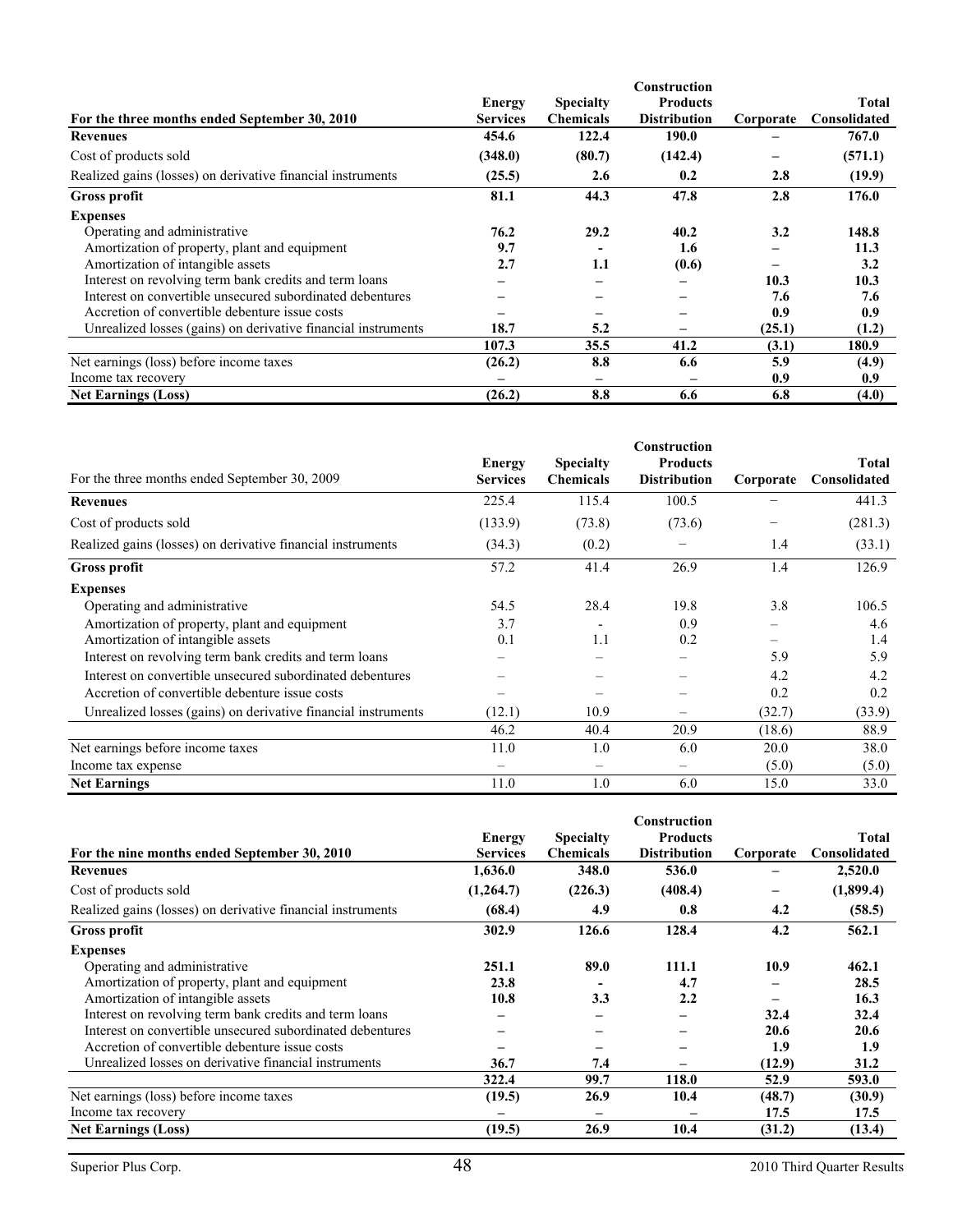| For the nine months ended September 30, 2009                  | <b>Energy</b><br><b>Services</b> | <b>Specialty</b><br><b>Chemicals</b> | Construction<br><b>Products</b><br><b>Distribution</b> | Corporate | Total<br>Consolidated |
|---------------------------------------------------------------|----------------------------------|--------------------------------------|--------------------------------------------------------|-----------|-----------------------|
| <b>Revenues</b>                                               | 847.0                            | 359.4                                | 292.8                                                  |           | 1,499.2               |
| Cost of products sold                                         | (537.6)                          | (214.2)                              | (217.2)                                                |           | (969.0)               |
| Realized gains (losses) on derivative financial instruments   | (82.3)                           | (6.9)                                |                                                        | 9.1       | (80.1)                |
| <b>Gross profit</b>                                           | 227.1                            | 138.3                                | 75.6                                                   | 9.1       | 450.1                 |
| <b>Expenses</b>                                               |                                  |                                      |                                                        |           |                       |
| Operating and administrative                                  | 171.2                            | 91.2                                 | 63.7                                                   | 10.4      | 336.5                 |
| Amortization of property, plant and equipment                 | 13.1                             |                                      | 2.8                                                    |           | 15.9                  |
| Amortization of intangible assets                             | 0.3                              | 3.6                                  | 0.5                                                    |           | 4.4                   |
| Interest on revolving term bank credits and term loans        |                                  |                                      |                                                        | 17.8      | 17.8                  |
| Interest on convertible unsecured subordinated debentures     |                                  |                                      |                                                        | 11.7      | 11.7                  |
| Accretion of convertible debenture issue costs                |                                  |                                      |                                                        | 0.8       | 0.8                   |
| Unrealized losses (gains) on derivative financial instruments | 24.0                             | 27.7                                 |                                                        | (31.3)    | 20.4                  |
|                                                               | 208.6                            | 122.5                                | 67.0                                                   | 9.4       | 407.5                 |
| Net earnings (loss) before income taxes                       | 18.5                             | 15.8                                 | 8.6                                                    | (0.3)     | 42.6                  |
| Income tax recovery                                           | $\qquad \qquad -$                | -                                    | $\overline{\phantom{0}}$                               | 8.3       | 8.3                   |
| <b>Net Earnings</b>                                           | 18.5                             | 15.8                                 | 8.6                                                    | 8.0       | 50.9                  |

### **Total Assets, Net Working Capital, Acquisitions and Purchase of Property, Plant and Equipment**

|                                               |                 |                  | <b>Construction</b> |           |              |
|-----------------------------------------------|-----------------|------------------|---------------------|-----------|--------------|
|                                               | Energy          | <b>Specialty</b> | <b>Products</b>     |           | Total        |
|                                               | <b>Services</b> | <b>Chemicals</b> | <b>Distribution</b> | Corporate | Consolidated |
| As at September 30, 2010                      |                 |                  |                     |           |              |
| Net working capital <sup>(1)</sup>            | 124.9           | 19.4             | 113.3               | (47.0)    | 210.6        |
| Total assets                                  | 794.0           | 568.2            | 370.8               | 665.1     | 2,398.1      |
| As at September 31, 2009                      |                 |                  |                     |           |              |
| Net working capital <sup>(1)</sup>            | 50.2            | 0.2              | 117.7               | (36.1)    | 132.0        |
| Total assets                                  | 752.0           | 609.6            | 379.4               | 388.9     | 2,129.9      |
| For the three months ended September 30, 2010 |                 |                  |                     |           |              |
| Acquisitions                                  | (0.1)           |                  |                     |           | (0.1)        |
| Purchase of property, plant and equipment     | 3.2             | 1.5              | 0.4                 | 0.2       | 5.3          |
| For the three months ended September 30, 2009 |                 |                  |                     |           |              |
| Acquisitions                                  | 96.8            |                  | 109.2               |           | 206.0        |
| Purchase of property, plant and equipment     | 2.8             | 34.9             | 1.0                 |           | 38.7         |
| For the nine months ended September 30, 2010  |                 |                  |                     |           |              |
| Acquisitions                                  | 147.4           |                  | 18.6                |           | 166.0        |
| Purchase of property, plant and equipment     | 8.9             | 9.6              | 2.3                 | 1.2       | <b>22.0</b>  |
| For the nine months ended September 30, 2009  |                 |                  |                     |           |              |
| Acquisitions                                  | 96.8            |                  | 109.2               |           | 206.0        |
| Purchase of property, plant and equipment     | 8.2             | 101.7            | 1.2                 |           | 111.1        |

 $<sup>(1)</sup>$  Net working capital reflects amounts as at the period end and is comprised of cash and cash equivalents, accounts receivable and inventories, less bank</sup> indebtedness, accounts payable and accrued liabilities, current portion of term loans and dividends and interest payable to shareholders and debentureholders.